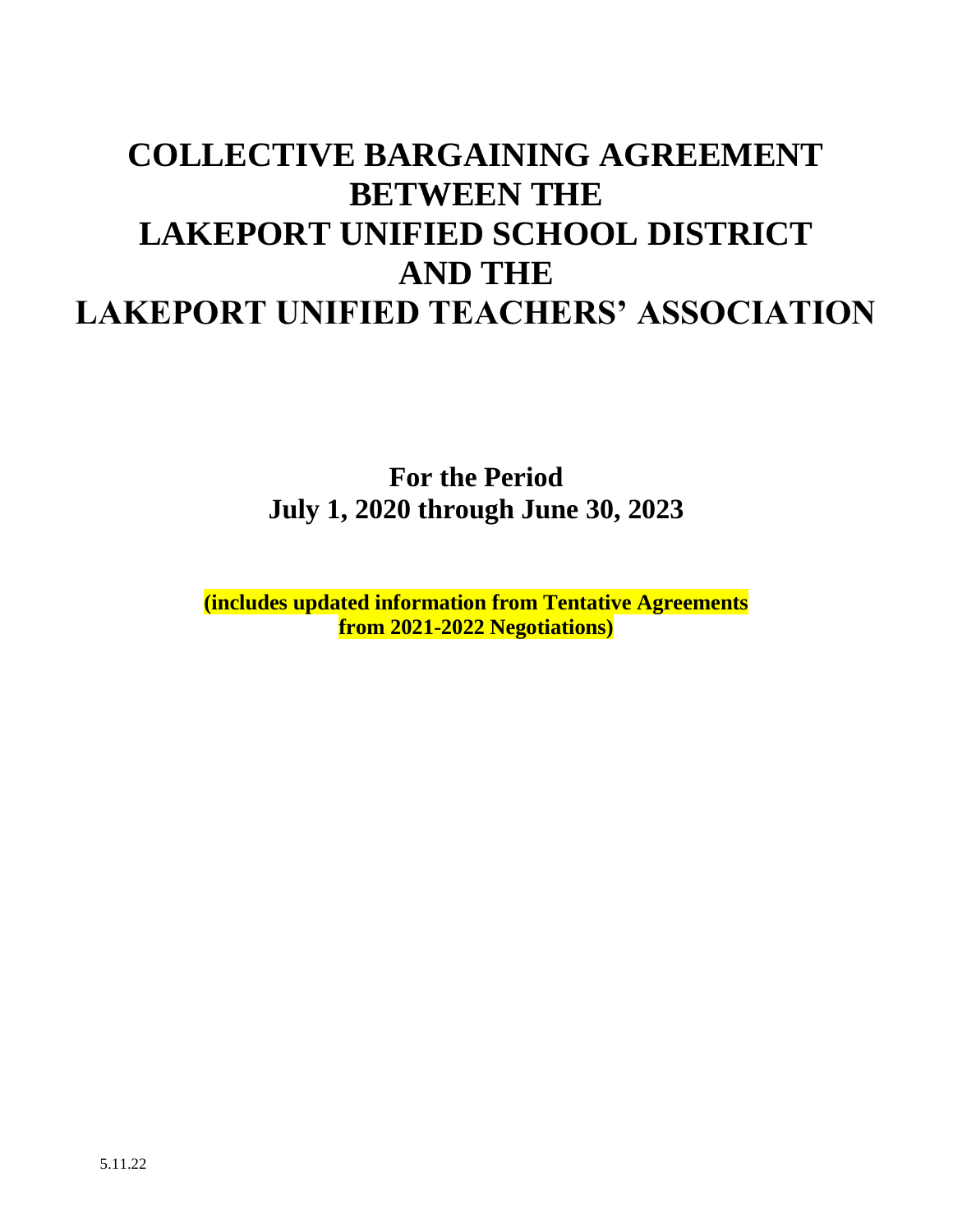This page left blank intentionally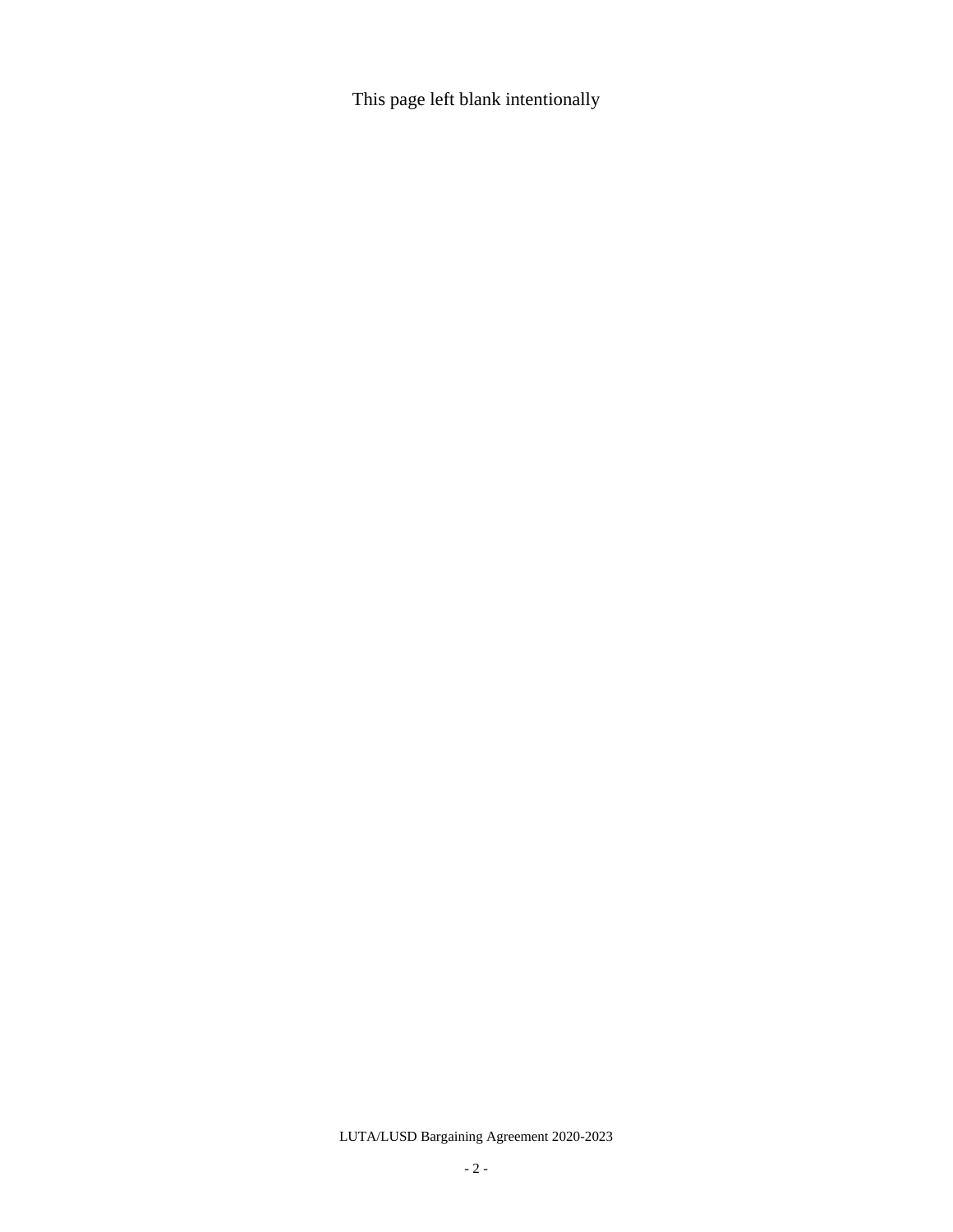|                   | <b>TABLE OF CONTENTS</b>                                                    |    |
|-------------------|-----------------------------------------------------------------------------|----|
|                   |                                                                             |    |
|                   |                                                                             |    |
|                   |                                                                             |    |
| 3.2.1             | Lakeport Elementary School and Terrace Middle School Adjunct Duty           |    |
|                   |                                                                             |    |
| 3.2.2             |                                                                             |    |
| 3.7               |                                                                             |    |
| 3.8               |                                                                             |    |
|                   |                                                                             |    |
| 4.1               |                                                                             |    |
| 4.2               |                                                                             |    |
| 4.3               |                                                                             |    |
| 4.3.2             |                                                                             |    |
| 4.3.3             |                                                                             |    |
| 4.4               |                                                                             |    |
| 4.5               |                                                                             |    |
|                   |                                                                             |    |
|                   | <b>ARTICLE 6 - EVALUATION POLICY FOR CERTIFICATED PERSONNEL  16</b>         |    |
| 6.2               |                                                                             |    |
| 6.5               |                                                                             |    |
| 6.6               |                                                                             |    |
|                   | <b>ARTICLE 7 - PEER ASSISTANCE AND REVIEW GUIDELINES  19</b>                |    |
|                   |                                                                             |    |
|                   |                                                                             |    |
| 9.1               |                                                                             |    |
| 9.2               | Procedure for Selection of Vacancies, Voluntary Transfer, Summer School and |    |
|                   |                                                                             |    |
| 9.3               |                                                                             |    |
| 9.4               |                                                                             |    |
|                   |                                                                             |    |
| 10.1              |                                                                             |    |
| 10.2 <sub>1</sub> | <b>Bereavement Leave</b>                                                    | 25 |
| 10.3              |                                                                             |    |
| 10.4              |                                                                             |    |
| 10.5              |                                                                             |    |
|                   |                                                                             |    |
| 10.6.1            |                                                                             |    |
| 10.6.2            |                                                                             |    |
| 10.6.3            |                                                                             |    |
|                   |                                                                             |    |
| 10.7.2            |                                                                             |    |
| 10.7.3            |                                                                             |    |
| 10.7.4            |                                                                             |    |
| 10.7.5            |                                                                             |    |
| 10.7.6            |                                                                             |    |
| 10.7.7            |                                                                             |    |
| 10.8              |                                                                             |    |
|                   |                                                                             |    |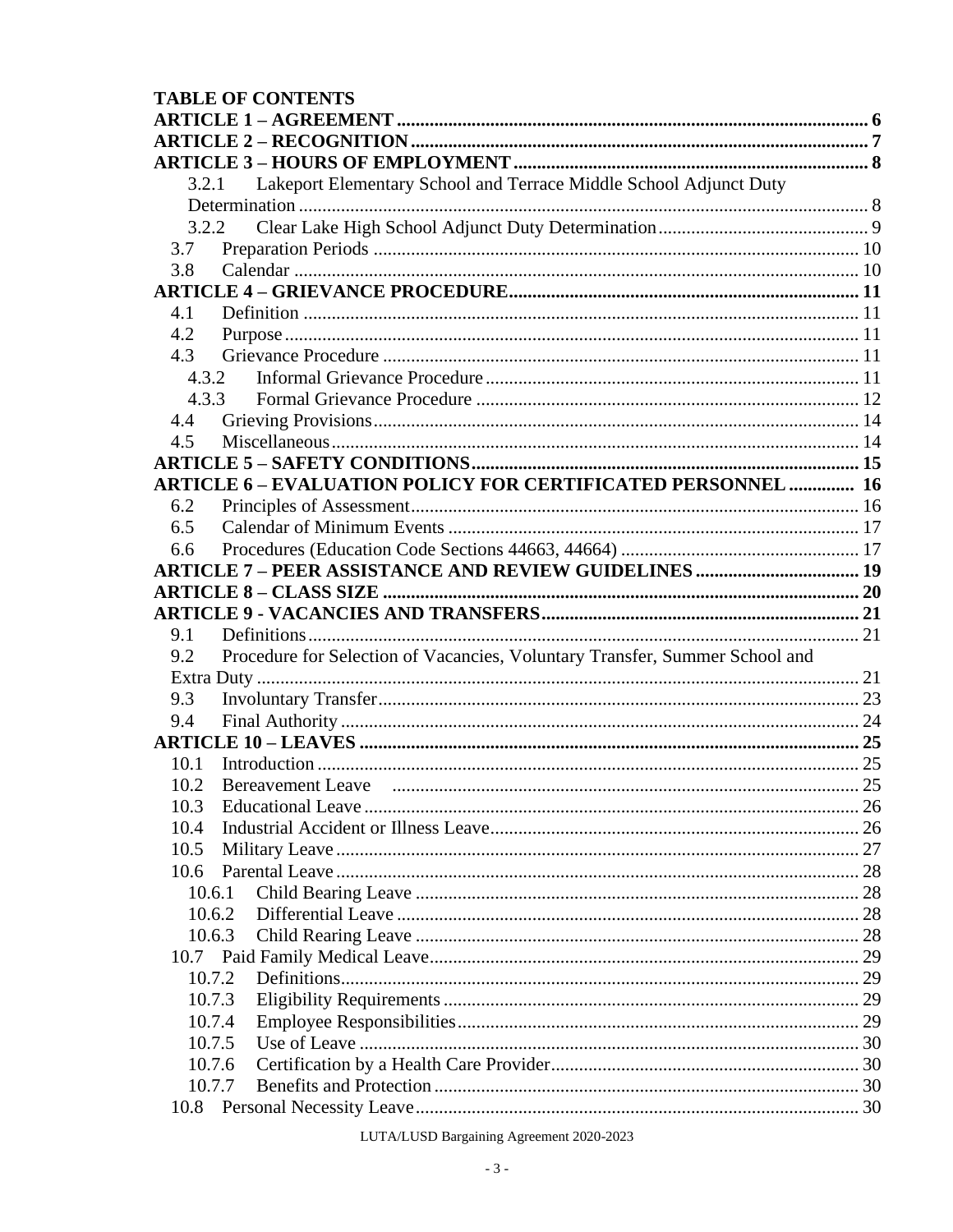| 10.9.1                                                                      |  |
|-----------------------------------------------------------------------------|--|
| 10.9.2                                                                      |  |
| 10.9.3                                                                      |  |
| 10.9.4                                                                      |  |
| 10.9.5                                                                      |  |
| 10.9.6                                                                      |  |
| 10.9.7                                                                      |  |
| 10.9.8                                                                      |  |
| 10.9.9                                                                      |  |
|                                                                             |  |
|                                                                             |  |
| 10.10                                                                       |  |
| 10.11                                                                       |  |
| 10.12                                                                       |  |
| 10.13                                                                       |  |
|                                                                             |  |
| 11.2.1                                                                      |  |
| 11.2.2                                                                      |  |
| 11.2.3                                                                      |  |
|                                                                             |  |
| 11.5                                                                        |  |
|                                                                             |  |
| 11.6.1                                                                      |  |
| 11.6.2                                                                      |  |
| 11.7                                                                        |  |
| 11.7.1                                                                      |  |
| 11.8                                                                        |  |
| 11.9                                                                        |  |
| Compensation for Counselors, Lead Teachers, Instructional Coaches,<br>11.10 |  |
|                                                                             |  |
| 11.11                                                                       |  |
|                                                                             |  |
|                                                                             |  |
| 13.1                                                                        |  |
| 13.2                                                                        |  |
|                                                                             |  |
|                                                                             |  |
|                                                                             |  |
| 14.5                                                                        |  |
| <b>ARTICLE 15 - ASSOCIATION MEMBERSHIP DUES AND AGENCY FEES 44</b>          |  |
| 15.1                                                                        |  |
| <b>ARTICLE 16 - COMPLAINTS CONCERNING CERTIFICATED EMPLOYEES 45</b>         |  |
|                                                                             |  |
|                                                                             |  |
| <b>ARTICLE 19 - PROCEDURES FOR DISMISSAL OF PROBATIONARY</b>                |  |
|                                                                             |  |
|                                                                             |  |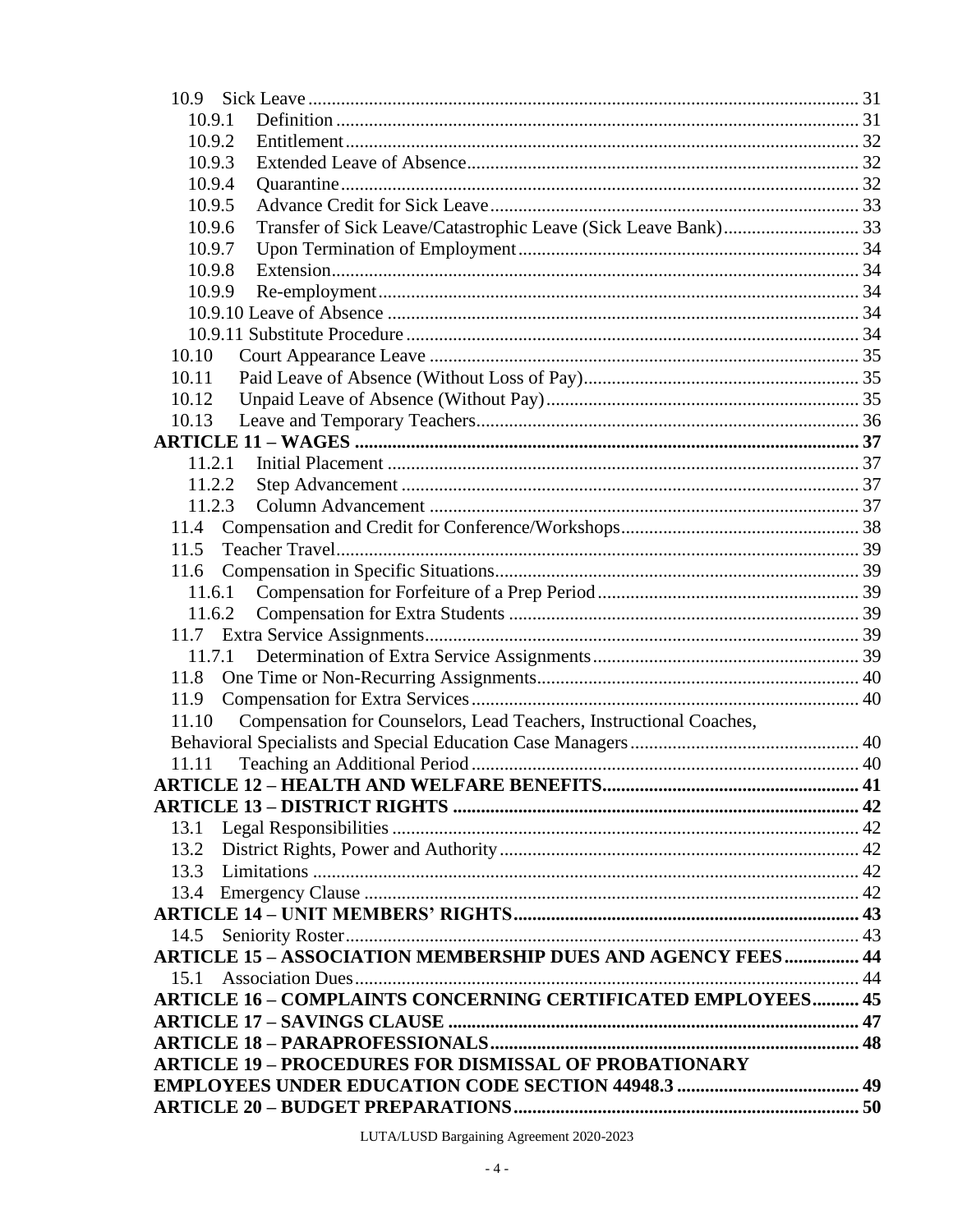| 22.2 OPTION 1 - DISTRICT CONTRIBUTION TOWARD HEALTH AND RELATED   |  |
|-------------------------------------------------------------------|--|
|                                                                   |  |
|                                                                   |  |
| 22.4 OPTION 3 – FIVE-YEAR CASH PAYMENT AND/OR CONTRIBUTION TOWARD |  |
|                                                                   |  |
|                                                                   |  |
|                                                                   |  |
|                                                                   |  |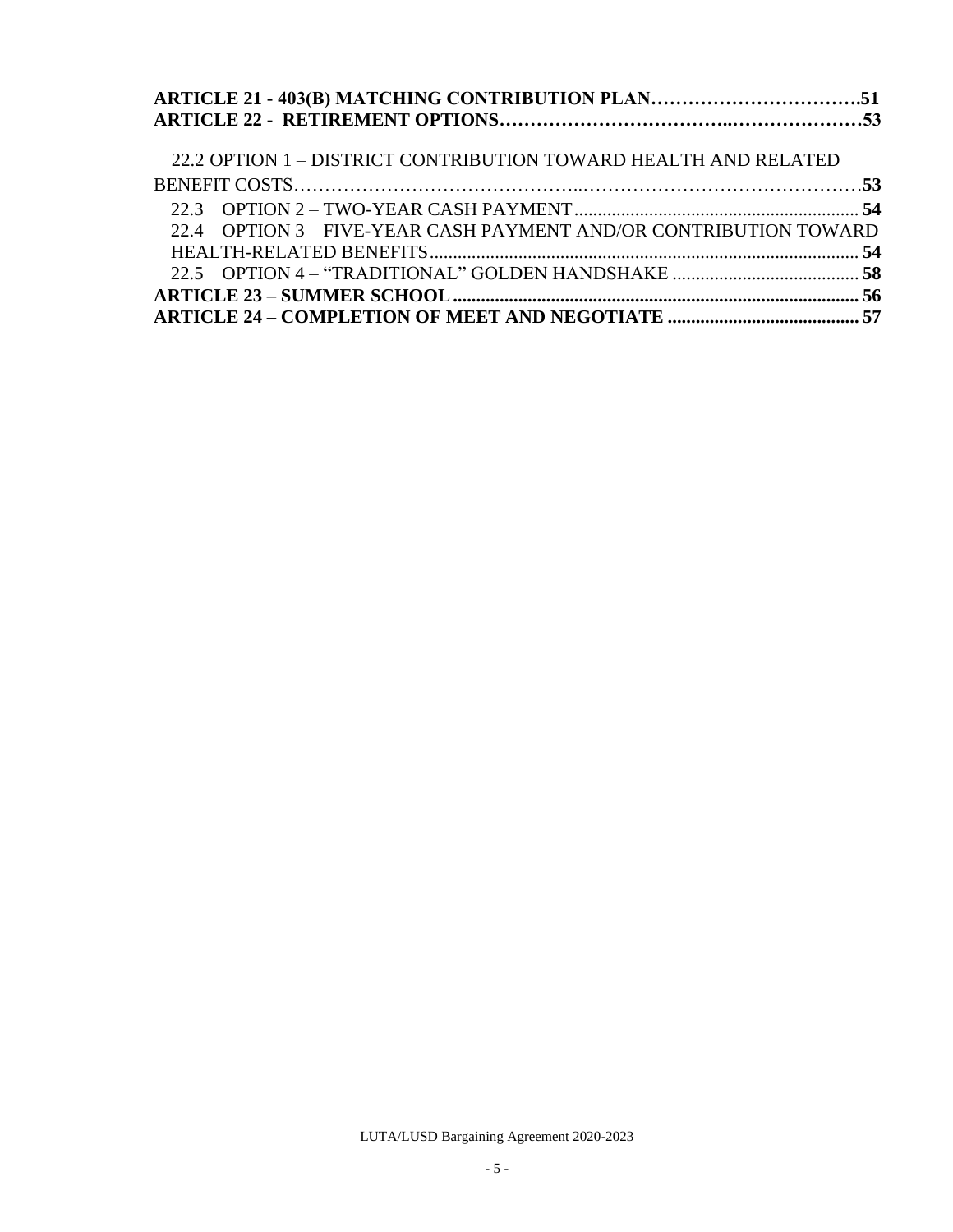## <span id="page-5-0"></span>**ARTICLE 1 – AGREEMENT**

- **1.1** The Articles and provisions contained herein constitute a bilateral and binding agreement, hereinafter referred to as **"AGREEMENT,"** by and between the **LAKEPORT UNIFIED SCHOOL DISTRICT**, hereinafter referred to as "**DISTRICT,"** and the **LAKEPORT UNIFIED TEACHERS' ASSOCIATION**, hereinafter referred to as the **"ASSOCIATION,"** an employee organization affiliate with **CTA/NEA**.
- **1.2** This Agreement is entered into pursuant to Chapter 10.7, Sections 3540-3549, of the **Government Code**.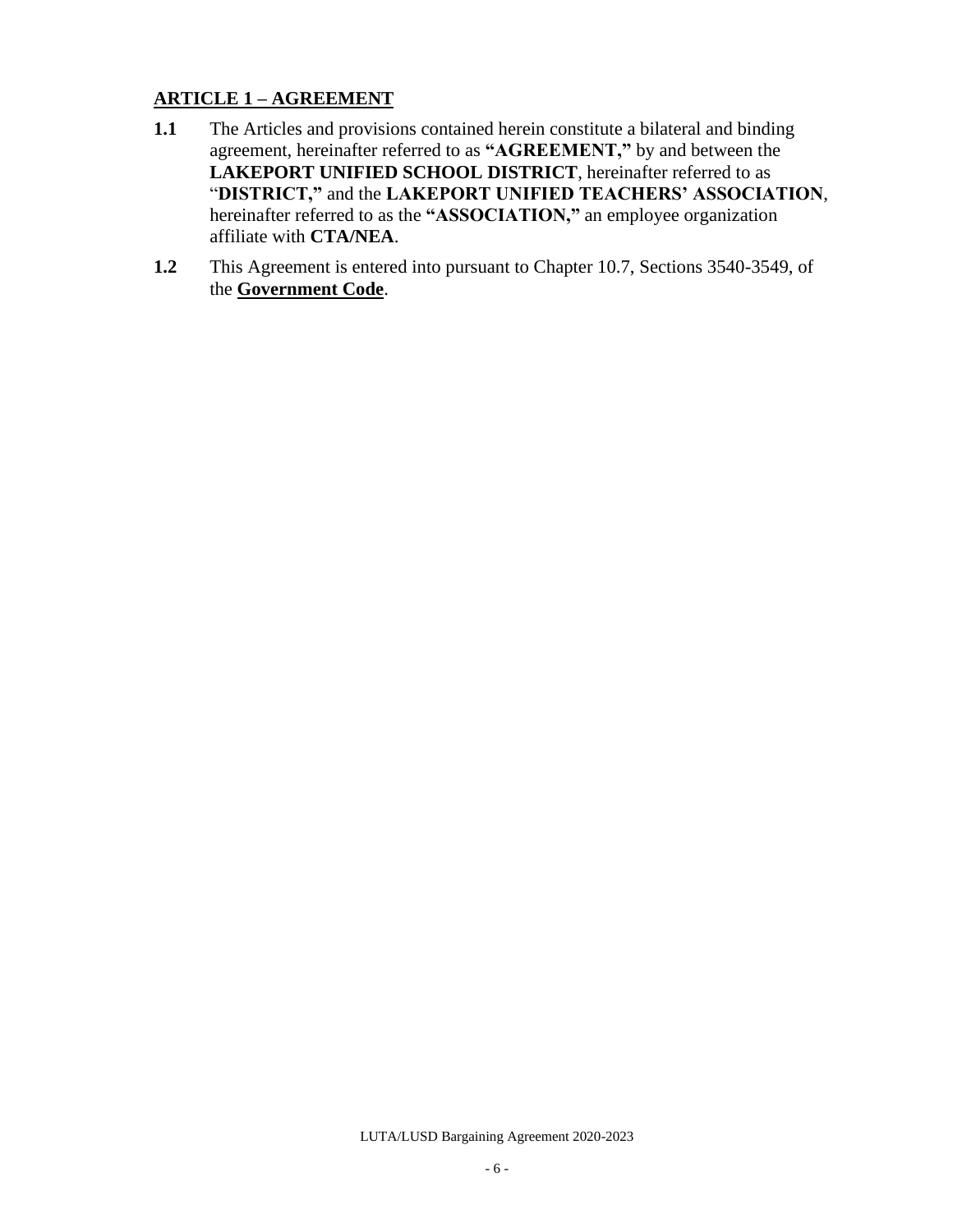# <span id="page-6-0"></span>**ARTICLE 2 – RECOGNITION (TA dated 3.11.21)**

**2.1** The District recognizes the Association as the exclusive representative as defined in Section 3540.1(e) of the **Government Code**. The exclusive representative shall represent all certificated employees who are employed as regular full-time permanent and probationary employees, regular part-time employees, and temporary employees at all school sites: Lakeport Elementary School, Terrace Middle School, Clear Lake High School, Natural High School, Lakeport Community Day School and Lakeport Alternative School.

Excluded from this unit are substitutes, certificated employees who are on unpaid leave of absence, management and confidential employees as designated below in Section 2.2.1, and any other employee not specifically included in Section 2.1 above.

<span id="page-6-1"></span>

| 2.2.1 | Superintendent                | Director of Special Education        |
|-------|-------------------------------|--------------------------------------|
|       | Principal                     | Psychologist                         |
|       | <b>Assistant Principal</b>    | Intern Psychologist                  |
|       | Speech & Language Pathologist | Occupational Therapist               |
|       | Intern Speech and Language    | <b>Intern Occupational Therapist</b> |
|       | Pathologist                   | <b>School Nurse</b>                  |
|       | Director of Supplemental      | <b>Intern School Nurse</b>           |
|       | <b>Support Services</b>       |                                      |
|       |                               |                                      |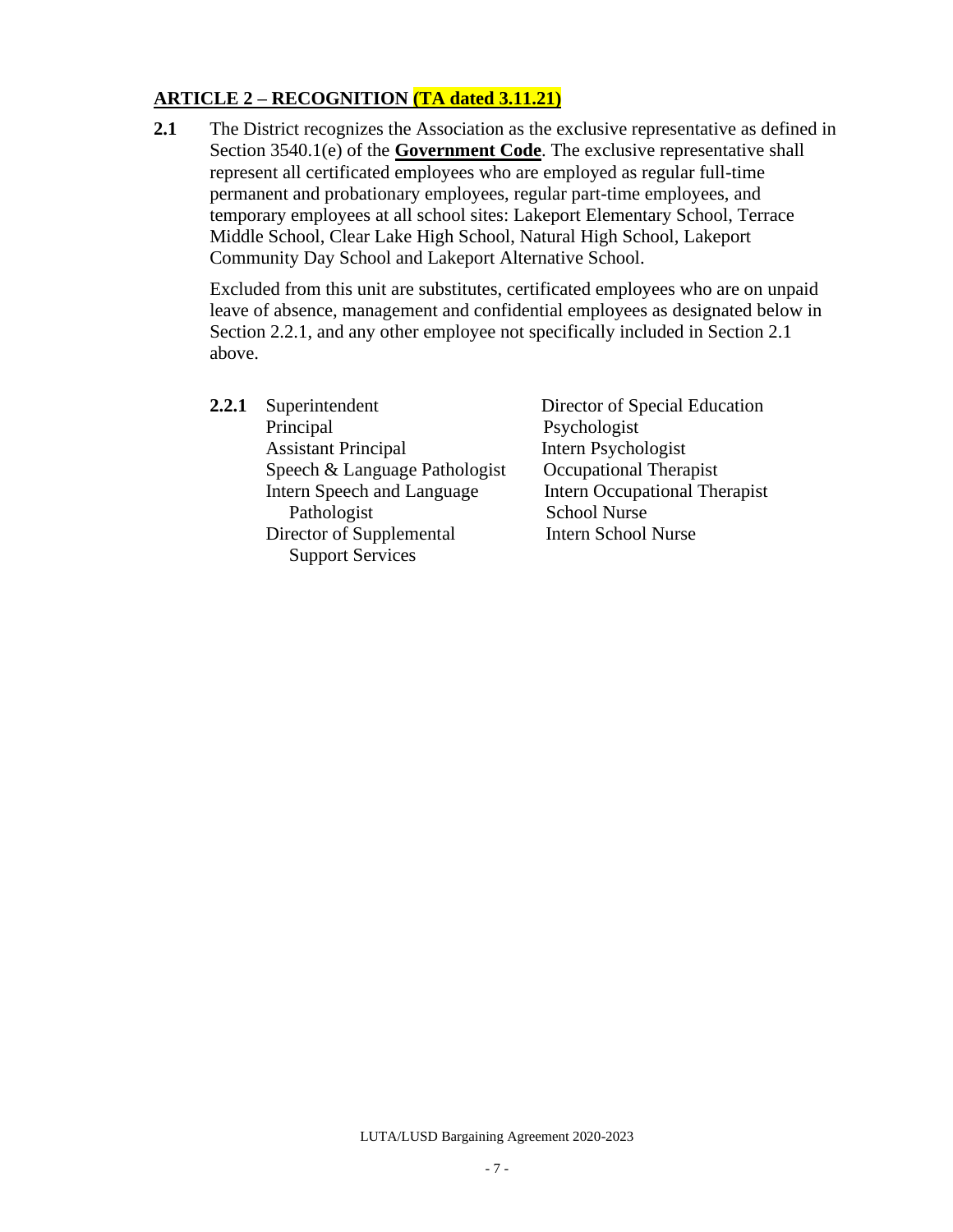# **ARTICLE 3 – HOURS OF EMPLOYMENT - (TA dated 3.21.22)**

<span id="page-7-1"></span>**3.1** Personnel covered by this Agreement are expected to spend the necessary time to provide a quality educational program to meet the needs of students, parents and the community. The length of the normal work day for personnel covered by this agreement shall be 7.5 hours. The 7.5 hours includes a thirty (30) minute duty-free lunch and being available at the work site thirty (30) minutes before the start of school. On Friday and days immediately preceding a school holiday, employees may leave at the time of school dismissal. Each time an employee finds he/she must leave the school premises during the lunch period, the employee shall notify the site office.

Teachers whose teaching day varies from the usual assignment (such as kindergarten, or "0-period" at the high school) may mutually agree with their Principal to adjust their hours.

- **3.1.1** Employees covered by this Agreement may be required to remain for a reasonable length of time beyond the normal work day. On those days when unit members are required to attend a meeting prior to the normal work day or return for an evening meeting or school event, unit members will be permitted to leave school at the time of school dismissal.
- **3.1.2** If employees covered by this Agreement attend more than 20 SST, IEP, and/or 504 meetings held outside contract hours during a school year, they shall be compensated for any subsequent SST, IEP, and/or 504 meetings held outside contract hours at a rate of \$25.00/hour. It shall be the teachers' responsibility to report attendance at such meetings on extra duty time sheets to the Superintendent or designee by the end of the month.
- **3.2** Persons covered by this Agreement shall be required to serve the number of hours outside of the working day which are necessary to provide for proper supervision of students and the student activity programs of the school to which they are assigned.

Teachers are responsible for serving the adjunct duty assignments they have selected. Assignments will not be changed without mutual agreement and consultation between the teacher and the administrator.

# <span id="page-7-0"></span>**3.2.1 Lakeport Elementary School and Terrace Middle School Adjunct Duty Determination**

Prior to the end of the school year, a Faculty Advisory Committee composed of faculty members and a site administrator shall review the Adjunct Duty List of the current year, make recommendations for changes, if necessary, and determine how duties are selected. The Faculty Advisory Committee will complete its final review and approve the Adjunct Duty List prior to the first student attendance day.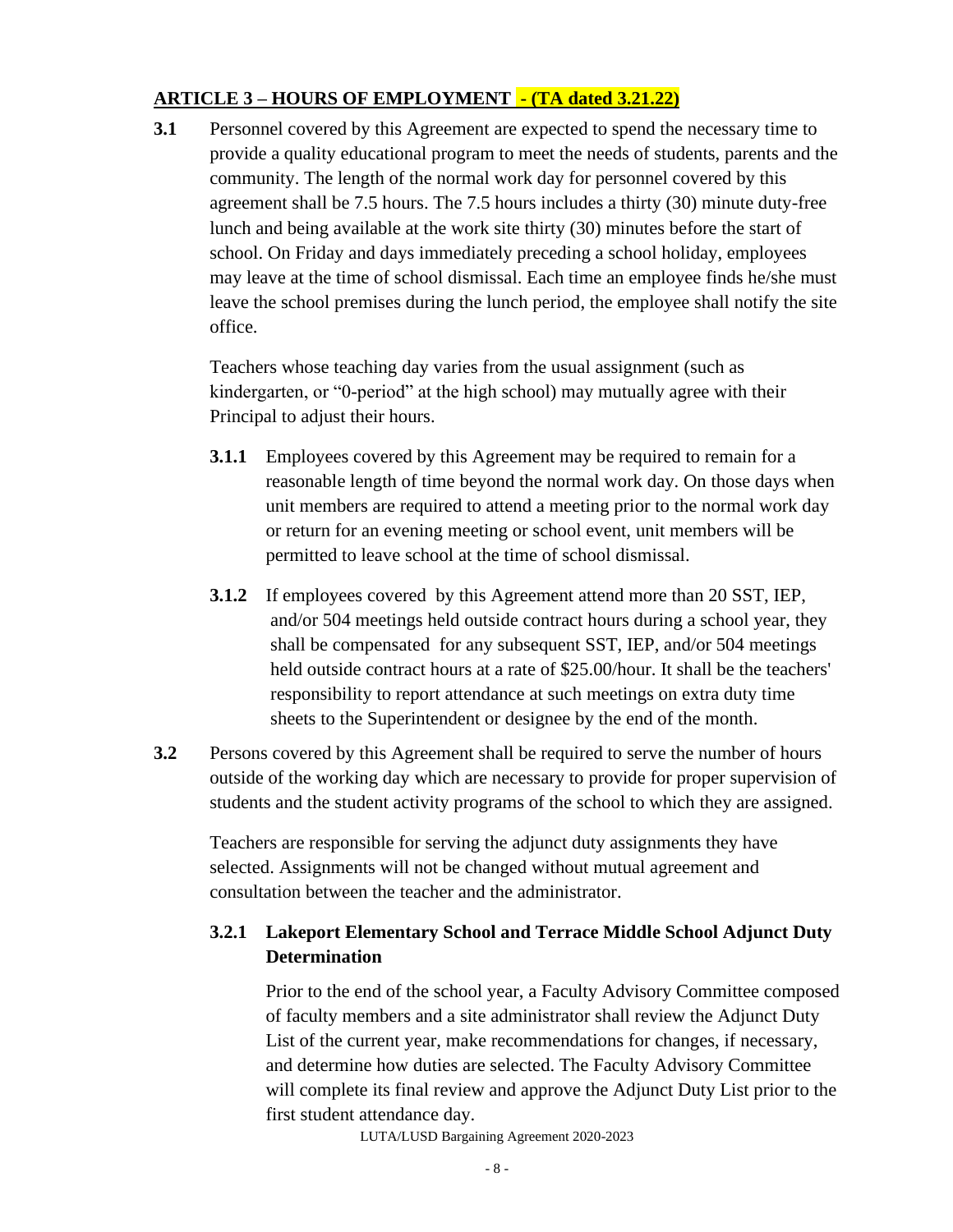# **3.2.2 Clear Lake High School Adjunct Duty Determination**

Prior to the end of the school year, the faculty shall review the Adjunct Duty List of the current year and make recommendations for changes, if necessary.

Prior to the first student attendance day, high school teachers will select adjunct duty assignments. All duties will be posted. A teacher seniority list will be posted. Teachers will select one adjunct duty assignment, with the most senior teacher selecting first, followed by less senior teachers in the order of seniority. Selection in this manner will continue through the seniority list until all teachers have chosen one assignment. This process will be repeated until all adjunct duty assignments have been selected.

Teachers are responsible for serving the adjunct duty assignments they have selected. Assignments will not be changed without mutual agreement and consultation between the teacher and the administration.

- **3.3** The District may provide for minimum (or special schedule) school or working days based on recommendations of the building Principal and faculty.
- **3.4** Because of the unique situation, Lakeport Alternative School teachers are exempt from the specific provisions of Section 3.1 of this article relating to the normal work day but are expected to provide services to the District equivalent to that of other personnel in the District covered by this Agreement.
- **3.5** The total number of duty days for returning teachers shall be 185 days composed of 180 Instructional Days and 5 Staff Development/Work Days.

All new unit members shall serve one additional duty day, which shall be a District Orientation Day to occur prior to the beginning of the school year.

**3.6** The hours of employment for teachers shall include not less than the following number of instructional minutes provided to students:

36,000 minutes in kindergarten 50,400 minutes in grades one, two and three 54,000 minutes in grades four, five and six 56,700 minutes in grades seven and eight 64,800 minutes in grades nine through twelve 56,700 minutes in continuation high school

The definition of instructional minutes under this provision shall conform to law and shall be within the discretion of the District.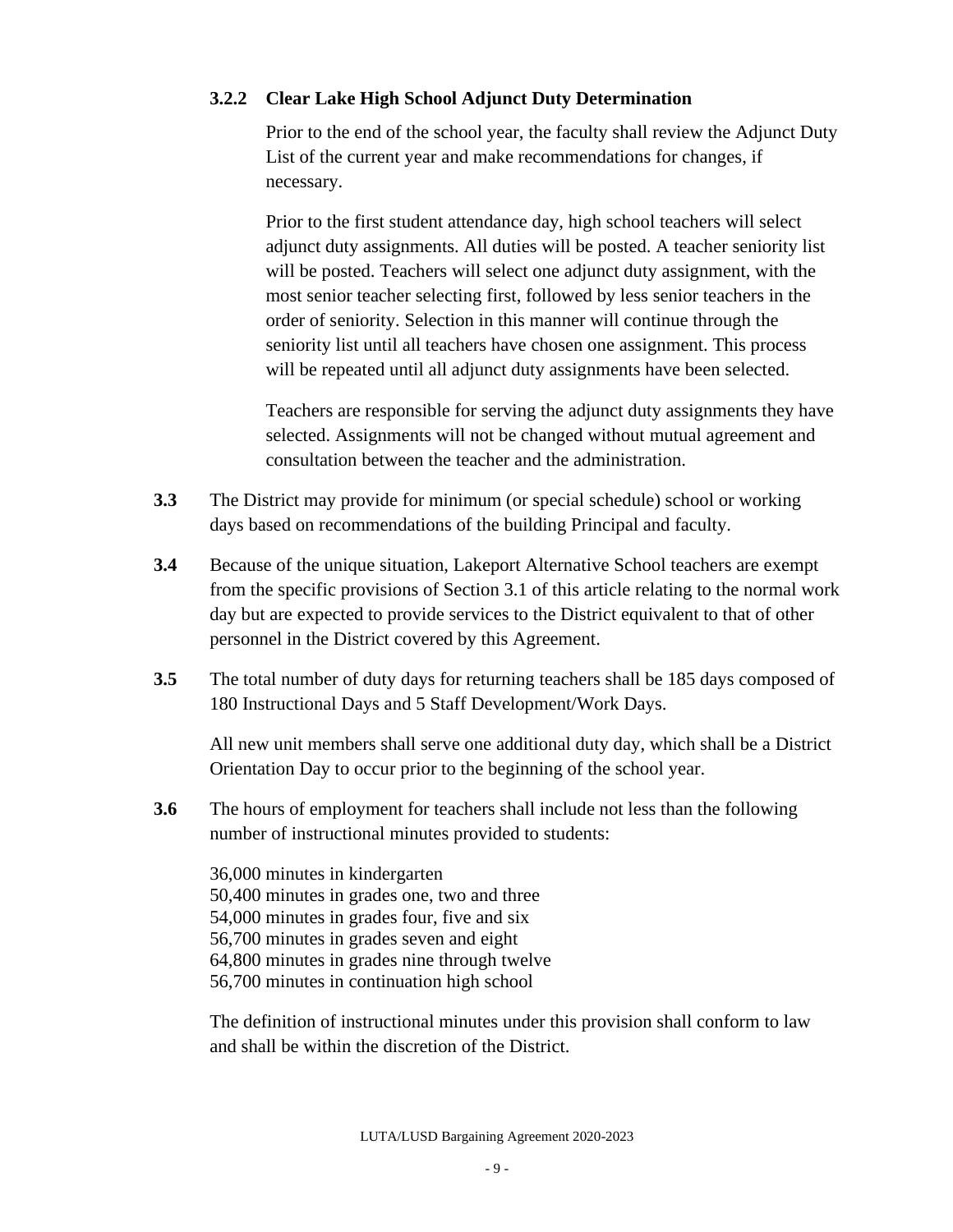# <span id="page-9-0"></span>**3.7 Preparation Periods**

Personnel covered by this agreement shall have a daily, duty-free prep period consisting of a minimum of 45 minutes.

On any day other than a regular instruction day, prep time will be reduced proportionally to the reduction of instructional minutes.

## <span id="page-9-1"></span>**3.8 Calendar**

A calendar committee, with Association-appointed representatives from each school site, shall have an initial meeting before March 1 to draft a proposed school calendar for school board consideration.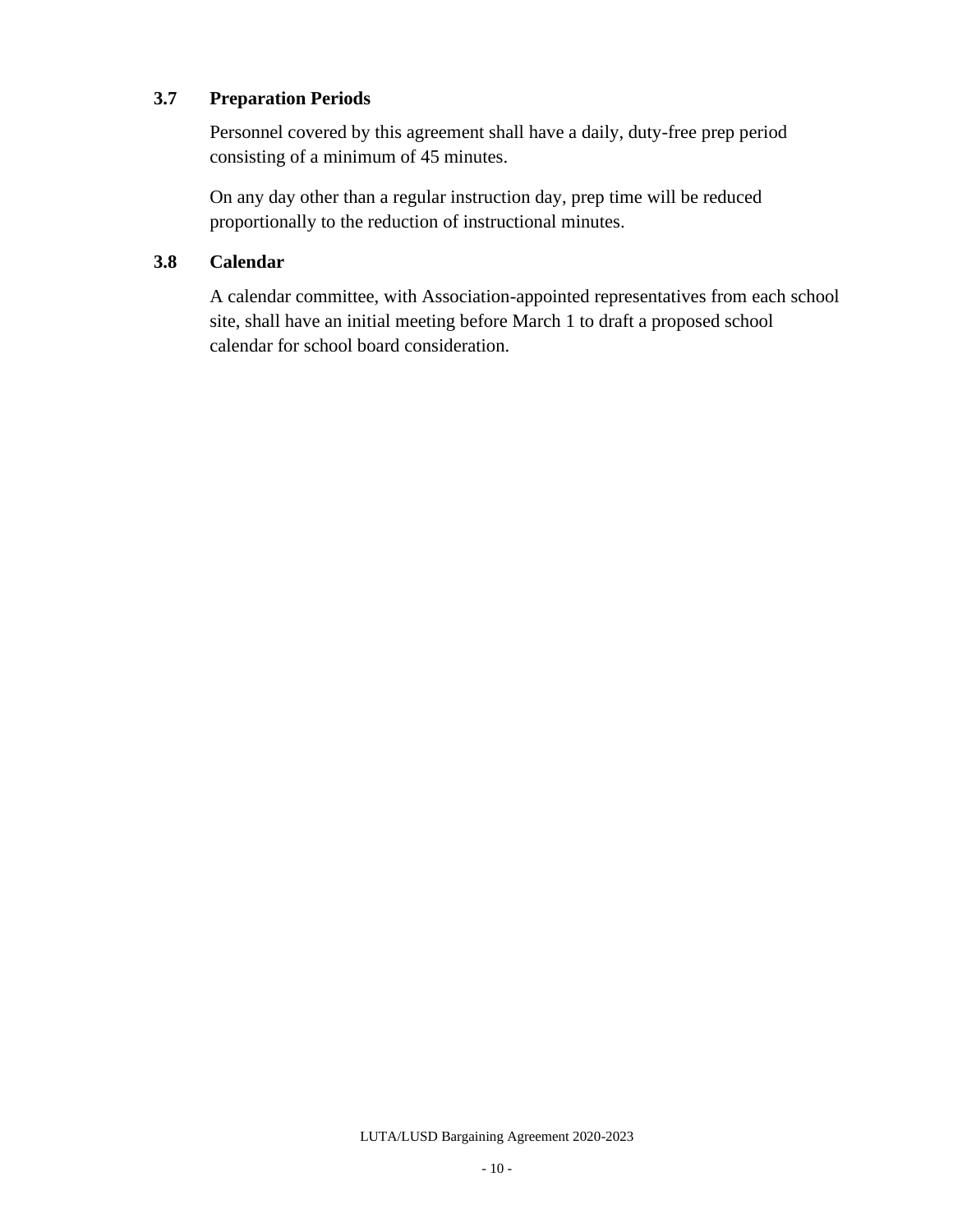## <span id="page-10-0"></span>**ARTICLE 4 – GRIEVANCE PROCEDURE**

## <span id="page-10-1"></span>**4.1 Definition**

- **4.1.1** A grievance is an allegation by the Association or an individual employee of the unit covered by the Agreement that there has been a misinterpretation, a misapplication, or a violation of a specific provision of the Agreement. A grievance can also be an allegation by the Association or employee that he has been treated by his immediate supervisor in an unfair or unprofessional manner.
- **4.1.2** A grievant is an individual employee and/or the Association covered by this Agreement.
- **4.1.3** A day, for the purpose of this grievance procedure, is any day in which the central administrative offices of the District are open for business exclusive of Christmas and spring vacation.

## <span id="page-10-2"></span>**4.2 Purpose**

- **4.2.1** The purpose of this procedure is to secure at the lowest possible administrative level solutions to the problems which may from time to time arise. Both parties agree that these procedures will be kept as informal and confidential as may be appropriate at any level of the procedure.
- **4.2.2** Nothing contained herein will be construed as limiting the right of any teacher having a grievance to discuss the matter with appropriate members of school administration and to have the grievance adjusted without intervention by the Association, provided that the adjustment is not inconsistent with the terms of this Agreement and the Association has been given an opportunity to state its views.

# <span id="page-10-3"></span>**4.3 Grievance Procedure**

**4.3.1** Grievances must be presented within twenty (20) days of the act or omission giving rise to the grievance in order for the grievance to be subject to this grievance procedure. If the grievant so desires, he/she may request a representative from the Association to be present during the grievance procedure steps. Further, a grievant may be represented at all stages of the grievance procedure by himself/herself or, at his/her option, by a representative selected by the Association. In any event, no resolution of a grievance will be inconsistent with the terms of this written Agreement, nor will the District resolve grievance until the Association has received a copy of the grievance and the proposed resolution and until the Association has been given the opportunity to file a response.

# <span id="page-10-4"></span>**4.3.2 Informal Grievance Procedure**

**4.3.2.1** Both parties agree that grievance proceedings should be kept as informal as possible. Therefore, employees with grievances are urged to try to resolve their grievances in an informal manner with their immediate supervisor or other appropriate members of school administration. Ten (10) days will be allowed for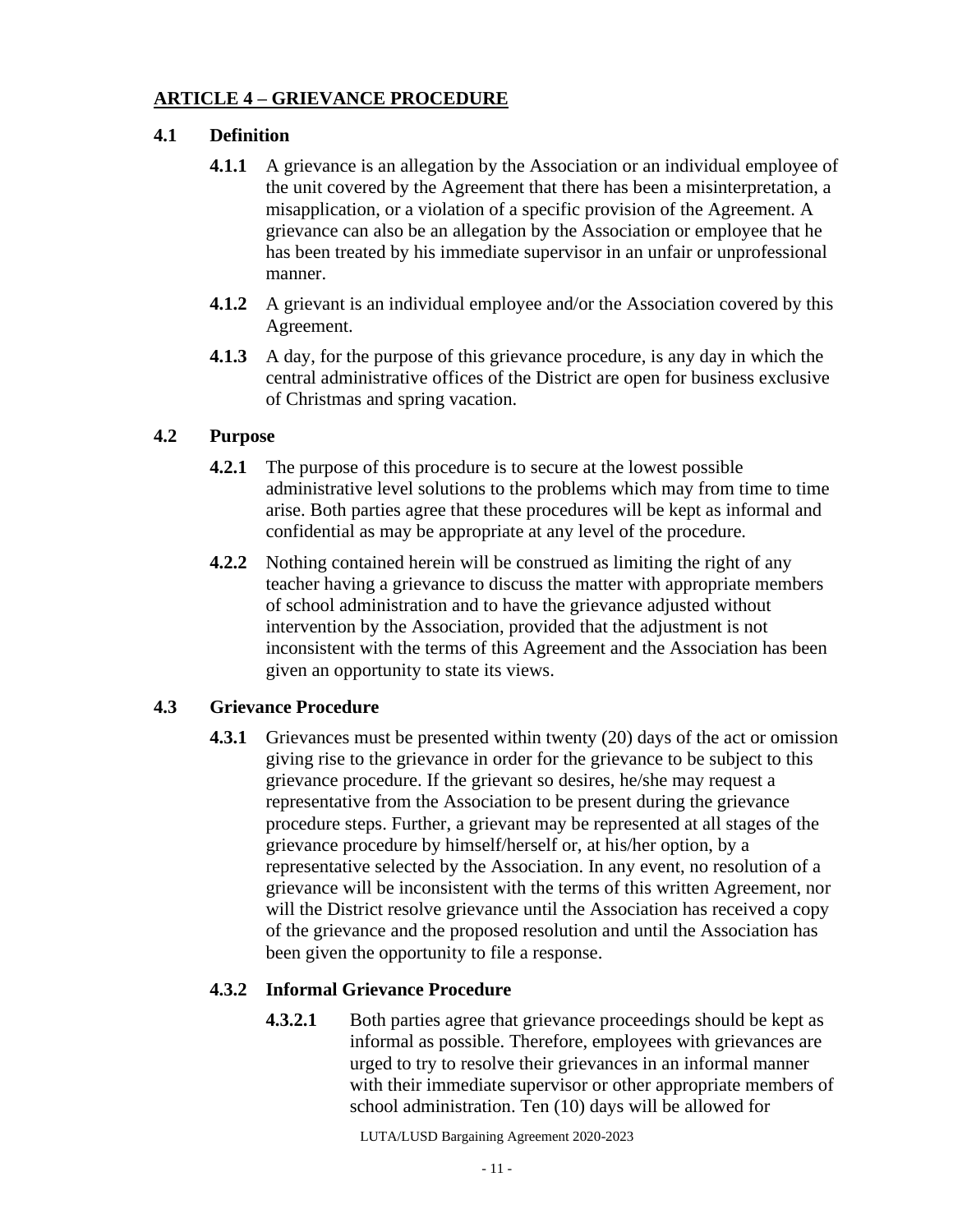settlement of grievances in this informal procedure. If a settlement cannot be reached, the grievance should be reduced to writing either before or at the expiration of the aforementioned ten (10) days and entered into the formal grievance procedure.

#### <span id="page-11-0"></span>**4.3.3 Formal Grievance Procedure**

Grievance Procedure Timeline:

- 1. Presented within 20 days. (4.3.1)
- 2. 10 days allowed for informal settlement. (4.3.2.1)
- 3. Presented in writing to supervisor and Association. (4.3.3.1)
- 4. Supervisor responds in writing within 5 days. (4.3.3.1)
- 5. Appeal to Grievance Review Committee within 10 days. (4.3.3.2)
- 6. Grievance Review Committee meets within 10 days. (4.3.3.2)
- 7. Grievance Review Committee submits its recommendation to Superintendent and Association within 10 days. (4.3.3.2.1)
- 8. Superintendent responds in writing within 10 days. (4.3.3.2.1)
- 9. Appeal to Governing Board within 10 days. (4.3.3.3)
- 10. Governing Board takes action at next regular Board meeting. (4.3.3.3.4)

Note: If Supervisor/Superintendent does not respond by time limit, grievant may proceed to next level. If grievant does not comply with time limit, the grievance will be deemed to be resolved.

- **4.3.3.1 Step One** If the grievance is not settled during the informal grievance procedure, the grievance should be presented in writing to the immediate supervisor and to the Association. The supervisor shall give an answer in writing within five (5) days of receipt of the written grievance.
- **4.3.3.2 Step Two** The grievant and/or Association with the grievant's permission may appeal the written Step One answer to the Grievance Review Committee within ten (10) days after receipt of the immediate supervisor's answer.

The Grievance Review Committee shall consist of a member of the Association (designated by the Association), a member of the school administration (designated by the Superintendent) and an impartial member that both sides mutually agree upon. If the two committee members cannot reach agreement on the name of the impartial member, they will request the services of a mediator from the Lake County Panel of Mediators at no cost to the District. The Grievance Review Committee shall meet within ten (10) days of the receipt of the appeal and may take the following actions:

a. Meet with the parties and attempt to mediate the dispute. Appendix F – Standards for the Interpretation of Contract Language, as attached to this contract, shall be used as a standard for determining the meaning of the contract language.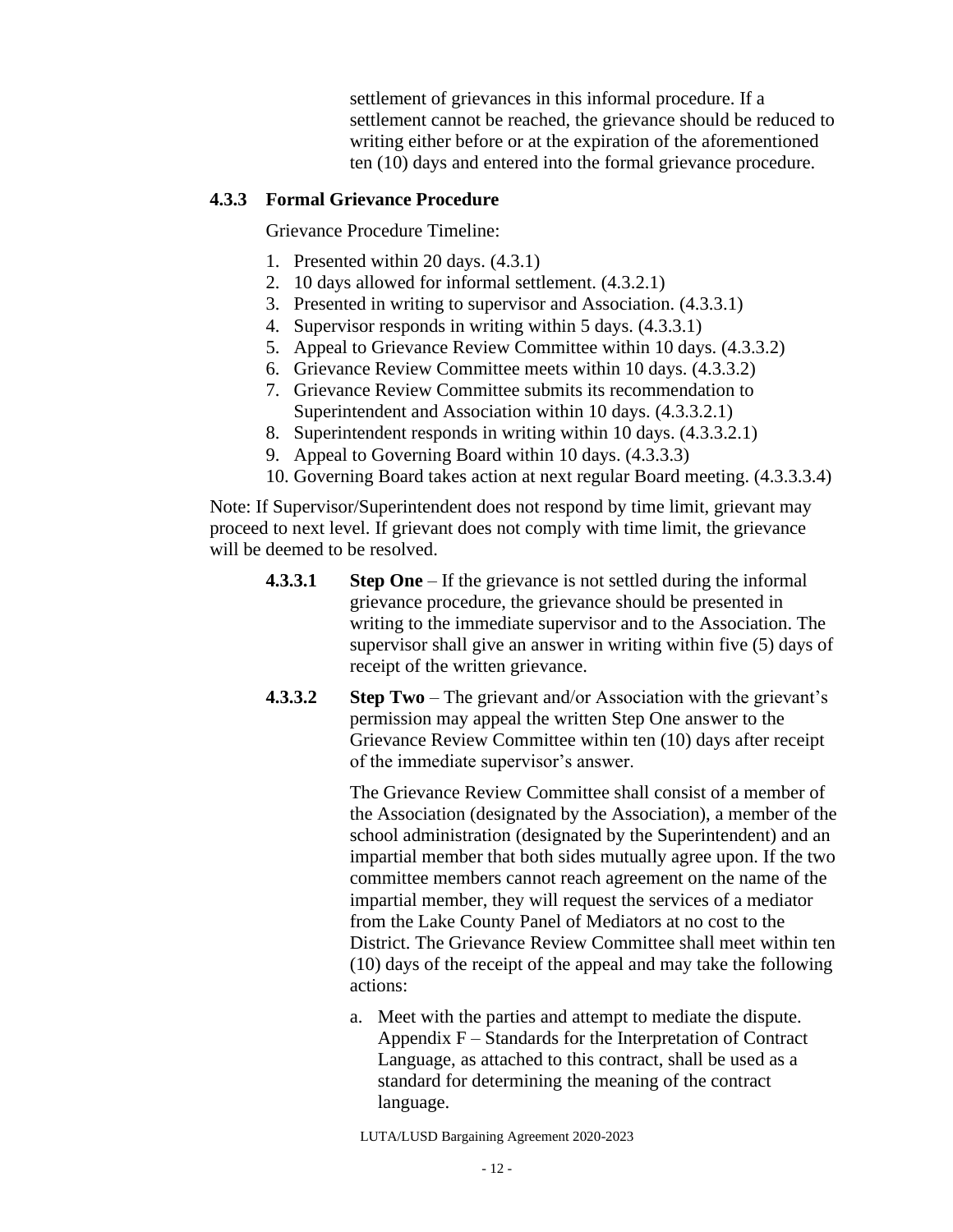- b. Recommend a solution to the Superintendent with or without meeting with the parties. The recommendation could be supported by all members of the committee or each could make a recommendation separately.
- **4.3.3.2.1** Within 10 days of the first meeting of the Grievance Review Panel, a written recommendation will be submitted to the Superintendent and the Association. The Superintendent shall give an answer in writing to the parties within ten (10) days after receipt of the Grievance Review Committee's recommendations.
- **4.3.3.3 Step Three** If the grievant(s) is not satisfied with the decision of the Superintendent, or if there was no decision submitted, the grievant(s) may, within ten  $(10)$  days, appeal the Superintendent's decision to the Governing Board of the Lakeport Unified School District. The grievant(s) shall file a copy with the Association. The appeal shall include a copy of the grievance, the decisions rendered at Level 1 and Level 2, if any, and a clear, concise statement of the reasons for the appeal.
	- **4.3.3.3.1** The Governing Board shall hear the grievance within thirty (30) days of the receipt of the request for a Board hearing, unless mutually agreed otherwise.
	- **4.3.3.3.2** Nothing herein shall be construed to limit the grievant(s) from pursuing a resolution of the grievance within a tribunal or court of competent jurisdiction after exhausting all procedures outlined here.
	- **4.3.3.3.3** The Board decision-making process shall include:

| 4.3.3.3.3.1 | All parties will have access to any<br>evidence that may have bearing on<br>the Board's decision. (Discovery)                                                                                           |
|-------------|---------------------------------------------------------------------------------------------------------------------------------------------------------------------------------------------------------|
| 4.3.3.3.3.2 | All parties will hear all arguments<br>being made pertinent to the<br>decision.                                                                                                                         |
| 4.3.3.3.3.3 | Appendix $F -$ Standards for the<br><b>Interpretation of Contract</b><br>Language, as attached to this<br>contract, shall be used as a<br>standard for determining the<br>meaning of contract language. |
| 4.3.3.3.3.4 | Both parties shall submit written<br>briefs summarizing key arguments<br>within thirty $(30)$ days of the<br>hearing, unless mutually waived.                                                           |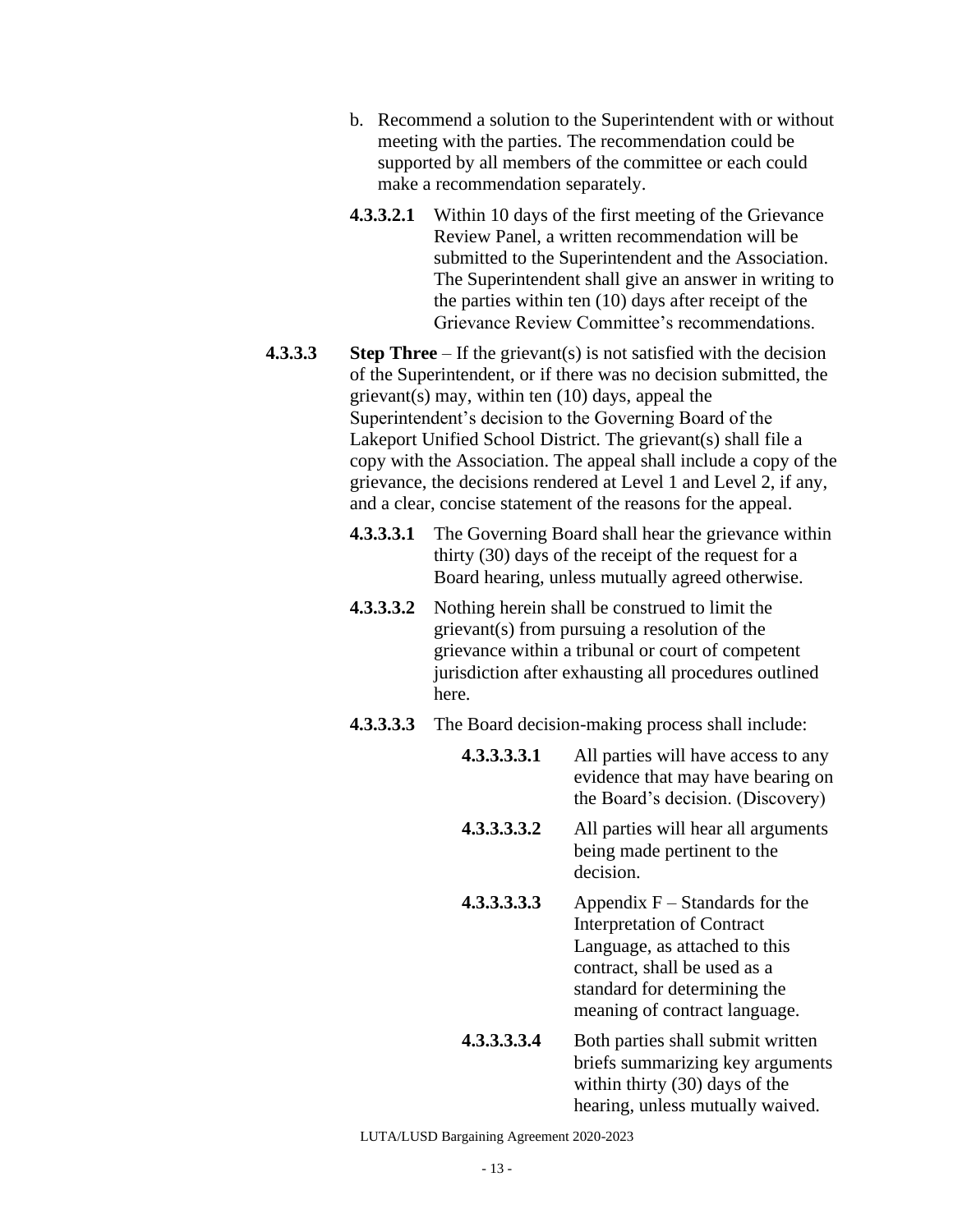- **4.3.3.3.3.5** Both parties will receive the written brief of the opposing party and shall have an opportunity to submit a rebuttal within ten (10) days.
- **4.3.3.3.4** Within thirty (30) days of the receipt of all briefs and rebuttals, the Board shall issue a written decision to all parties. This decision is final and binding on all parties and shall be precedent setting.

## <span id="page-13-0"></span>**4.4 Grieving Provisions**

While the grievance procedures are being pursued, the Superintendent's resolution of the existing problem shall be followed until a final decision of the matter is reached.

## <span id="page-13-1"></span>**4.5 Miscellaneous**

- **4.5.1** If the immediate supervisor, District Superintendent, or the Association fails to comply with the time limits set forth, the grievant may process the grievance to the next level of the grievance procedure. If the grievant fails to comply with the time limits set forth, then the last answer received by the grievant will be deemed to resolve the grievance.
- **4.5.2** Grievances reduced to writing for the formal grievance procedure shall be on the prescribed form (Appendix A), which shall include statements indicating:
	- a. how the individual employee was adversely affected;
	- b. the specific section of the contract allegedly violated;
	- c. the specific remedy sought by the employee to resolve the grievance.
- **4.5.3** All documents, communications and records dealing with the processing of a grievance will be filed in a separate grievance file and will not be kept in the personnel file of any of the participants.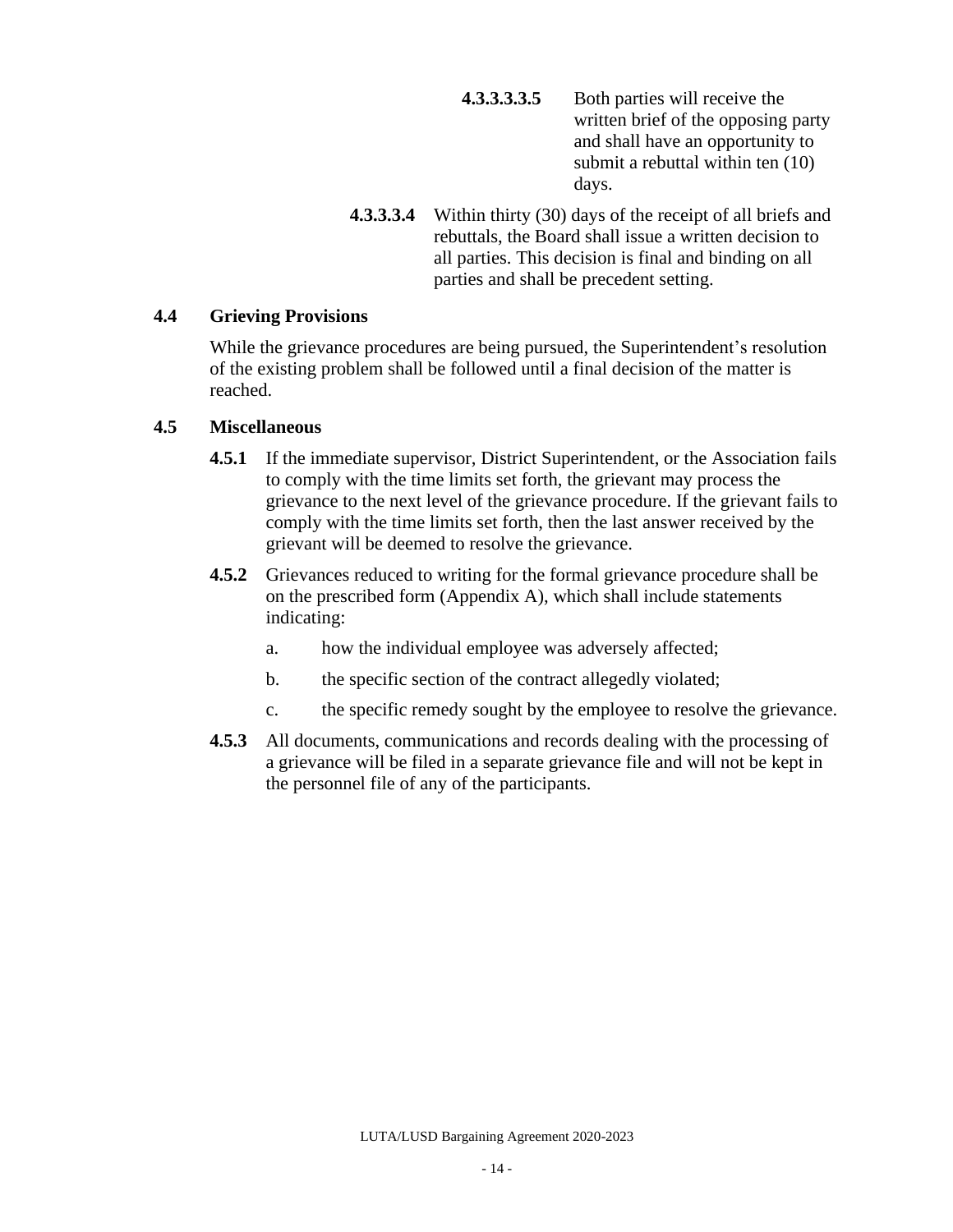# <span id="page-14-0"></span>**ARTICLE 5 – SAFETY CONDITIONS (TA dated 10.29.20)**

- **5.1** The safety and health of pupils and employees is an important concern of the District. To ensure that exposure to unsafe conditions is minimized, certificated employees will be encouraged to be safety conscious in their own actions and to report any unsafe conditions to their immediate supervisors.
- **5.2** The District and the Association recognize that student misconduct could result in safety problems for both the students and the teachers. The parties further recognize that each student is an individual and that control and correction of student misconduct must be handled on an individual case basis. Pursuant to **Education Code** Section 48910, a teacher may suspend a pupil from the teacher's class for any of the acts enumerated in **Education Code** Section 48900 for the day of the suspension and the following day. The teacher shall immediately report the suspension to the Principal of the school and send the pupil to the Principal or the Principal's designee for appropriate action. As soon as possible, the teacher shall ask the parent or guardian of the pupil to attend a parent-teacher conference regarding the suspension.

Whenever practicable, a school counselor or a school psychologist shall attend the conference. A school administrator shall attend the conference if the teacher so requests. The pupil shall not be returned to the class from which he or she was suspended, during the period of suspension, without the concurrence of the teacher of the class and the Principal. Further, District policy on student misconduct will not be changed without consultation with the Association.

**5.3** Per Education Code 49079, the district shall inform the teacher of each pupil who has engaged in, or is reasonably suspected to have engaged in, any of the acts described in any of the subdivisions, except subdivision (h), of Section 48900 or in Section 48900.2, 48900.3, 48900.4, or 48900.7 that the pupil engaged in, or is reasonably suspected to have engaged in, those acts. The district shall provide the information to the teacher based upon any records that the district maintains in its ordinary course of business, or receives from a law enforcement agency, regarding a pupil described in this section.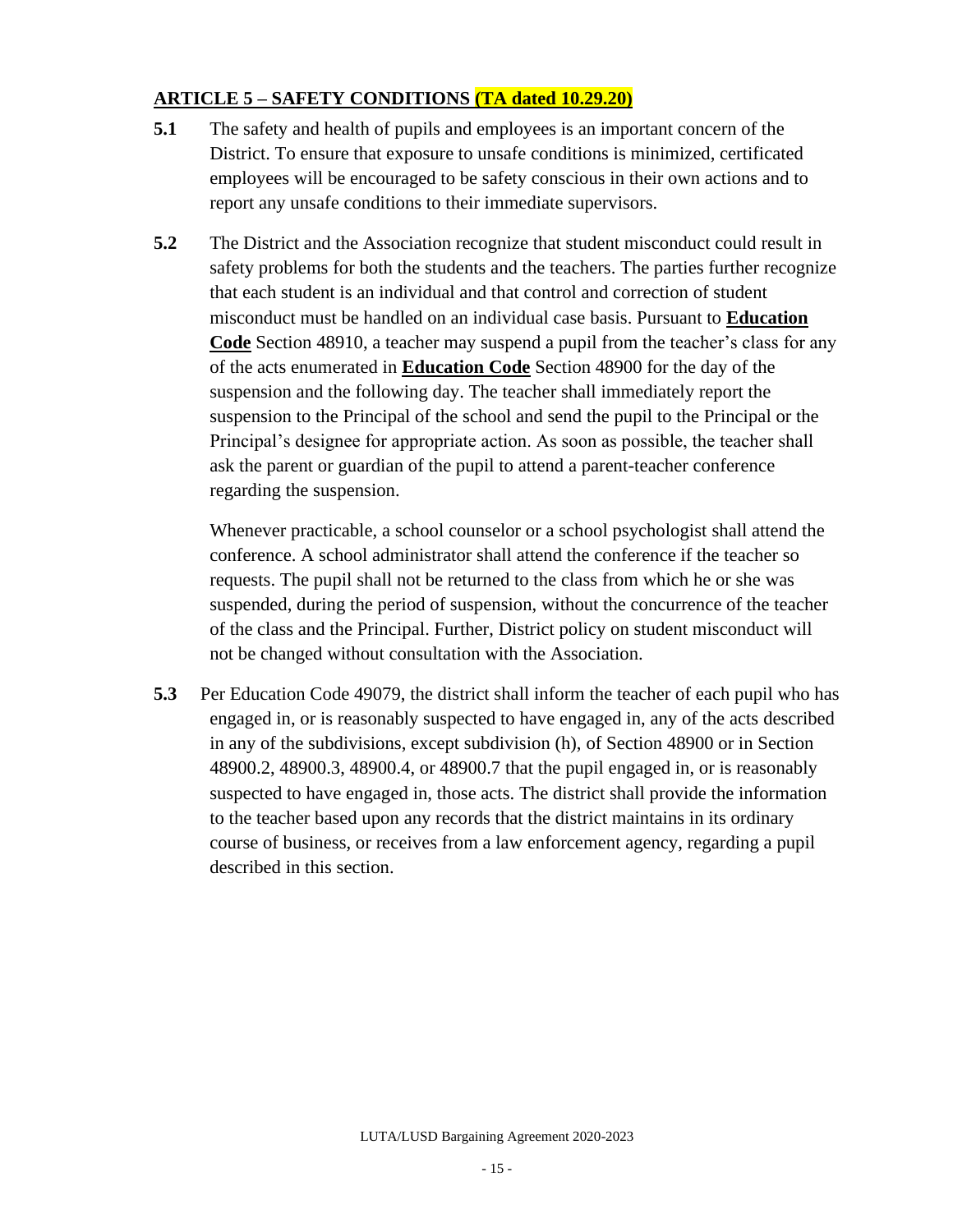# **ARTICLE 6 – EVALUATION POLICY FOR CERTIFICATED PERSONNEL**

**6.1** It is understood and agreed by both parties that the principal objective of evaluation is to maintain and improve the quality of education within the District. It is further understood and agreed that this objective can be more readily achieved by a manifest willingness on the part of the Board to assist all certificated employees, especially less experienced employees, to improve their professional skills. Therefore, this policy is an expression of the intent of both parties to establish a uniform system of evaluation of the performance of all certificated employees.

# <span id="page-15-0"></span>**6.2 Principles of Assessment**

- **6.2.1** The Board shall evaluate and assess certificated employee competency as it reasonably relates to:
	- **6.2.1.1** the progress of students toward standards established by the Governing Board pursuant to **Education Code** Section 44662;
	- **6.2.1.2** the instructional techniques and strategies used by the employees;
	- **6.2.1.3** the employee's adherence to curricular objectives;
	- **6.2.1.4** the establishment and maintenance of a suitable learning environment within the scope of the employee's responsibilities;
	- **6.2.1.5** the performance of those non-instructional duties and responsibilities including supervisory and advisory duties as defined by the Board.
- **6.2.2** The Board shall evaluate and assess the competency of non-instructional certificated employees in the unit as it reasonably relates to the fulfillment of their job responsibilities. (**Education Code** Section 44662)

# **6.3 Informal evaluation shall include:**

- **6.3.1** An orientation conference to review standards of student progress, philosophy and objectives of classroom control and learning environment and areas of mutual concern.
- **6.3.2** Classroom observation(s) as deemed appropriate by either the evaluator or the evaluatee. Classroom observations will be followed by a written report or conference.

# **6.4 Formal evaluation shall include:**

- **6.4.1** An orientation conference between the evaluator and evaluate
- **6.4.2** At least two (2) classroom observations. Probationary Teachers are required to submit the lesson plan prior to the observations. Lesson plans may also be required prior to the observation for any unit member receiving an unsatisfactory or a needs improvement on a previous evaluation. Reports of these observations shall be written. When weaknesses are noted, the report shall include specific recommendations and a statement describing the administrative support.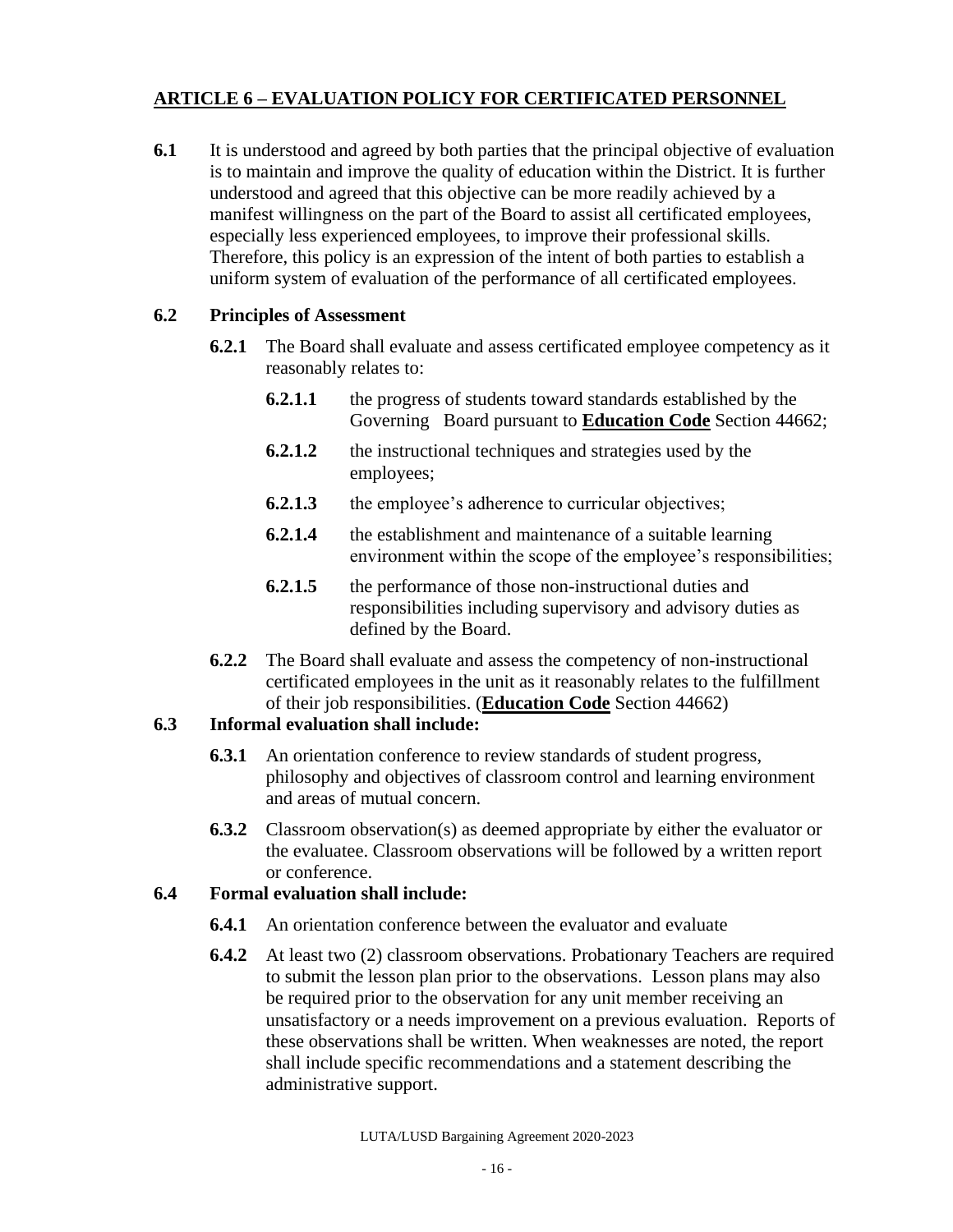- **6.4.3** A review of records of student progress in relation to established written standards of performance exclusive of standardized test scores.
- **6.4.4** A formal written evaluation of the evaluatee on the prescribed forms (such forms shall be part of the District policy).
- **6.4.5** A representative of the Association may be present at all conferences at the discretion of the teacher.

## <span id="page-16-0"></span>**6.5 Calendar of Minimum Events**

- **6.5.1** Orientation conference no later than the last day of the seventh week of school.
- **6.5.2** Establish goals and objectives by all employees no later than the last day of the ninth week of school.
- **6.5.3** Final written evaluation of probationary employees no later than March 1st.
- **6.5.4** Final written evaluation of permanent employees not later than 30 days before the last school day scheduled on the school calendar adopted by the governing board for the school year in which the evaluation takes place.

## <span id="page-16-1"></span>**6.6 Procedures (Education Code Sections 44663, 44664)**

- **6.6.1** Evaluation and assessment of the performance of each certificated employee shall be made on a continuing basis. Probationary personnel shall be evaluated at least once each school year. Permanent personnel shall be evaluated at least every other year unless they meet the criteria and have signed a five-year evaluation agreement (Appendix H).
- **6.6.2** The evaluation shall include recommendations, if necessary, as to areas of improvement in the performance of the employees.
- **6.6.3** In the event any employee is not performing his duties in a satisfactory manner according to the standards prescribed by the Governing Board, the employee in authority shall notify the employee in writing of such fact and describe such unsatisfactory performance.
- **6.6.4** The employee in authority shall thereafter confer with the employee making specific recommendations as to areas of improvement in the employee's performance and endeavor to assist the employee in such performance.
- **6.6.5** When any permanent certificated employee has received an unsatisfactory evaluation, the employee in authority shall annually evaluate the employee until the employee achieves a positive evaluation or is separated from the District.
- **6.6.6** Any evaluation performed pursuant to this article which contains an unsatisfactory rating of an employee's performance in the area of teaching method or instruction may include the requirement that the certificated employee shall, as determined necessary by the employee in authority, participate in a program designed to improve appropriate areas of the employee's performance and to further pupil achievement and the instructional objectives of the employee in authority.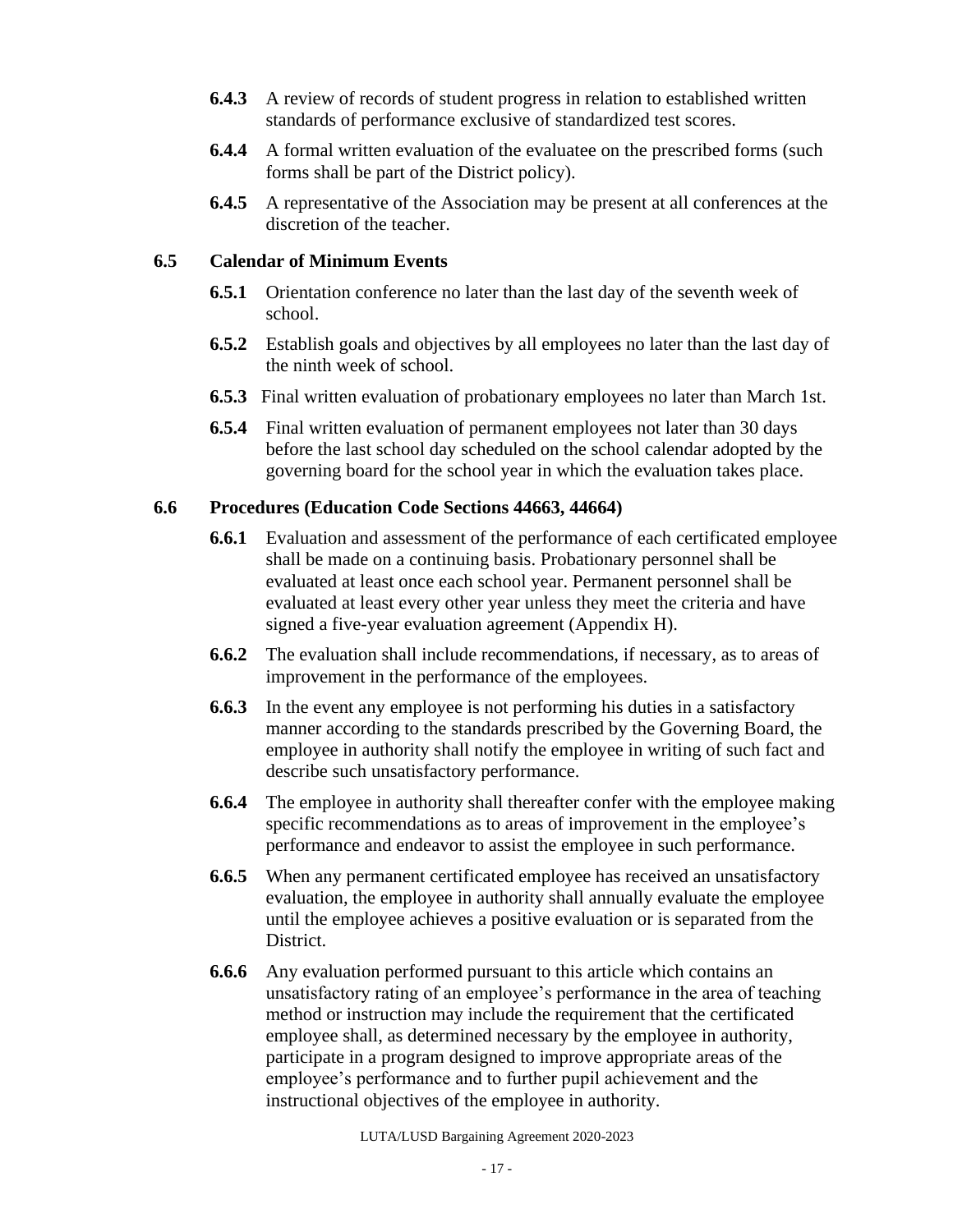- **6.6.7** Evaluation and assessment made pursuant to this article shall be reduced to writing and a copy thereof shall be transmitted to the certificated employee not later than 30 days before the last school day scheduled on the school calendar adopted by the governing board for the school year in which the evaluation takes place.
- **6.6.8** The certificated employee shall have the right to initiate a written reaction or response to the evaluation.
- **6.6.9** Such response shall become a permanent attachment to the employee's personnel file.
- **6.6.10** Before the last school day scheduled on the school calendar adopted by the Governing Board for the school year, a meeting shall be held between the employee and the evaluator to discuss the evaluation.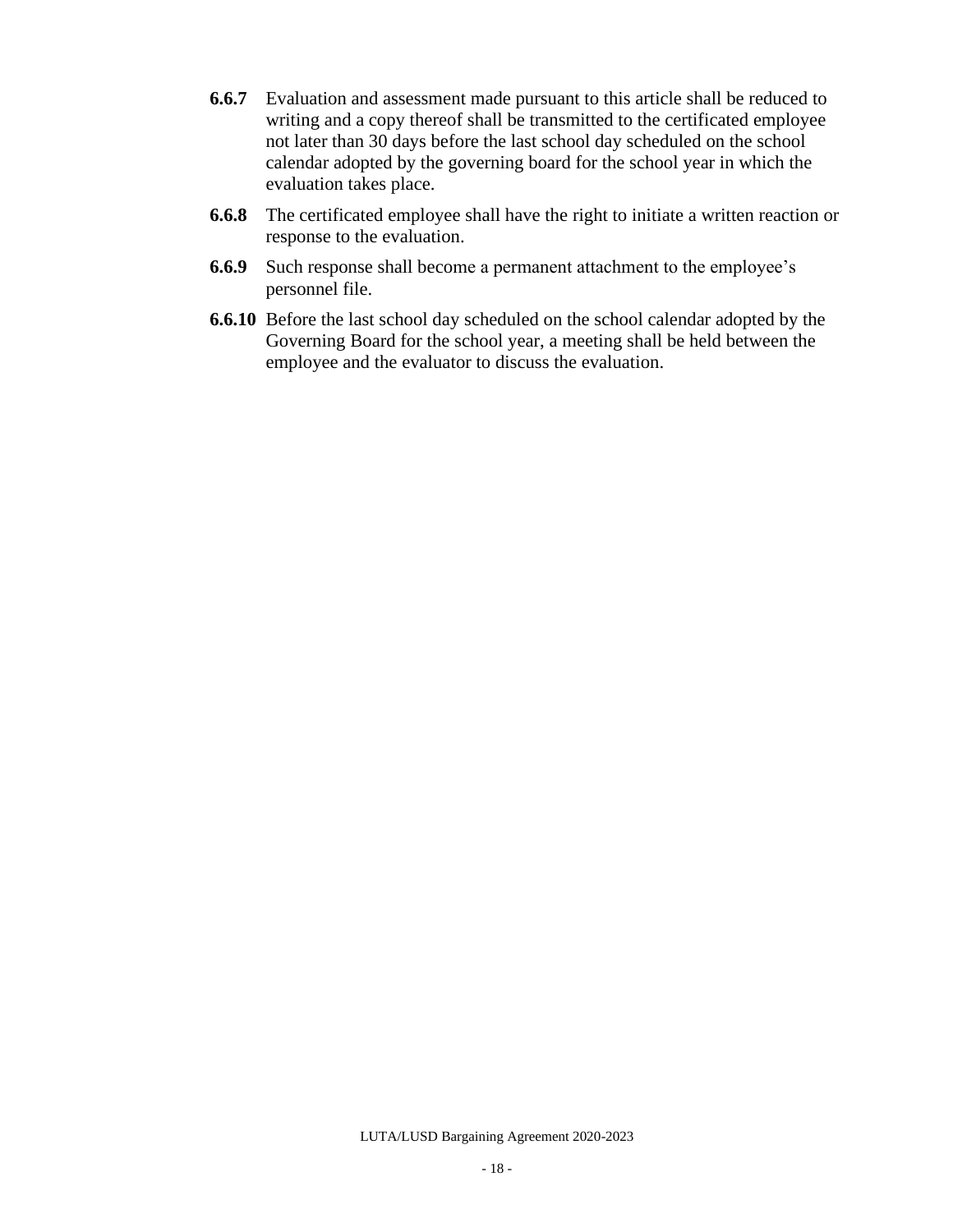# **ARTICLE 7 – PEER ASSISTANCE AND REVIEW GUIDELINES (TA dated 3.21.22)**

The Lakeport Unified School District and Lakeport Unified Teachers' Association strive to provide the highest quality education to all students at Lakeport Unified School District. Both parties agree that optimum student performance is contingent upon optimum teacher performance. The parties believe that all teachers, even the most skilled, must focus on continuous improvement in their professional practice. Therefore, the parties agree to cooperate in the design and implementation of a mentoring program to improve the quality of instruction through expanded and improved professional development, peer assistance, and professional accountability. As part of the mentoring program there will be a component that provides for confidential support for teachers who are referred based upon their performance assessment, and those who request help.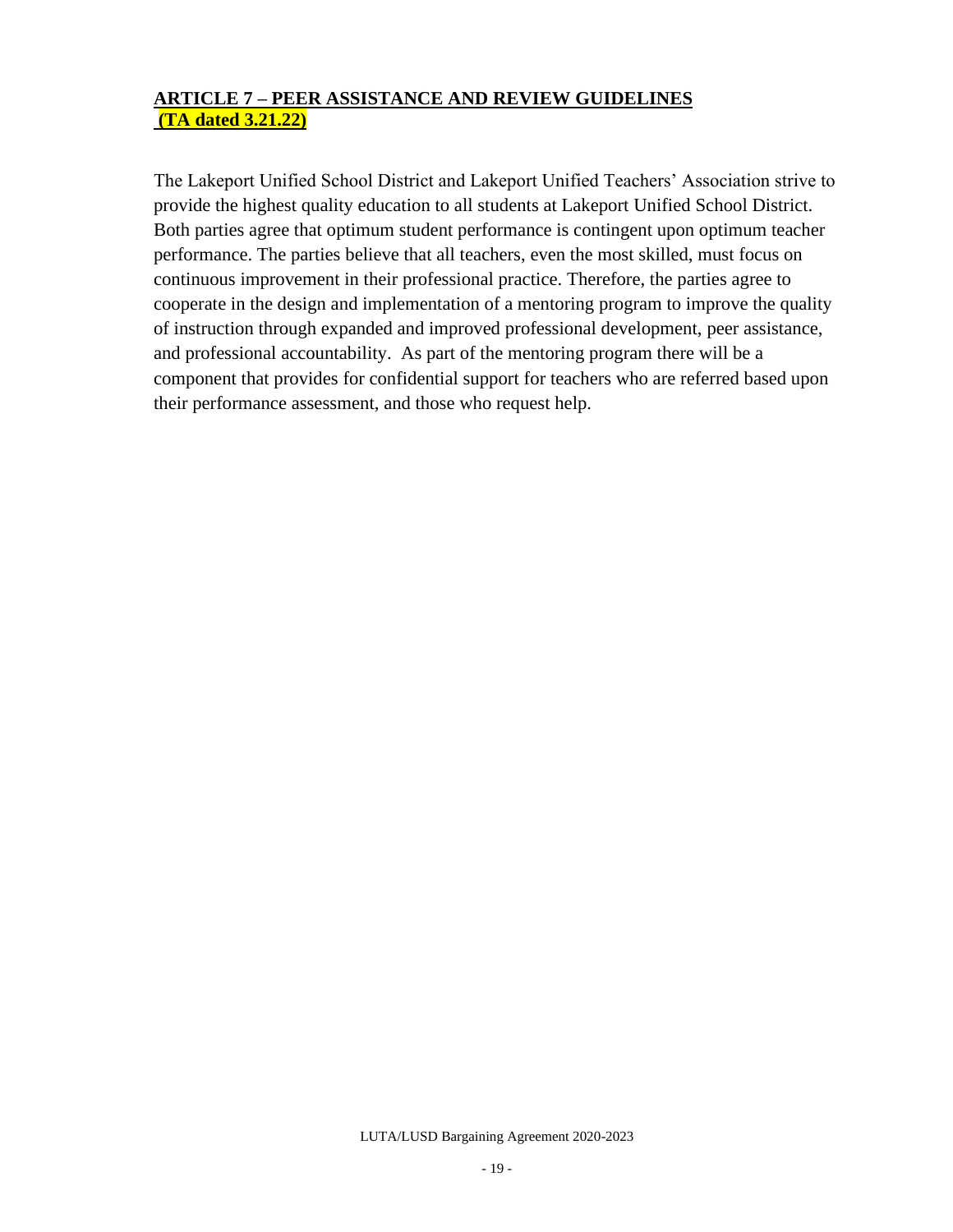# <span id="page-19-0"></span>**ARTICLE 8 – CLASS SIZE (TA dated 10.29.20)**

<span id="page-19-1"></span>**8.1** The District will attempt to meet the goal of class enrollment not to exceed: 24 in kindergarten through grade 3; 30 in grades 4 through 6 (excluding band and PE); 32 in core classes in grades 7 through 12 based on pupil enrollment per class period; and 20 in special day classes (SDC). For the purpose of this Agreement, a student is considered enrolled in a core class in grades 4-6 if the teacher is required to provide daily instruction and academic support. In the event that class enrollment exceeds these limits, a conference between the affected teachers, the principal, a representative of the Association and the Superintendent or his/her designee may be called by any of the parties listed above to develop a mitigation plan to recommend to the Board.

The average daily attendance ratio for Lakeport Alternative School (long term independent study program) is 24 students to 1 teacher. This will be used as the comparative ratio for independent study.

If, after the first 20 school days, the class enrollment is not adjusted to comply with the above limits, the unit member shall receive \$5.00 (five dollars and no/100) per enrollee for each day the class enrollment exceeds the ceiling retroactive to the first day of school. If, on or after day 21, class enrollment exceeds the limit, compensation begins that day. The unit member shall inform the site administration in writing if they choose not to receive the compensation.

Core classes in grades 7 through 12 are language arts, science, social studies, and mathematics.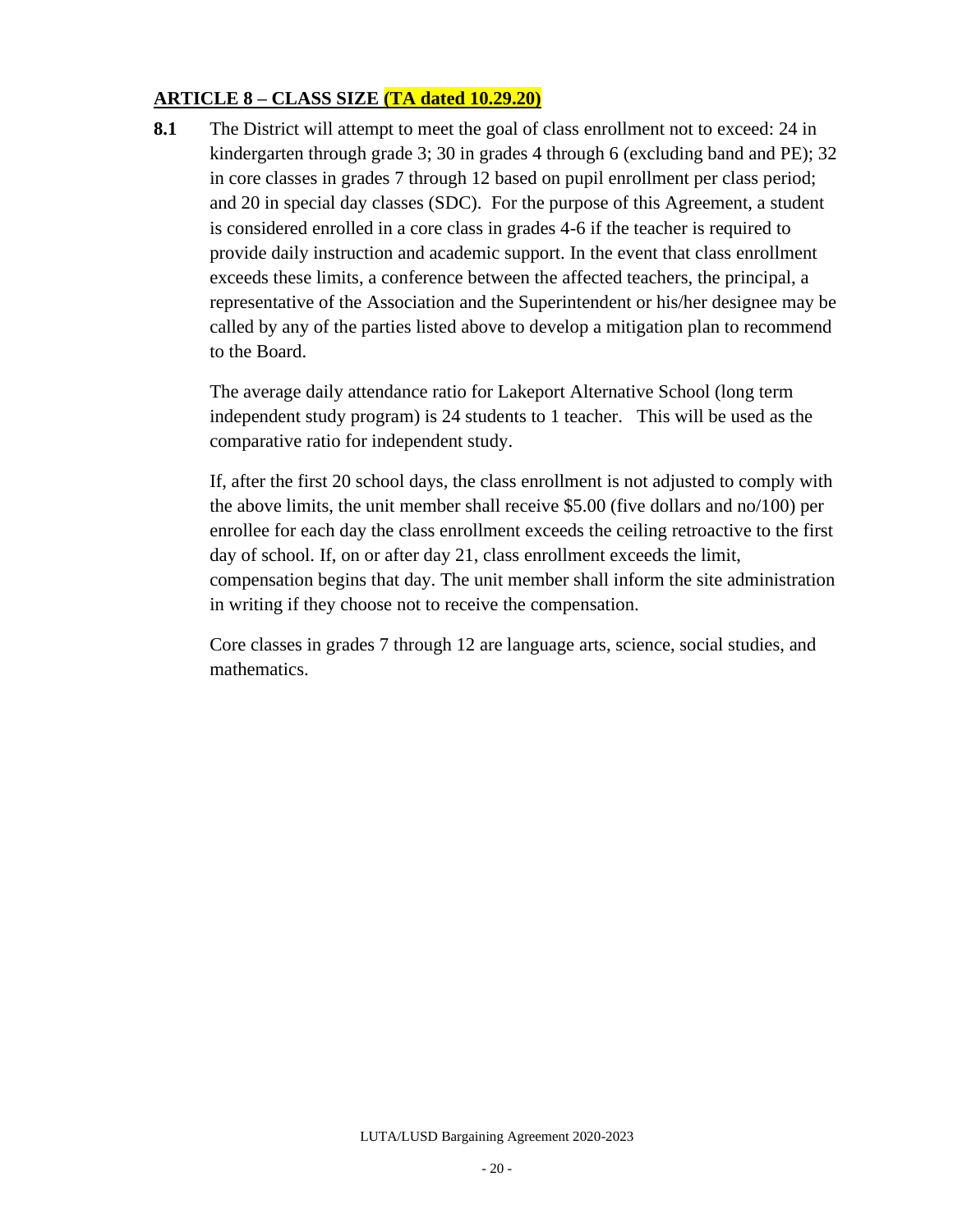## **ARTICLE 9 – VACANCIES AND TRANSFERS (TA dated 10.29.20)**

#### <span id="page-20-0"></span>**9.1 Definitions**

- **9.1.1** Transfer A movement, either voluntary or involuntary, to fill a vacancy at another school site.
- **9.1.2** Voluntary Transfer A transfer that is requested by the employee.
- **9.1.3** Involuntary Transfer A transfer initiated by District management.
- **9.1.4** Vacancy A vacancy is a certificated position that does not have a person assigned to it. This includes any vacated, promotional, or position newlycreated by reconfiguration or restructuring.
- **9.1.5** Notice Upon knowledge of vacancies, the District shall deliver to the Association and post in all school buildings, and email to each unit member via District email service, a notice of all vacancies, which occur during the school year. The notice shall contain the following:
	- **9.1.5.1** A closing date which is at least ten (10) working days following the posting date.
	- **9.1.5.2** Appropriate credentials and specific qualifications necessary to meet the requirements of the position.
	- **9.1.5.3** It is necessary to submit a letter of intent in order to be considered for any vacancies.
	- **9.1.5.4** No assignment to fill the vacancy shall be made until after the closing date.
	- **9.1.5.5** The District may advertise concurrently both internally and externally.
- **9.1.6** Seniority Position on the District seniority list as defined in Article 14.5.

# **9.2 Procedure for Selection of Vacancies, Voluntary Transfer, Summer School and Extra Duty**

- **9.2.1** The Superintendent will determine the existence of all employee position vacancies.
- **9.2.2** At the time determined by the Superintendent, notification of vacancies shall be published and distributed as outlined in section 9.1.5.
	- **9.2.2.1** The District shall distribute a year-end notification form to all certificated staff. Certificated staff who express an interest in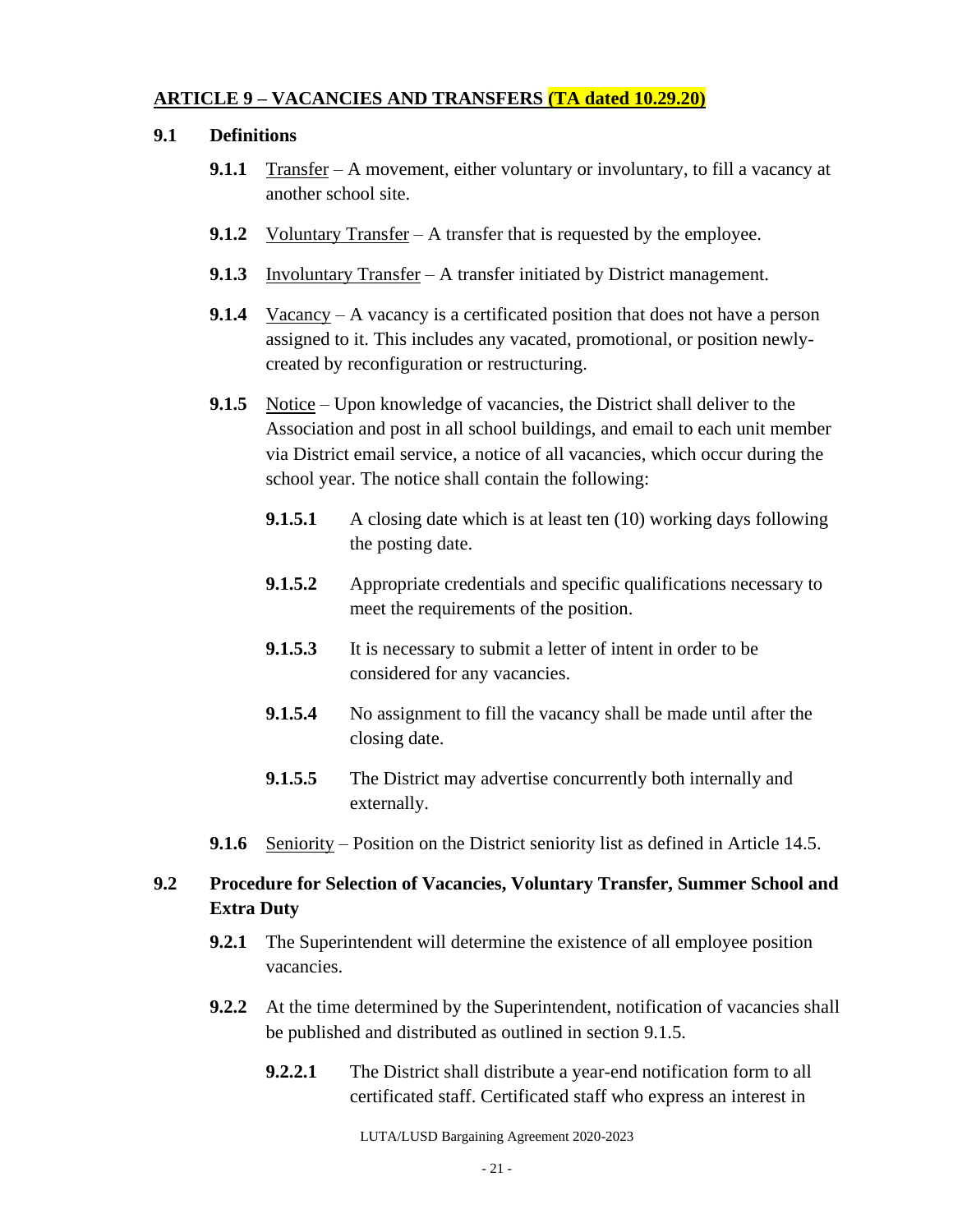District openings shall be notified by mail during the summer recess.

Association site representatives shall be notified by mail of all summer recess vacancies.

- **9.2.2.2** Qualified internal candidates will be interviewed first.
- **9.2.2.3** If no qualified candidate can be found within the district, the District may interview external candidates.
- **9.2.3** The Principal of the school within the vacant position shall call a meeting of an interview committee. At least one member of the department, or grade level, where the vacancy occurs shall be on this committee. In an emergency situation or during the summer any teacher from the site is an acceptable interview committee member.
- **9.2.4** If there is only one applicant for a position, the interview committee will be convened to review the applicant's qualifications.
- **9.2.5** Criteria for Selection The determination as to who receives the position shall be made by the Principal with the recommendation of the interview committee after an interview using criteria such as, but not limited to, the following as a basis for making the selection.
	- **9.2.5.1** Seniority in the District.
	- **9.2.5.2** The educational needs of the District.
	- **9.2.5.3** Teacher holds a valid credential allowing service in the subject area or grade level for the requested transfer or reassignment.
	- **9.2.5.4** Educational training of the applicant related to the position, or other vacant positions.
	- **9.2.5.5** Experience in teaching the specified subject matter as related to the vacant position, and experience in teaching other pertinent subject matters as related to other positions.
	- **9.2.5.6** A teacher has demonstrated success in teaching at a similar grade level or subject matter in the past. Evidence will be based upon satisfactory evaluations. In the event that satisfactory evaluations do not exist and school is still in session, the teacher may request that the receiving Principal make classroom observations to determine the teacher's potential to succeed at the requested assignment.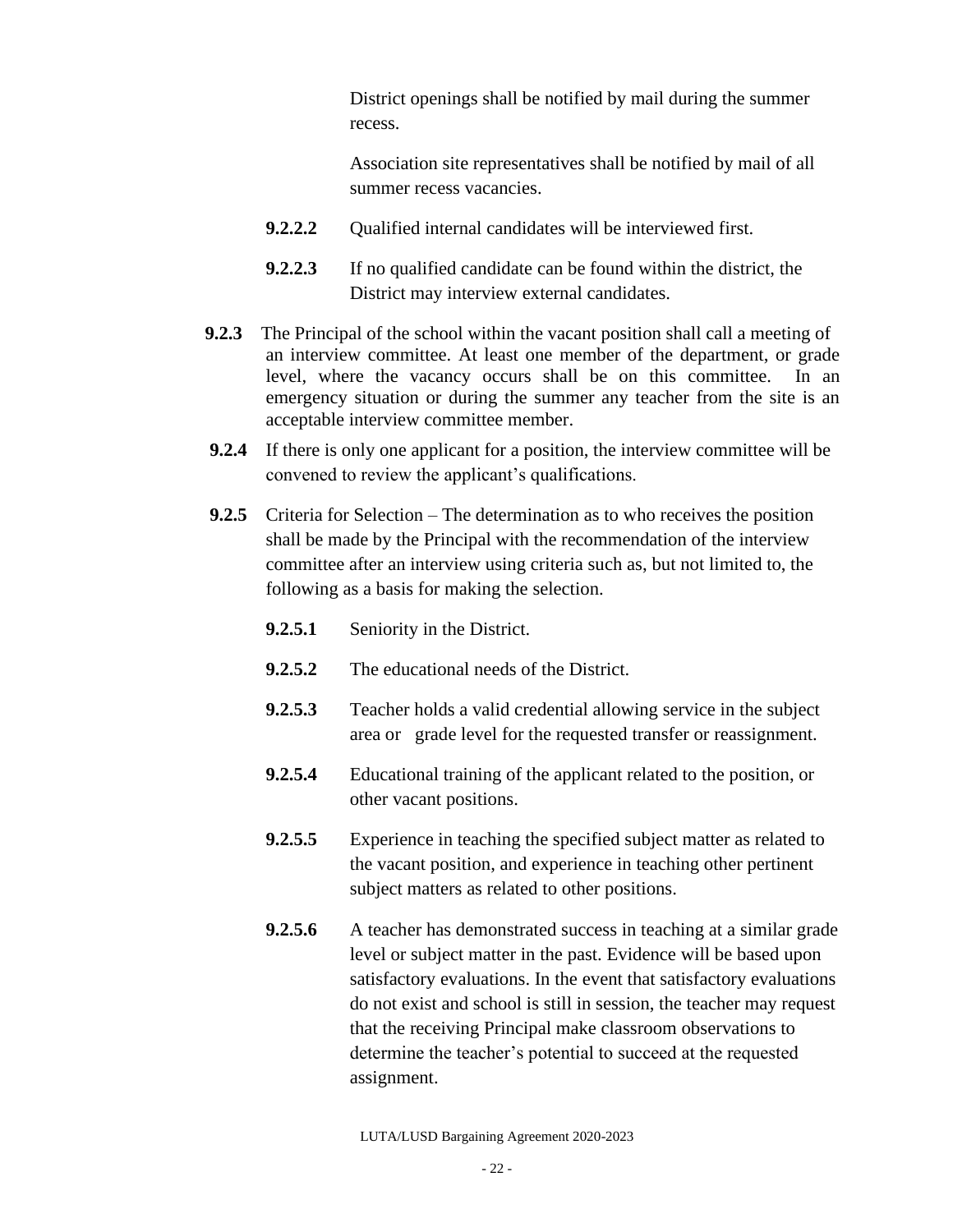- **9.2.5.7** Teachers with unsatisfactory evaluations who request transfers must have concurring approval of both Principals.
- **9.2.6** The District shall, upon request, deliver in writing the reasons for not being selected for the vacancy.
- **9.2.7** The Principal's recommendations to the Superintendent of the candidate to fill a position shall be considerate of, but not bound by, the opinions of the members of the interview committee.
- **9.2.8** The Superintendent shall consult with the Principal in submission of his/her recommendation to the Governing Board for consideration of employment in the position.

# <span id="page-22-0"></span>**9.3 Involuntary Transfer**

- **9.3.1** Every effort shall be made to avoid involuntary transfer by soliciting applications for voluntary transfers.
- **9.3.2** When the Principal determines that no voluntary transfer applications exist, the Principal may submit to the Superintendent a written request for transfer of teachers.
- **9.3.3** Teachers with less seniority in the district shall be considered before those with more seniority.
- **9.3.4** The Superintendent shall make the decision regarding the transfer and this decision shall be submitted in writing to the teacher and the Principal involved. The teacher shall be notified in writing of the reasons for and the effective date of the involuntary transfer.
- **9.3.5** Upon request, the teacher shall be granted a meeting with the Superintendent within five (5) days after receipt of the involuntary transfer notice.
- <span id="page-22-1"></span>**9.3.6** When a choice of positions is possible, the employee(s) may indicate an order of preference based on seniority within the District.
- **9.3.7** Every reasonable effort shall be made to conclude decisions concerning involuntary transfer prior to the close of each school year.
- **9.3.8** When transfers are administratively decided upon during the summer months, notification to the employee by the District shall be given to the employee as soon as possible by certified mail.
- **9.3.9** The District shall assist the employee in making the transfer.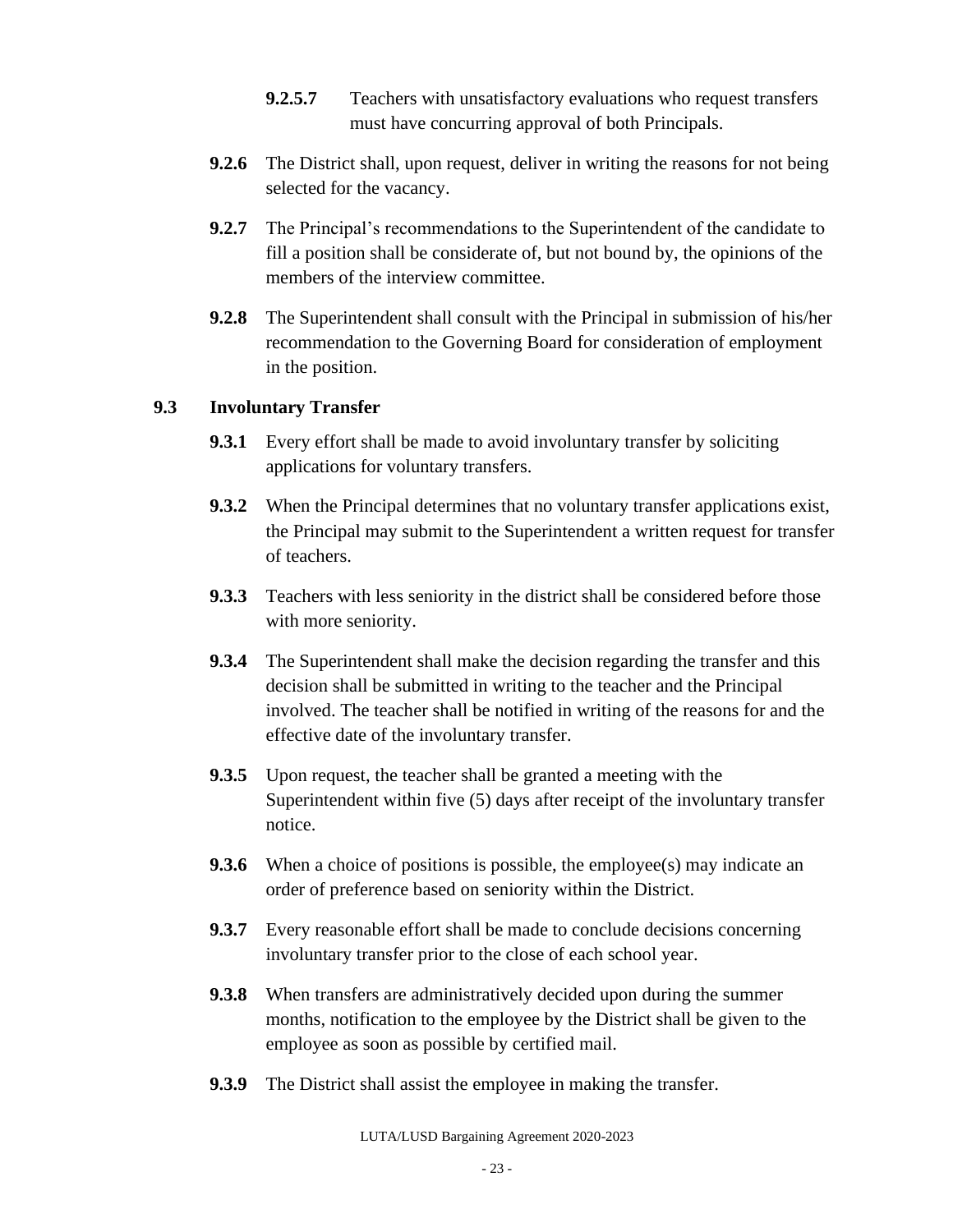- **9.3.9.1** At the employee's request, custodial staff shall pack and/or move the employee's belongings to the new classroom and school site.
- **9.3.9.2** Employees transferred will be able to move into a clear, clean classroom without being required to perform custodial duties.
- **9.3.9.3** If an involuntary transfer occurs after the school year ends, the District agrees to compensate the employee two additional days' pay for the time and effort involved in the move. The daily rate will equal the employee's total salary divided by the number of contract days.
- **9.3.9.4** If the involuntary transfer occurs during the school year, the District agrees to provide the employee with two days of release time for the move.

## **9.4 Final Authority**

<span id="page-23-0"></span>The final decision regarding transfers rests with the Governing Board.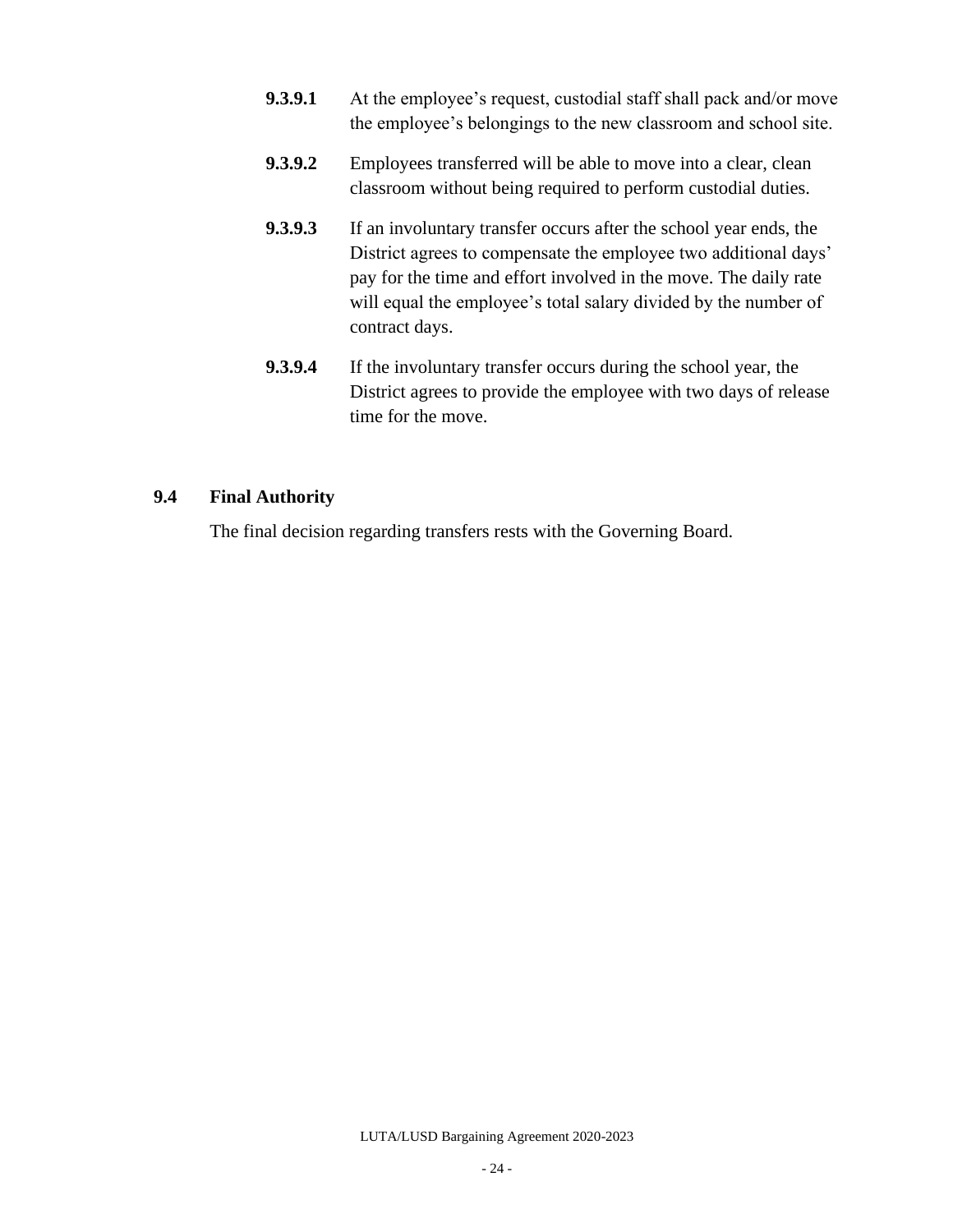# **ARTICLE 10 – LEAVES – (TA dated 10.29.20)**

Leave provisions covered by this Agreement are inclusive of those provided by state law.

## <span id="page-24-0"></span>**10.1 Introduction**

- **10.1.1** The District recognizes the need for members of the professional staff to, on occasion, be absent from their duties. Reasons for such absences are: illness, maternity, bereavement, professional growth, legal emergencies, military obligations, and personal needs. It is the District's intention to see that absences do not impede the educational process, cause undue financial strain on the School District, or provide a severe financial hardship to the professional staff of the District.
- **10.1.2** When an employee finds he/she must be absent from duty for any reason, he/she shall secure permission from his/her Principal or supervisor as soon as possible.
- **10.1.3** When an employee finds he/she must leave the school premises during his/her work schedule, he/she must secure permission from the Principal or supervisor.
- **10.1.4** It is the responsibility of both the employee and his/her Principal/supervisor to report all absences so that proper leave charges may be recorded in the business office.
- **10.1.5** The District reserves the right to satisfactorily verify that any leaves taken by unit members under this Article be in compliance with the applicable terms and conditions stated herein when there is reasonable suspicion that the leave is not being used for the purpose for which it was taken/granted.

# **10.2 Bereavement Leave**

- **10.2.1** A regular certificated employee who is absent because of death of an immediate member of the family will be entitled to a leave of absence for each such bereavement not to exceed five (5) days. This bereavement leave will be granted without loss of pay and such leave shall not be deducted from leave granted by other sections of the **California Education Code**. If more time is necessary, it may be granted by the Governing Board under the provisions of Paid Family Medical Leave (see Section 10.7).
- **10.2.2** Definition of "immediate member of the family" for purposes of this section: husband, wife, son, daughter, father, mother, grandfather, grandmother, grandson, granddaughter, father-in-law, mother-in-law, grandfather-in-law, grandmother-in-law, brother, sister, son-in-law,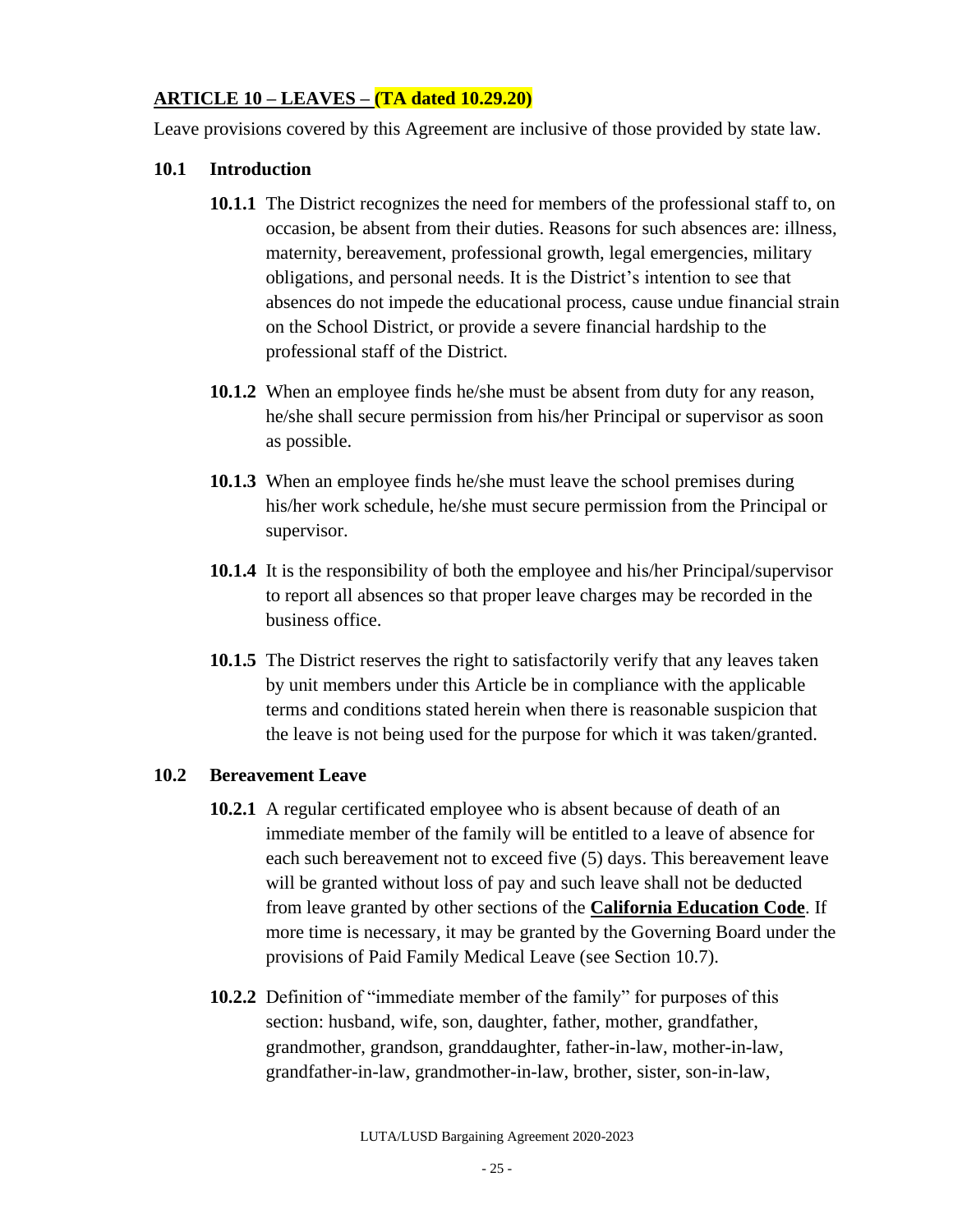daughter-in-law, brother-in-law, sister-in-law, or any person living in the immediate household of the employee.

<span id="page-25-1"></span>**10.2.3** The District may enlarge the benefits of this section in the event of special circumstances.

# <span id="page-25-0"></span>**10.3 Educational Leave**

- **10.3.1** Absences may be granted by the Principal or the Superintendent for the purpose of studying or visiting other schools or attending to other assigned school business without loss of pay.
- **10.3.2** A limited leave of absence nearing the close of the school year may be granted to permit a teacher to attend summer school if it is established that such early departure is mandatory for summer school credit. Such limited leave shall be granted with salary which is the difference between employee's pay and that of a substitute.
- **10.3.3** Professional leave of absence, not to exceed one (1) year, may be granted by the Board on recommendation of the Superintendent, for advanced training or travel having professional implications, exchange teachings, or overseas teaching. Such leave shall be granted without pay. Such leave shall be requested prior to March 1 of the year of absence, and intention to return to the District shall be given prior to March 1 of the following year. Such leave may be granted only to permanent employees with commendable evaluation of prior service.

# **10.4 Industrial Accident or Illness Leave**

- **10.4.1** A certificated employee shall be provided leave of absence for industrial accident or illness under the following rules and regulations:
	- **10.4.1.1** The accident or illness must have arisen out of and in the course of the employment of the employee and must be accepted as a bona fide injury or illness arising out of and in the course of employment by the State Compensation Insurance Fund.
	- **10.4.1.2** Allowable leave for each industrial accident or illness shall be for the number of days of temporary disability, but not to exceed sixty (60) calendar days.
	- **10.4.1.3** Allowable leave shall not be accumulated from year to year.
	- **10.4.1.4** The leave under these rules and regulations will commence on the first day of the absence.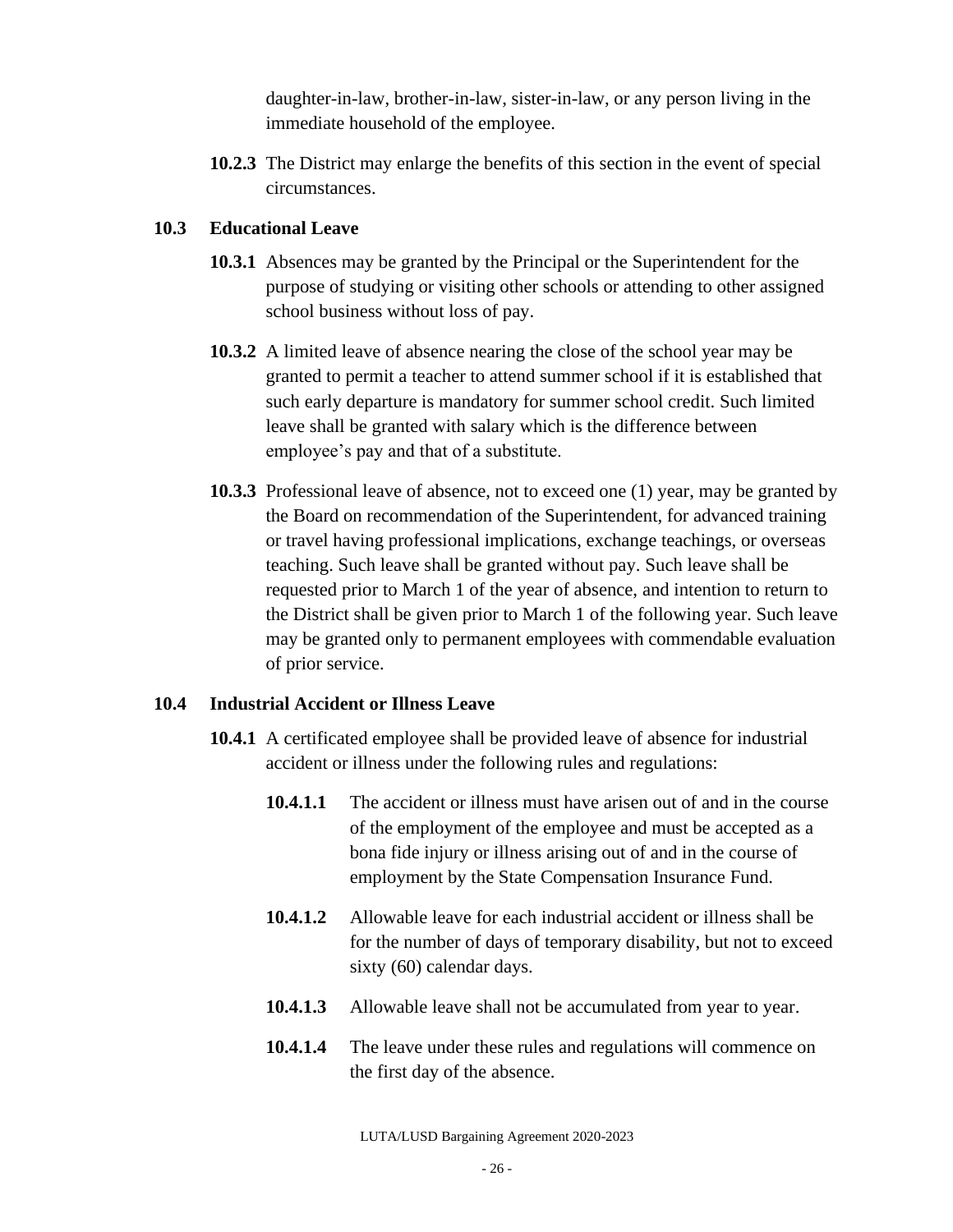- **10.4.1.5** When a person is absent from his/her duties because of industrial accident or illness, he/she shall be paid such portion of the salary due him/her for any month in which absence occurs, which, when added to his/her temporary disability indemnity under Division 4 or Division 4.5 of the **Labor Code**, shall result in a payment to him/her of not more than his/her full salary.
- **10.4.1.6** Industrial accident or illness leave shall be reduced by one day for each day of authorized absence regardless of a temporary disability indemnity award.
- **10.4.1.7** When an industrial accident or illness leave overlaps into the next fiscal year, the employee shall be entitled to only the amount of unused leave due him/her for the same illness or injury.
- **10.4.1.8** During any paid leave of absence, the employee shall endorse to the District the temporary disability indemnity checks received because of his/her industrial accident or illness. The District, in turn, shall issue the employee appropriate salary warrants for payment of the employee's salary and shall deduct normal retirement and other authorized contributions.
- **10.4.1.9** Any employee receiving benefits as a result of these rules and regulations shall, during the period of injury or illness remain within the State of California unless the District authorizes travel outside the state.
- <span id="page-26-0"></span>**10.4.1.10** Upon termination of the industrial accident or illness leave, the employee shall be entitled to sick leave benefits as provided in this Agreement and his/her absence for such purpose shall be deemed to have commenced on the date of termination of the industrial accident or illness leave, provided that if the employee continues to receive temporary disability indemnity he/she may elect to take as much of his/her accumulated sick leave which, when added to his/her temporary disability, will result in payment to him/her of not more than his/her full salary.

#### <span id="page-26-1"></span>**10.5 Military Leave**

- **10.5.1** Certificated employees shall be granted leave without pay when they are required to serve military obligations.
- **10.5.2** When serving military obligations the teacher shall make steps on the salary schedule as if he/she were teaching, with a limit of two years.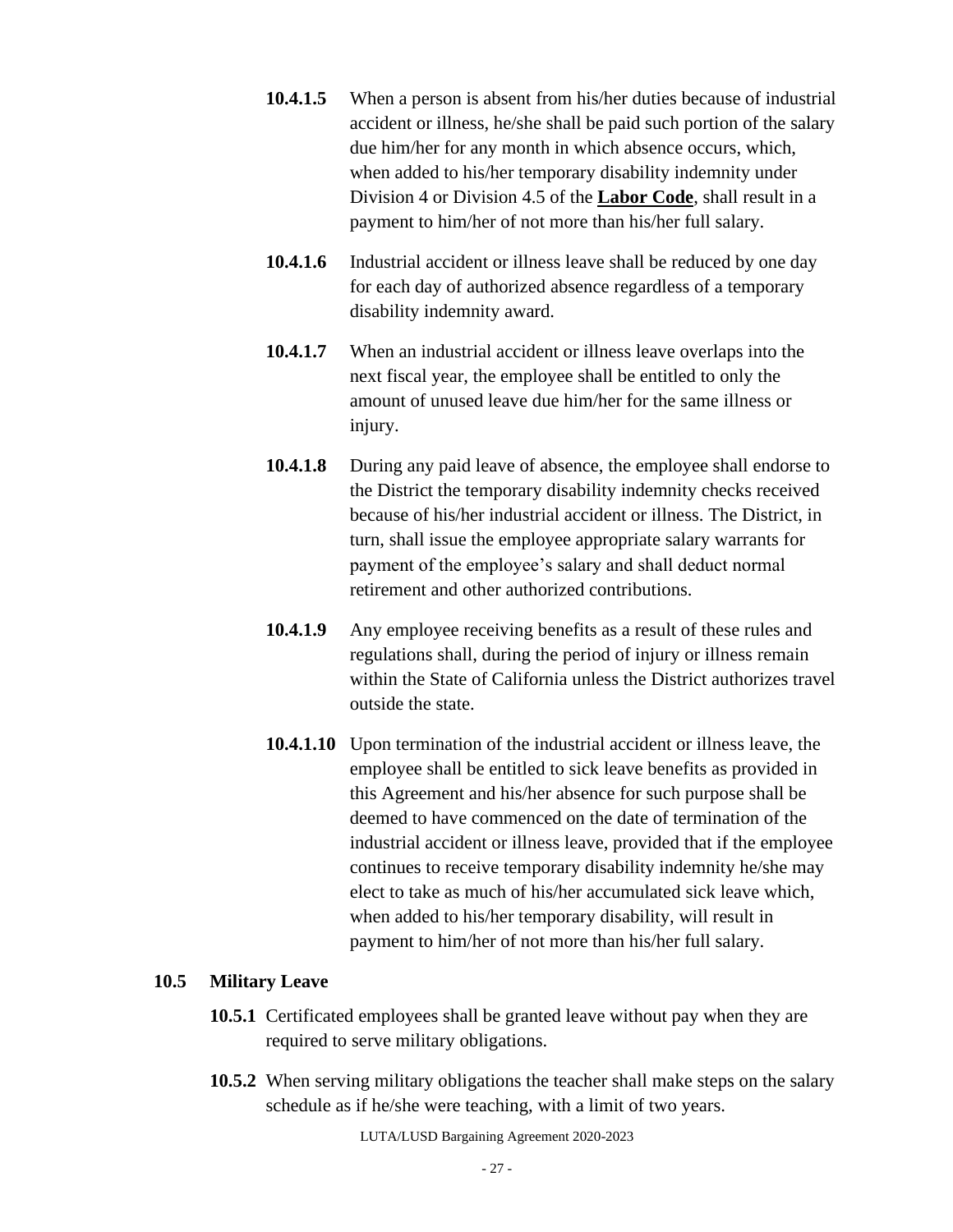- **10.5.3** If the teacher is probationary, the period of absence shall not count as part of the time required for permanent classification.
- **10.5.4** Requests for military leave should be made as far in advance as possible in order that a competent replacement may be obtained. Verification of required military service must be submitted to the Superintendent and the Governing Board.

## <span id="page-27-2"></span><span id="page-27-0"></span>**10.6 Parental Leave**

#### **10.6.1 Child Bearing Leave**

Employees are entitled to use accumulated sick leave as set forth in provisions of Sick Leave for disability caused or contributed to by pregnancy, miscarriage, childbirth, and recovery therefrom. Such paid leave shall not be used for child care, child rearing or preparation of childbearing, but shall be limited to those disabilities as set forth above. The length of such disability leave, including the date upon which the leave shall commence and the date on which the duties are to be resumed, shall be determined by the employee and the employee's physician.

# <span id="page-27-1"></span>**10.6.2 Differential Leave**

 Eligible unit members may take up to 60 days of sick leave and/or differential leave of parental leave pursuant to the terms of Education Code section 44977.5 . Concurrent with AB 2012 (Medina): Expanded Definition of Differential Pay for Parental Leave, the employee will be paid no less than 50% of his/her regular salary for the remaining portion of the 12 work week period of parental leave.

#### **10.6.3 Child Rearing Leave**

- **10.6.3.1** The District, upon request of a male or female teacher who is a natural or adopting parent, may grant an unpaid leave of absence up to one year for the purpose of rearing his/her infant. Such leave shall terminate either at the semester break or at the end of the school year.
- **10.6.3.2** If a teacher requests that a child rearing leave terminate either before the semester break or before the end of the school year, the District will consider such requests based on the recommendation of the Principal and the Superintendent.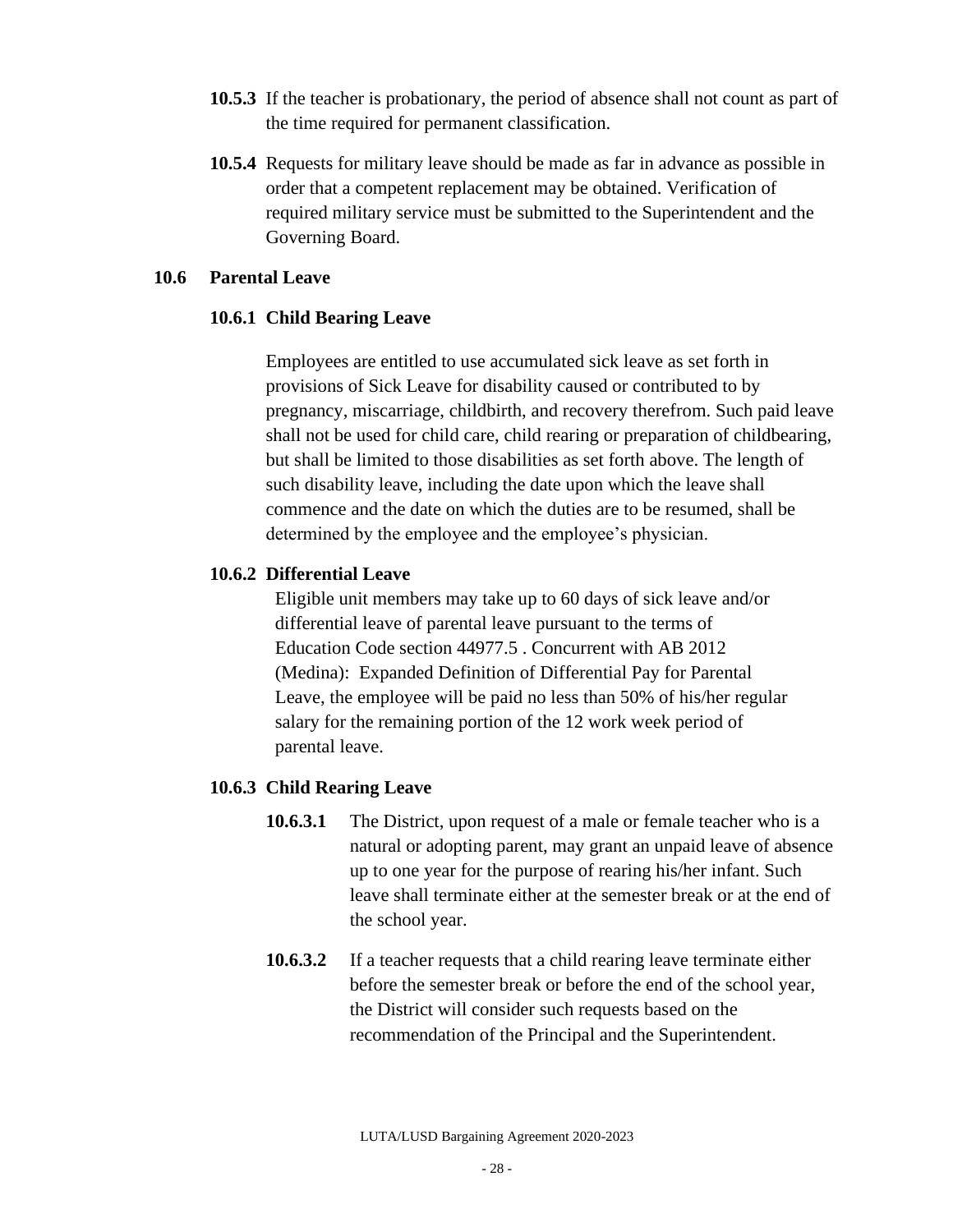# <span id="page-28-0"></span>**10.7 Paid Family Medical Leave**

**10.7.1** Employees may use up to 30 days of accrued sick leave to care for a parent, spouse, registered domestic partner, or child with a serious health condition. This leave includes personal necessity days and runs concurrently with the federal Family and Medical Leave Act (FMLA) and the California Family Right Act (CFRA).

## <span id="page-28-1"></span>**10.7.2 Definitions**

- **10.7.2.1** Child a biological, adopted, or foster child, a stepchild, a legal ward, or a child of a person standing in place of a parent who is either under 18 years of age or an adult dependent child who is incapable of self-care because of a mental or physical disability.
- **10.7.2.2** Parent a biological, foster or adoptive parent, a stepparent, a legal guardian, or other person who stood in place of a parent to the employee when the employee was a child.
- **10.7.2.3** Serious Health Condition a serious health condition is an illness, injury, impairment, or physical or mental condition that involves either inpatient care in a hospital, hospice or residential health care facility or continuing supervision or treatment by a healthcare provider with treatment visits at least twice per year.

# <span id="page-28-2"></span>**10.7.3 Eligibility Requirements**

Any employee is eligible for FMLA/CFRA if they have worked for the District for at least 12 months and have 1,250 hours of service in the previous 12 months. The 12-month period shall be measured backward from the date an employee uses the leave and so shall comprise the 12 months immediately preceding the date an employee uses the leave.

## <span id="page-28-3"></span>**10.7.4 Employee Responsibilities**

If the employee's need for a leave pursuant to this section is foreseeable, the employee shall provide the District with reasonable advance notice of the need for the leave. If the employee's need for leave pursuant to this section is foreseeable due to a planned medical treatment or supervision, the employee shall make a reasonable effort to schedule the treatment or supervision to avoid disruption to the operations of the District, subject to the approval of the health care provider of the individual requiring the treatment or supervision.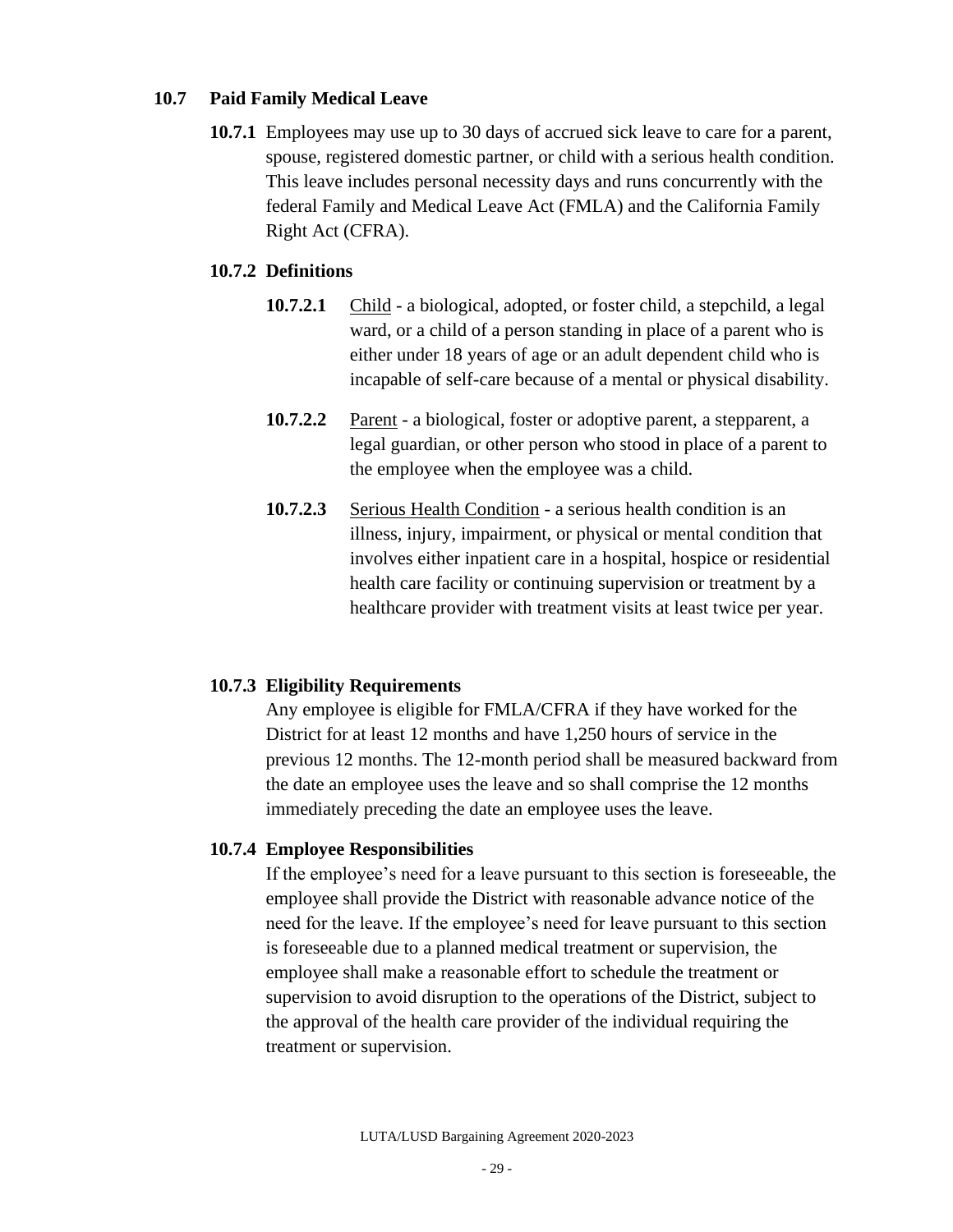## <span id="page-29-0"></span>**10.7.5 Use of Leave**

Leave does not need to be taken as consecutive days. Leave can be taken intermittently or on a reduced leave schedule when medically necessary. All leave used is counted toward the available 12 work weeks. Leave taken pursuant to FMLA, CFRA, or both shall run concurrently with any other leaves to which an employee is entitled, such as sick leave.

## <span id="page-29-2"></span>**10.7.6 Certification by a Health Care Provider**

An employee requesting leave for his/her own serious health condition or to care for a child, a spouse, or a parent who has a serious health condition must be supported by a certification issued by the health care provider of the individual requiring care. That certification shall be sufficient if it includes all of the following:

- a. The date on which the serious health condition commenced.
- b. The probable duration of the condition.
- c. A statement that, due to the serious health condition, the employee is unable to perform the function of his or her position, or statement that the serious health condition warrants the participation of a family member to provide care during a period of treatment or supervision of the individual requiring care.
- d. An estimate of the amount of time that the health care provider believes the employee needs to care for the individual requiring the care.

## <span id="page-29-1"></span>**10.7.7 Benefits and Protection**

During FMLA leave, the District must maintain the employee's health coverage on the same terms as if the employee has continued to work. Upon return from FMLA leave, the employee must be restored to his/her original or equivalent position with equivalent pay, benefits, and other employment terms. FMLA leave does not constitute a break in service for purposes of longevity and/or seniority.

#### **10.8 Personal Necessity Leave**

**10.8.1** Employees shall be allowed up to ten (10) days of accumulated sick leave for personal necessity, which shall not be carried over from year to year. All ten (10) personal necessity leave days shall be granted without verification of the purpose to the district or site administrator.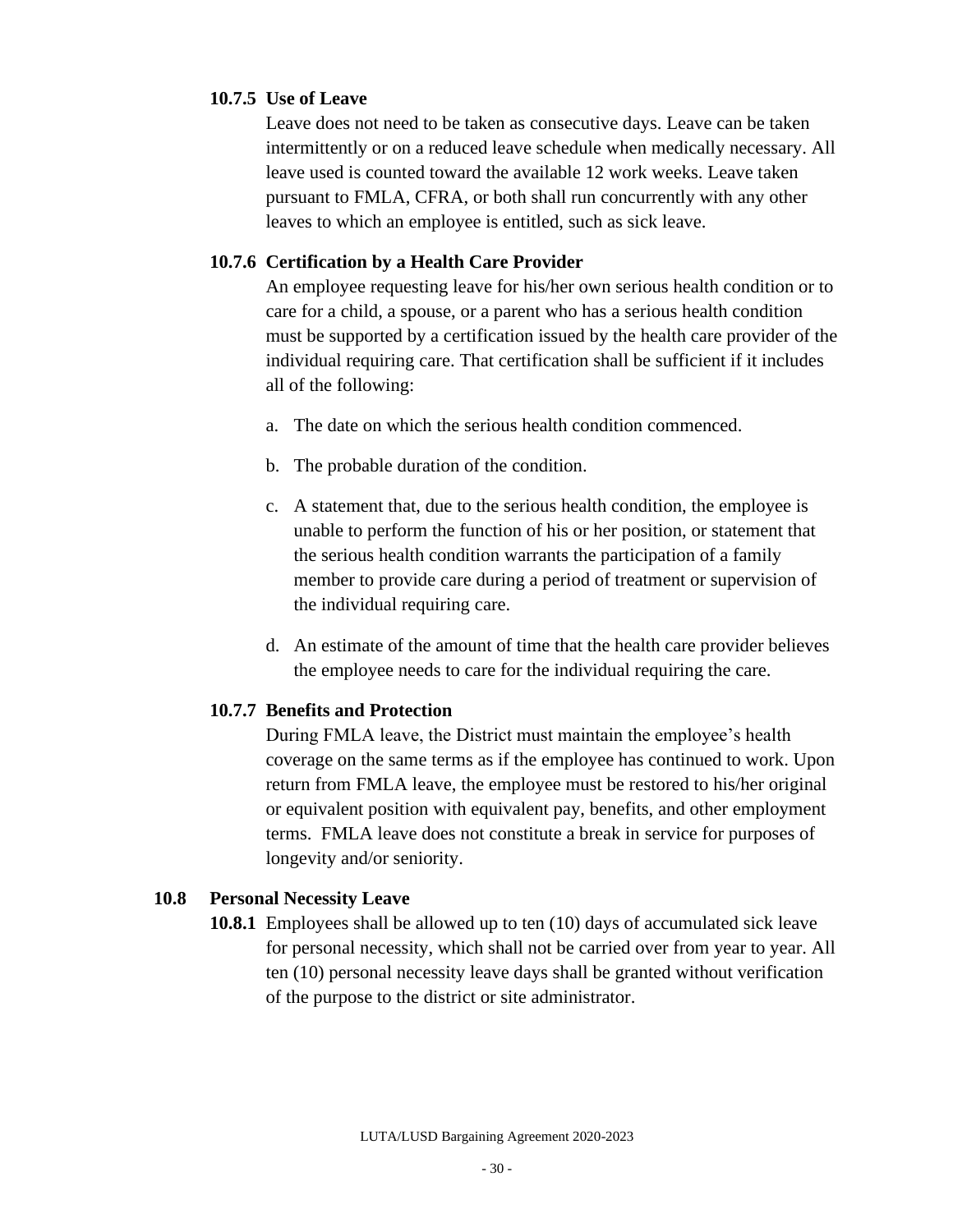- **10.8.1.1** Notification of the use of personal necessity leave shall be entered into the online absence management system in advance of the leave, except in cases of emergency.
- **10.8.2** Personal necessity days shall not be used to extend a legal or district holiday and/or may not be consecutive unless the leave meets the following provisions and is approved by the site administrator and/or superintendent (please enter the reason code from below into the online absence management system under "Notes to Administrator"):
	- a. is of such a nature that it could not be anticipated or controlled by the employee and/or
	- b. involves circumstances which the employee cannot reasonably be expected to disregard.
	- c. notification of the use of personal necessity leave shall be entered into the Frontline system at least two days in advance of the leave, except in cases of emergency.
- <span id="page-30-0"></span>**10.8.3** Personal leave shall not be allowed at a time during which there is an Association-District labor dispute, condition of employee unrest or dissension, or at a strategic point in contract negotiations. The determination of such labor conditions shall be at a unilateral declaration of the district. Personal leave during such a declared time period shall be treated as unpaid leave of absence as defined in Article 10.11.
- **10.8.4** Wellness Bonus. Unit members who take zero (0) days of Personal Necessity Leave (Article 10.8) or sick leave (Article 10.9) in a contract year shall be entitled to a bonus of two-hundred fifty dollars (\$250) payable on a paycheck by the end of the fiscal year. Unit members who take one (1) day of Personal Necessity Leave (Article 10.8) or sick leave (Article 10.9) in a contract year shall be entitled to a bonus of one-hundred twenty-five dollars (\$125) payable on a paycheck by the end of the fiscal year.

## <span id="page-30-2"></span><span id="page-30-1"></span>**10.9 Sick Leave**

# **10.9.1 Definition**

**10.9.1.1** The term "sick leave" as hereinafter used is construed to mean the automatic leave of absence granted to a regular certificated employee of the District whenever such absence is the result of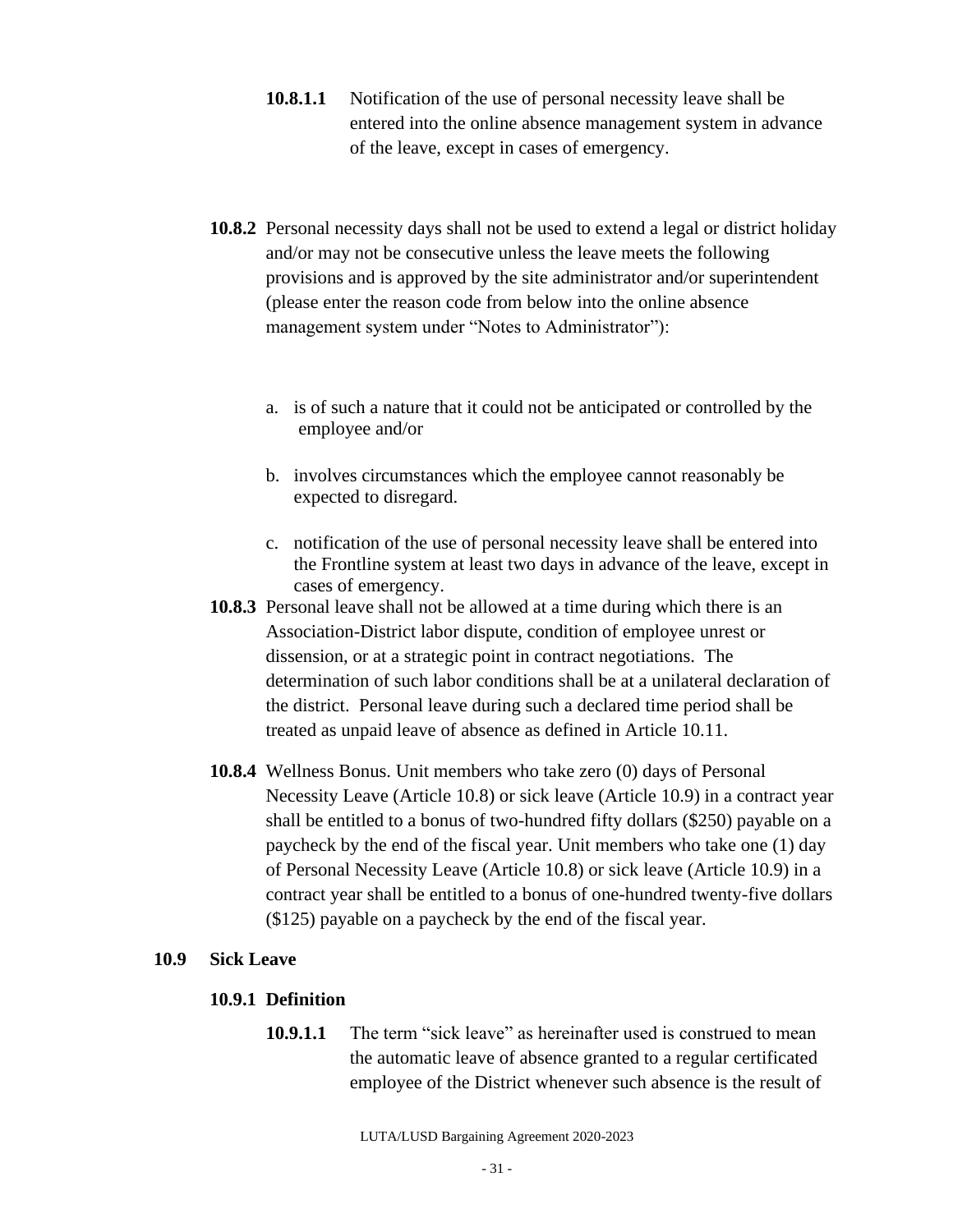an illness or accident occurring to said employee. (**Education Code**, Section 44964).

**10.9.1.2** "Illness or accident" shall mean illness, other physical disability, or disability as defined and verified in writing by a medical doctor such that the employee is unable to perform his or her duties adequately.

## <span id="page-31-0"></span>**10.9.2 Entitlement**

- **10.9.2.1** Each certificated employee shall be entitled to ten (10) days leave of absence for illness or injury during the school year. Unused leave shall be carried forward to the succeeding year and shall be accumulative.
- **10.9.2.2** The administration may require a doctor's certification or other proof of illness after three (3) days before allowing payment for days of absence due to illness, accident, or quarantine. The administration may require such certification for absences of three (3) days or less if deemed appropriate under the circumstances.

## <span id="page-31-1"></span>**10.9.3 Extended Leave of Absence**

- **10.9.3.1** When a person employed in a position requiring certification is absent from his/her duties due to illness or injury, he/she shall use all of his/her accumulated sick leave before the provisions of this section shall apply. Benefits for a period of five (5) school months from the first date of absence will be provided to the extent required by law.
- **10.9.3.2** Any certificated employee requesting an extended leave of absence must present a statement indicating need from either a physician or a registered practitioner. All certificated personnel returning from extended leave of absence must present a physician's statement verifying fitness to return to duty. An extended leave of absence is defined in this section as being one of ten (10) days or longer.

## <span id="page-31-2"></span>**10.9.4 Quarantine**

Certificated employees who are absent from duty because of a legally established quarantine which they took reasonable precaution to avoid are entitled to the same salary considerations as though they were personally ill and the absence shall be counted as sick leave.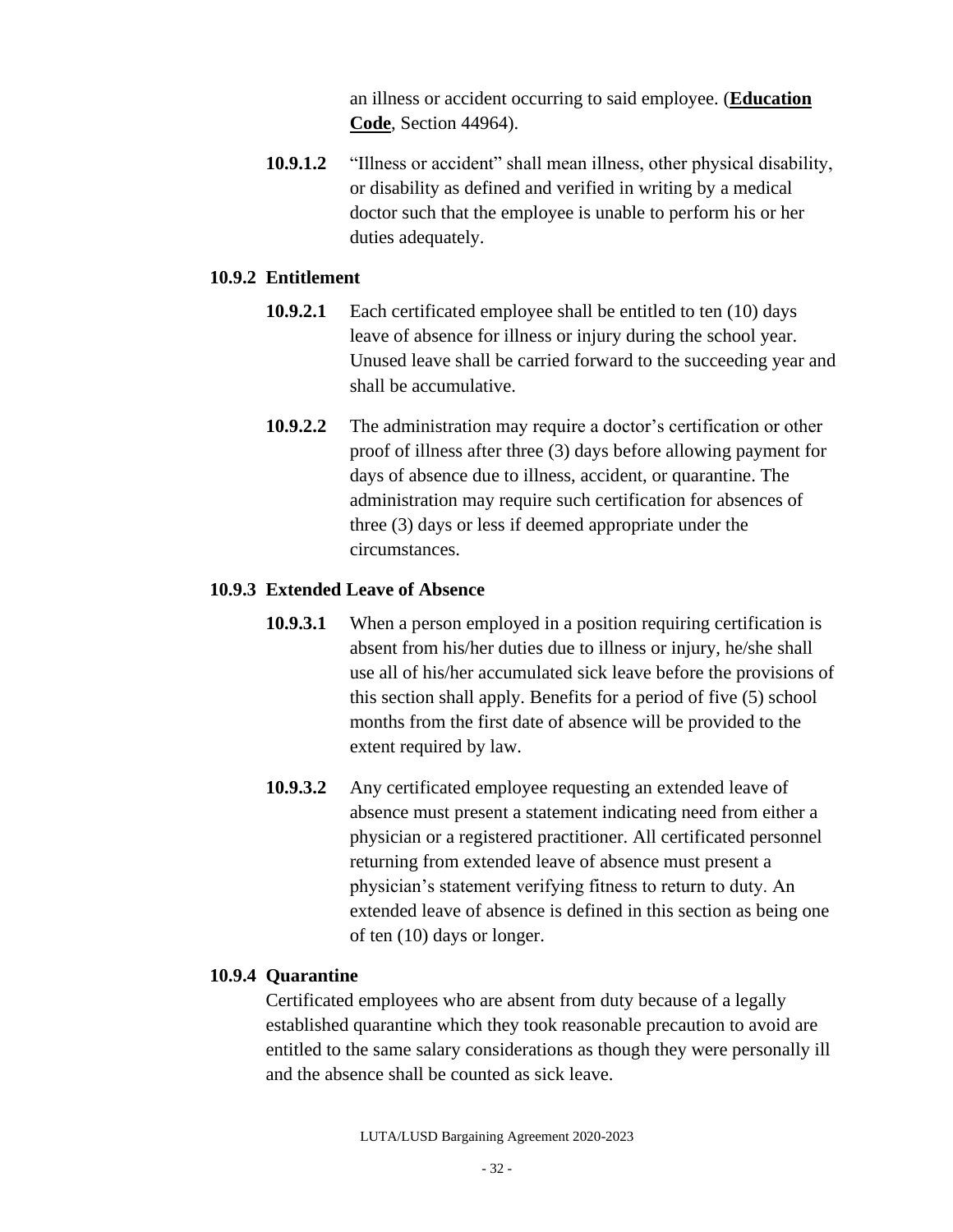# <span id="page-32-0"></span>**10.9.5 Advance Credit for Sick Leave**

Regular employees shall be advanced credit for sick leave annually as of the first day of the school year or as the first day of employment. Except in cases of illness or death, employees terminating before the end of the fiscal year or interrupting their service because of an extended leave of absence shall have their sick leave allowance for the year reduced in accordance with the proportion of the year served and sick leave taken in excess of that earned at the beginning of the leave for service rendered at the rate of one (1) day per month. The employee shall not earn additional sick leave until that owed the District has been earned and repaid.

## **10.9.6 Transfer of Sick Leave/Catastrophic Leave (Sick Leave Bank)**

- **10.9.6.1** Transfer of sick leave will be permitted to the extent required by law.
- **10.9.6.2** Certificated employees may donate sick leave credits to an employee when that employee or a qualifying member of his or her family suffers from a catastrophic illness or injury that is expected to incapacitate the employee and/or family member for an extended period of time. Qualifying family members include a parent, spouse, registered domestic partner, or child with a serious health condition. Catastrophic leave shall be granted when the employee has exhausted his/her sick leave and additional leave is needed.
- <span id="page-32-1"></span>**10.9.6.3** Eligible sick leave credits may be donated to another district employee for a catastrophic illness or injury if all of the following requirements are met:
	- a. The employee has exhausted all accrued sick leave.
	- b. The employee who is, or whose family member is, suffering from a catastrophic illness or injury, or his or her designated representative, makes a request to the District that eligible sick leave credits be donated. The employee shall provide verification from a physician that such a catastrophic illness or injury exists, and that it will keep the employee out of work for an extended period of time.
	- c. Any employee using such catastrophic leave as described above shall not use such leave for a period to exceed 185 days or twelve (12) consecutive months.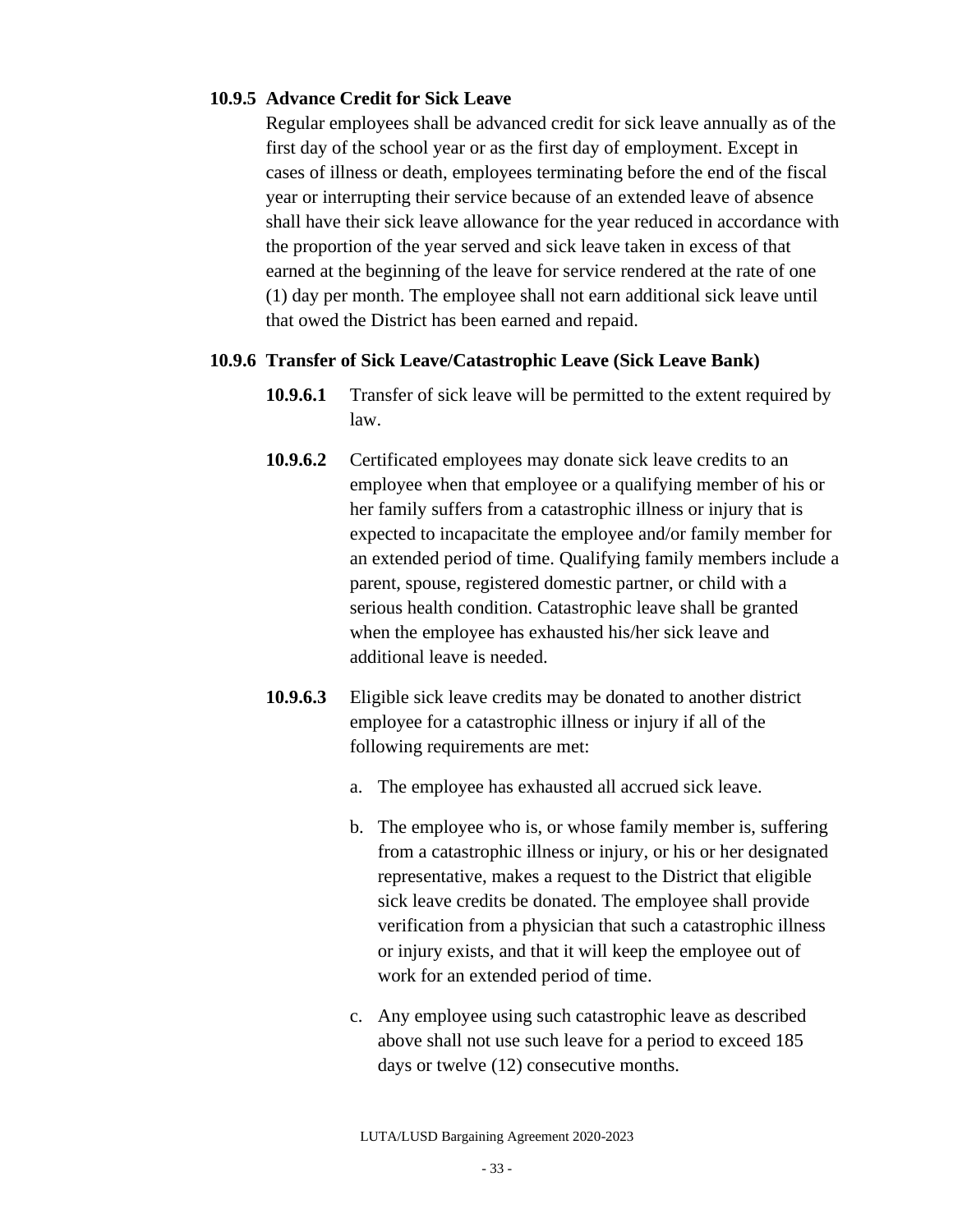- d. The employee who is the recipient of the donated leave credits shall use those credits within 12 consecutive months. If donated credits are not used by the employee within 12 consecutive months, the credits shall be placed in a pool that will be available to the next eligible employee who requests catastrophic leave.
- e. Certificated employees wishing to donate sick leave credits must do so in writing to the District.
- f. To ensure that employees retain sufficient sick leave to meet needs that normally arise, donors shall not reduce their accumulated earned sick leave to fewer than 200 hours.
- g. Donations must be for a minimum of eight (8) hours and thereafter in one-hour increments to a maximum of 40 hours.
- h. All donations shall remain confidential and are irrevocable

## **10.9.7 Upon Termination of Employment**

When an employee separates from the certificated service, there will be no cash reimbursement for unused accumulated sick leave. Accumulated sick leave may not be taken as vacation.

## <span id="page-33-0"></span>**10.9.8 Extension**

If a certificated employee uses all of his/her sick leave, the Board may approve additional sick leave within the legal limits of the **California Education Code.**

## <span id="page-33-1"></span>**10.9.9 Re-employment**

A permanent employee who resigns and is re-employed within thirty-nine (39) months shall have reinstated all unused sick leave credit existing at the time of resignation.

## <span id="page-33-2"></span>**10.9.10 Leave of Absence**

While on leave of absence, a regular employee shall maintain, but not add to, any sick leave credit accumulated prior to such leave.

# <span id="page-33-3"></span>**10.9.11 Substitute Procedure**

1. To request a substitute teacher, log in to the online absence management system (https://login.frontlineeducation.com) then enter ID and PIN. Substitutes can also be requested by calling the online absence management system at 1-800-942-3767. When prompted, enter your ID number and PIN. Make a note of your confirmation number.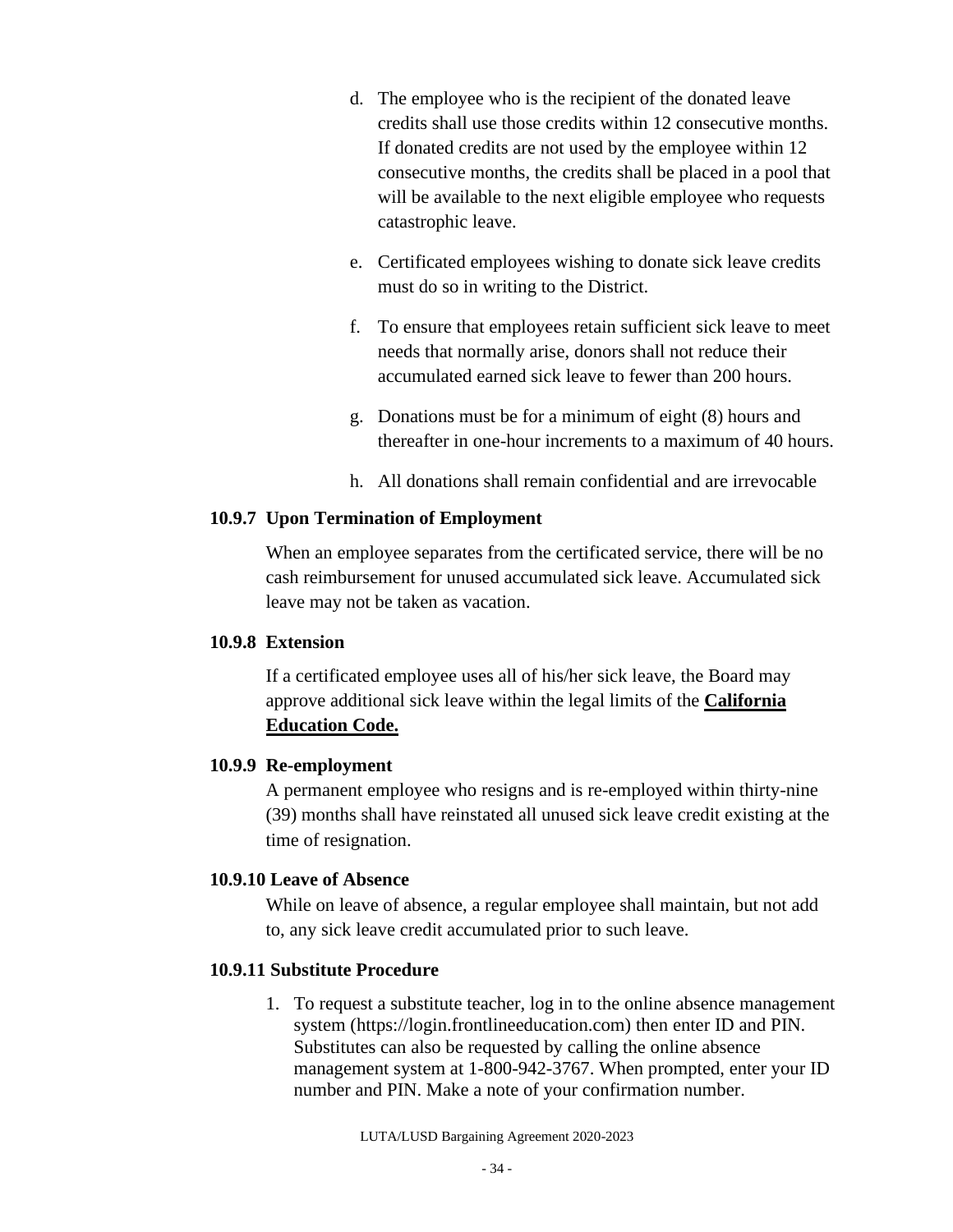- 2. If using the online method, enter the date(s) of the upcoming absence, absence reason, absence times and any notes to the administrator or to the substitute. If you already know who will be covering your absence, click "Create Absence and Assign Sub". If you do not yet have coverage arranged, click "Create Absence" for the system to locate a substitute for you.
- 3. School secretaries and administrators will log in to the online absence management system program daily to monitor absences.
- 4. School secretaries will continue to make arrangements for IEP day subs and roving subs.
- 5. If you have an emergency, you will need to call the school secretary to inform them of your absence. They will enter your absence in the online absence management system program so that the automated system will search for a substitute.

## <span id="page-34-0"></span>**10.10 Court Appearance Leave**

Employees serving on jury duty or appearing due to a subpoena shall endorse to the District checks received for jury duty and the District, in turn, shall issue the employee appropriate salary warrants for payment of the employee's salary and shall deduct normal retirement and other authorized contributions.

#### **10.11 Paid Leave of Absence (Without Loss of Pay)**

Paid leave of absence means that a teacher shall be entitled (a) to wages specified within the applicable leave section contained herein, (b) to health and welfare benefits per Article 12, Section 12.1 of this Agreement, (c) to return to the same or similar position which he/she held before commencement of the leave, and (d) to receive credit for salary increments per Article 11 of this Agreement.

#### <span id="page-34-1"></span>**10.12 Unpaid Leave of Absence (Without Pay)**

Unpaid leave of absence means that a teacher shall (a) receive no wages, (b) be entitled to participate in the health and welfare benefits program at his/her own expense per Article 12 of this Agreement provided insurance carrier allows, and (c) be entitled to return to a similar position which he/she held before commencement of the leave.

Subject to the approval of the Superintendent and meeting the guidelines in Section 10.7.2, when a teacher requests unpaid leave for a period of five (5) consecutive days or less or five (5) days cumulative unpaid leave in any school year, the unpaid leave shall only consist of a deduction of the cost of a substitute.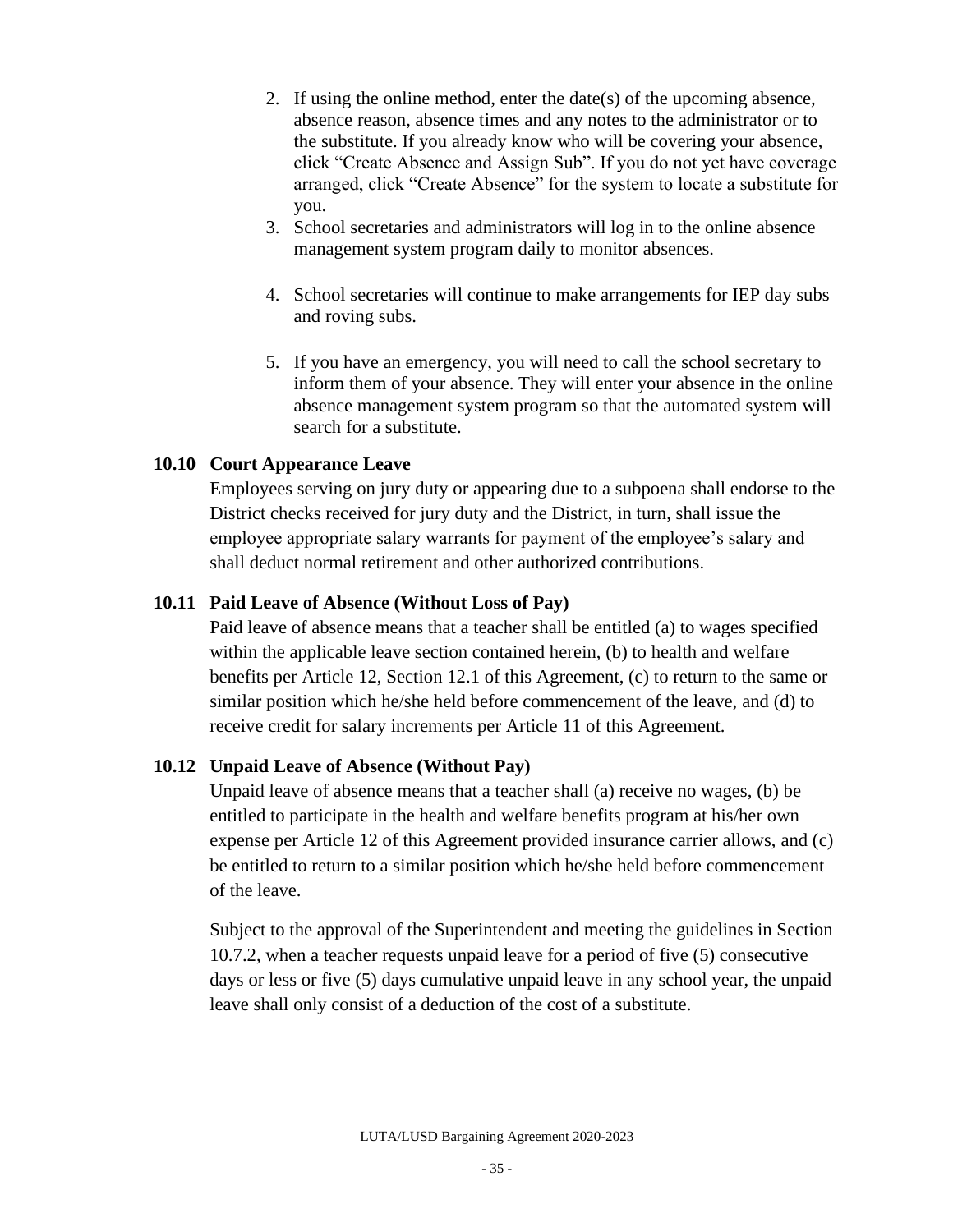# <span id="page-35-0"></span>**10.13 Leave and Temporary Teachers**

If leave has been granted by the District for a certificated employee for at least one (1) school semester, the temporary teacher that the District may employ to take the place of the regularly assigned teacher shall not be entitled to any re-employment opportunities except as determined by the District and provided by the **Education Code**.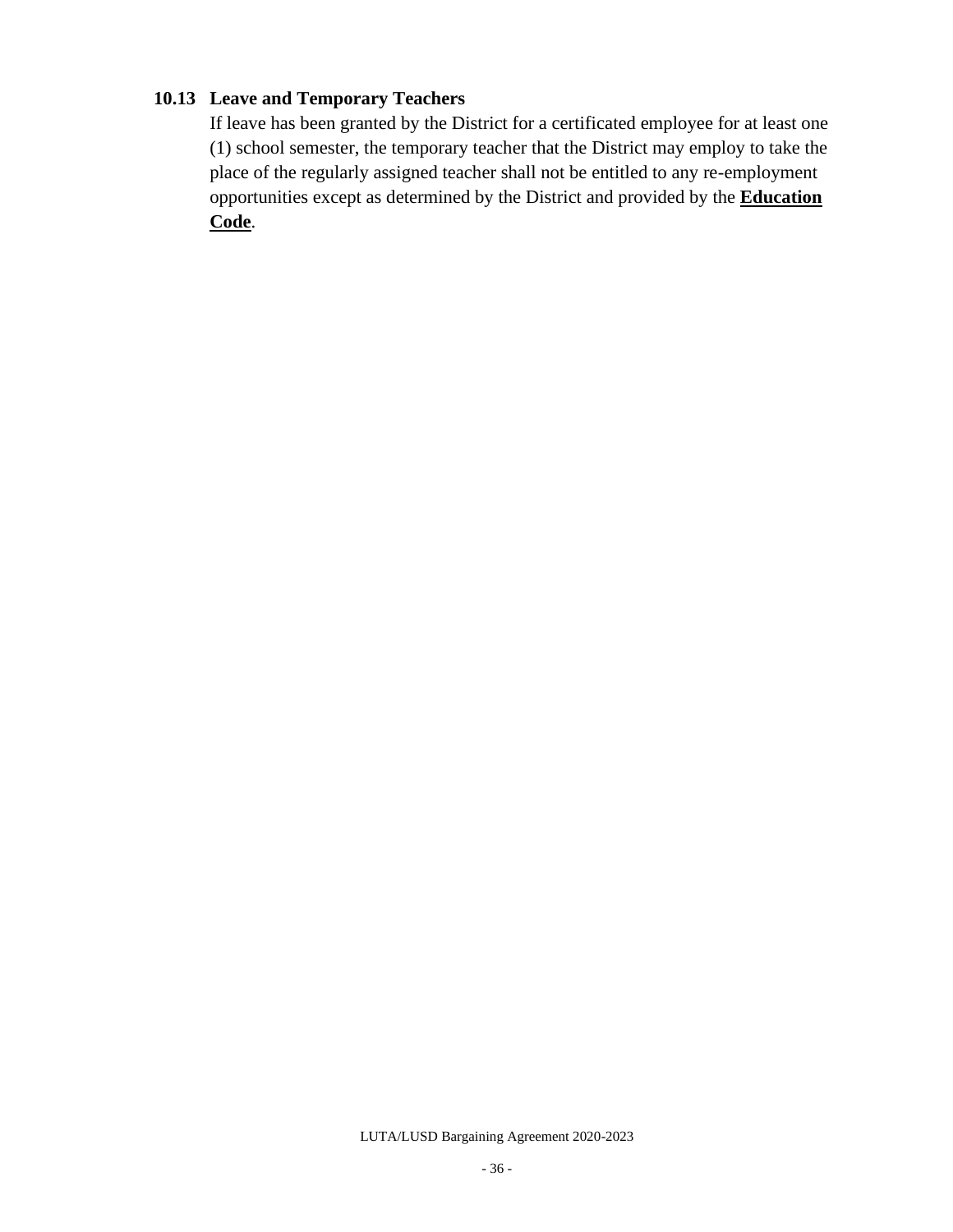## **ARTICLE 11 – WAGES (TA dated 3.21.22)**

- **11.1** Employees shall receive compensation for their services according to the salary schedule in Appendix C. Employees have the option to receive summer deferred paychecks for any month in which they are not scheduled to work. In order to be eligible for this option, they must notify the payroll department prior to August 1<sup>st</sup> of each year.
- **11.2** The Superintendent shall be responsible for the placement of certificated employees on the salary schedule in accordance with the following:

## **11.2.1 Initial Placement**

**11.2.1.1** Initial placement on the salary schedule shall be based on the employee's individual record of experience and the training on file with the District Office. New employees shall not be hired in an experience step greater than Step Ten (10) beginning July 1, 2001.

## **11.2.2 Step Advancement**

- **11.2.2.1** One step advancement on the salary schedule shall be given for each one (1) year of certificated employment in the District to a maximum of ten (10) steps, but not to exceed the step maximum of each column.
- **11.2.2.2** Recognition of longevity will be given after the completion of fourteen (14) full years of District service credit by advancement to the fifteen (15) year anniversary increment step. Recognition of longevity will be given after the completion of nineteen (19) full years of District service credit by advancement to the twenty (20) year anniversary increment step. Recognition of longevity will be given after the completion of twenty-four (24) full years of District service credit by advancement to the twenty-five (25) year anniversary increment step.
- **11.2.2.3** No employee shall receive a step advancement unless the employee has been in service to the District at least seventy-five (75) percent of the instructional days of the school year.
- **11.2.2.4** Employees may not move more than one step in any one school year.

## **11.2.3 Column Advancement**

- **11.2.3.1** Employees may be advanced on the salary schedule on the basis of educational units they take beyond the requirements of the credential. Columns shall be identified and established on the adopted District salary schedule indicating education unit requirements for each column. Normally, only units earned after receipt of the Bachelor's Degree will be used in a salary placement. However, units earned after completion of the BA Degree Program and recognized by the certificated employee's university and the State Credential Commission as post-graduate units for purpose of the completion of the fifth year for credentialing purposes will be counted. (Ref: **Education Code**, Section 44203(e))
- **11.2.3.2** Employees may not move more than one column in any one school year.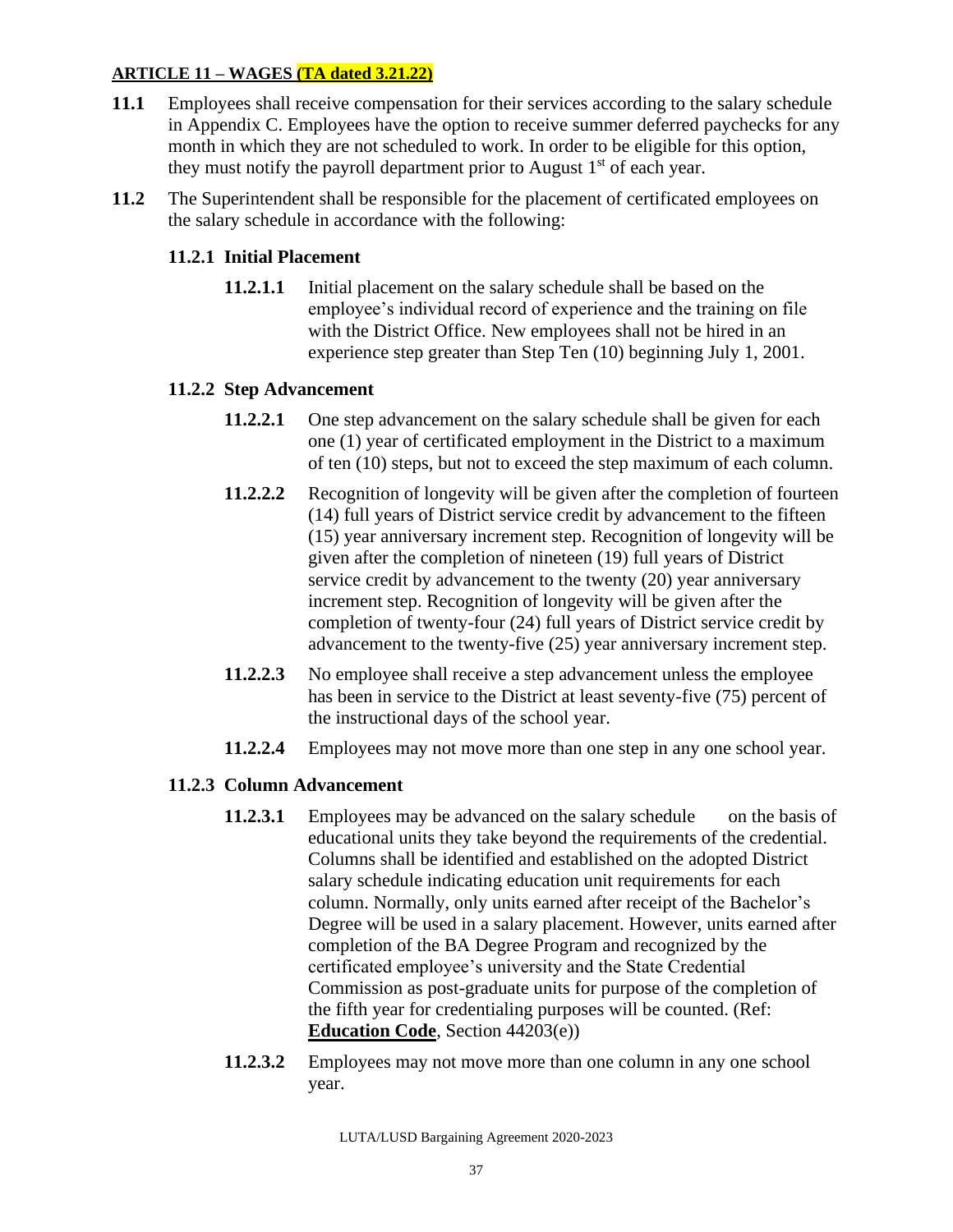- **11.2.3.3** The basis for the Superintendent's approval of units requested by certificated personnel for advancement on the salary schedule shall include the following guidelines:
	- a. Units taken for professional advancement on the salary schedule should receive advance approval of the teacher's Principal and the Superintendent. Units taken without advance approval may not be credited for advancement on the salary schedule.
	- b. During the regular school year, teachers shall take no more than six (6) units of work for salary credit during any one semester. Exception to this must be approved by the Superintendent.
	- c. Units not leading to a California credential or higher degree must be of direct benefit to the District or the instructional program and may not be approved if for personal gain or a vocational enrichment.
	- d. Only upper division units taken at an accredited university or college will be accepted. "Accredited university or college" shall be defined as an accredited agency listed in the U.S. Office of Education publication, "Accredited Higher Institutions." Exceptions must be approved by the Principal and the Superintendent.
	- e. Auditing of university or college courses will not be approved for any salary credit.
	- f. Units must be successfully completed with a grade of at least "C" or its equivalent to be approved for salary credit.
- **11.3** Certificated personnel advancement on the salary schedule occurs only at the beginning of a given school year. All interpretations of the placement on the salary schedule shall be based on official transcripts, verifiable information and documentation which must be filed with the District Office not later than October 15 for consideration for advancement on the salary schedule.

## **11.4 Compensation and Credit for Conference/Workshops**

The District may approve requests by certificated staff to attend conference and workshops concerning curriculum, teaching strategies and classroom management when it is determined the conference will benefit students and expenses meet District and school budget plans.

If units offered by the conference sponsor meet requirements as specified by Section 11.2.3.3 of the Lakeport Unified School District – Lakeport Unified Teachers' Association Agreement, employees may earn university credit even if the conference is scheduled on Association-District contract days. A limit of three (3) semester hours in a two (2) year period will be approved for salary schedule credit for units earned during contract time.

Employees shall pay awarded unit credit costs.

Employees will be compensated at a daily rate of \$150.00 for conferences or workshops attended outside Association-District contract days.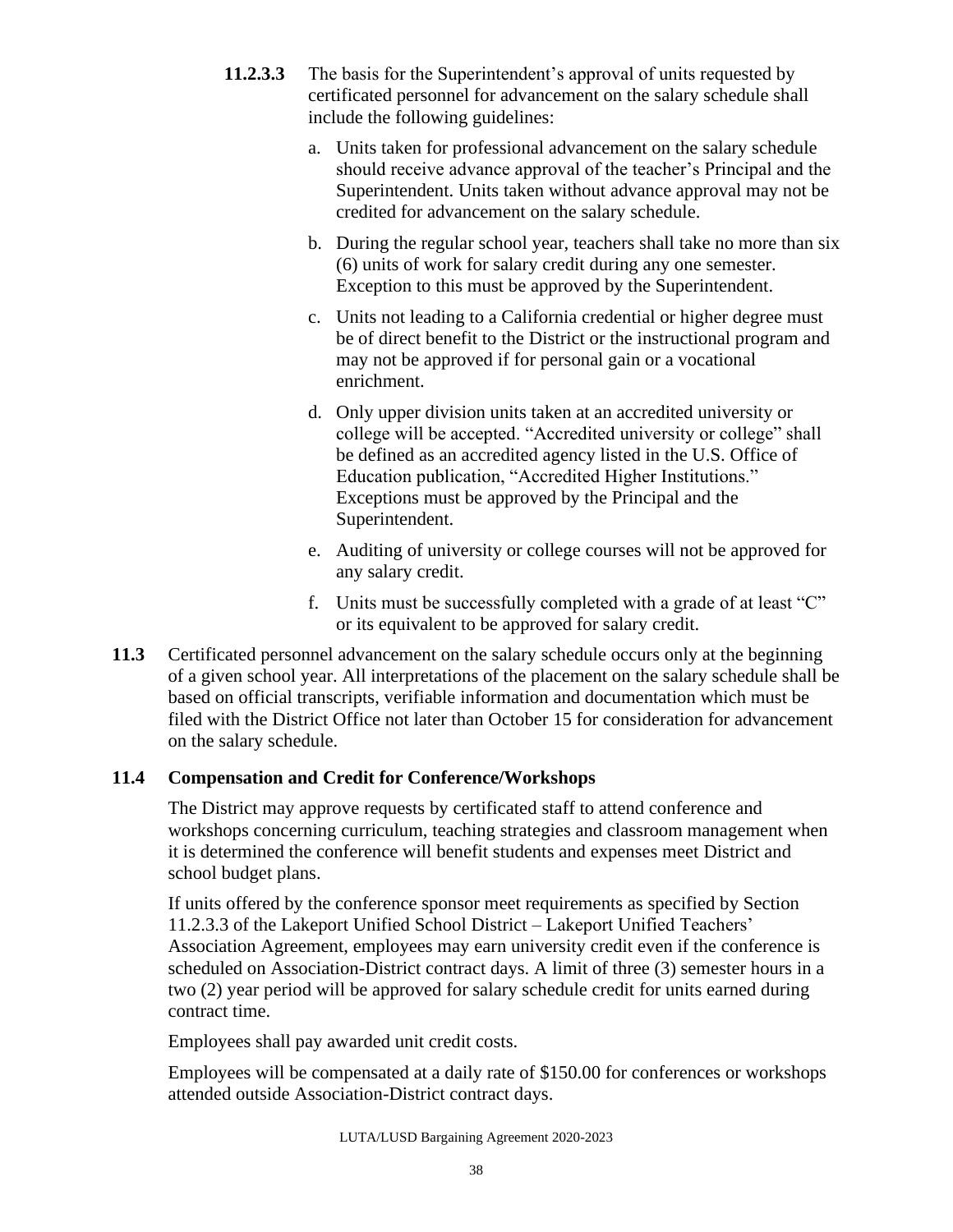### **11.5 Teacher Travel**

An allowance for mileage shall be made for certificated employees who use their personal cars on authorized District business at the IRS-approved cost per mile.

## **11.6 Compensation in Specific Situations**

## **11.6.1 Compensation for Forfeiture of a Prep Period**

Grades 7-12: When a teacher has forfeited his/her prep period because of a school-related event, and when so directed by a site administrator, compensation of a rate of twenty-five dollars (\$25.00) per period will be paid to teachers for such service. Documentation for each paid instance shall be recorded on a District Payroll Timesheet (Appendix D).

## **11.6.2 Compensation for Extra Students**

Grades TK-6: When as the result of a teacher absence a unit member is directed by a site administrator to receive additional student(s) into their classroom, compensation at a rate of five dollars (\$5.00) per additional student per day will be paid to teachers for such service. Documentation for each paid instance shall be recorded on a District Class Size Reporting Form.

## **11.7 Extra Service Assignments**

Extra Service Assignments (Appendix E) are additional duties which are determined to exceed in time and responsibility those assignments considered usual and customary for certificated employees at a school site. Usual and customary assignments include equitable adjunct duties assigned to the staff of the school.

#### **11.7.1 Determination of Extra Service Assignments**

- **11.7.1.1** On or before April 15, the District shall post known vacancies for extra service assignments.
- **11.7.1.2** Vacancies occur for extra-service assignments when determined by the site administrator or when a LUTA unit member submits a letter of intent to apply for a position not occupied by a LUTA unit member.
- **11.7.1.3** When extra service assignments are added or if a position becomes vacant, a notice of the position vacancy shall be posted for ten (10) school days before the application period is closed.
- **11.7.1.4** Application for extra service assignments shall be submitted to the Principal of the school where the extra service will take place.
- **11.7.1.5** The Principal shall recommend to the Governing Board a qualified candidate from the applicants to fill the vacant extra service assignment.
- **11.7.1.6** Final selection of the qualified candidate to fill the position shall be made by the Governing Board with consideration of the recommendation from school administration.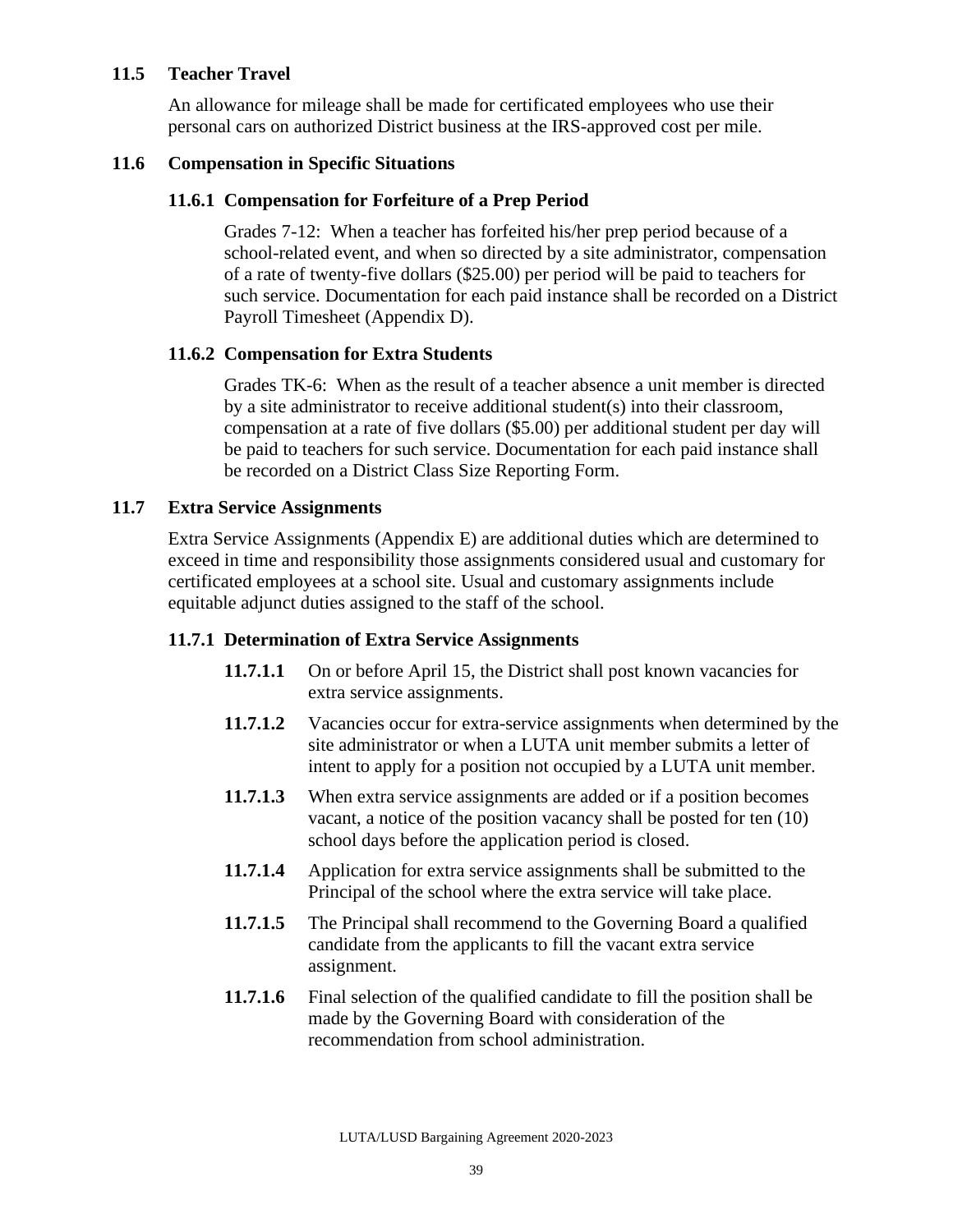**11.7.1.7** On or before April 15 of each year, the District shall distribute to site representatives a roster of all extra service positions and position holders.

#### **11.8 One Time or Non-Recurring Assignments**

Whenever it is determined by the District to pay a stipend for a specific task which is designed for limited duration, the District shall notify the Association of its intent to do so and stipulate the amount to be paid. Provisions of Article 11.7.1 (sections 11.7.1.2 through 11.7.1.5) apply in the process of selecting those to fill these assignments.

#### **11.9 Compensation for Extra Services**

Compensation for extra services shall be paid in accordance with the Schedule of Extra Services (Appendix E) as a separate check issued in December, March and May.

The extra duty salary schedule shall be reviewed annually. The schedule will receive the same percentage adjustment as the certificated salary schedule.

## **11.10 Compensation for Counselors, Lead Teachers, Instructional Coaches, and Special Education Case Managers**

In recognition of added responsibilities, credential/license requirements and/or days of service, counselors, lead teachers, and instructional coaches shall receive an additional ten percent in annual salary.

In recognition of added due process responsibilities, all special education case managers shall receive a \$3,500 stipend annually. This stipend will be paid on a pro rata basis for part-time special education case managers. All stipends are payable in May.

#### **11.11 Teaching an Additional Period**

A teacher will be paid an additional 1/7 salary for time spent teaching an additional period if the teacher is asked to teach an additional period to relieve overcrowding or increase course offerings. The decision to determine the need of this position rests solely with the District. Teachers receiving pay for their prep period cannot also receive a stipend for the same period/duty. A stipend can be given for afterschool hour duty, per the Teacher's Extra Duty Schedule.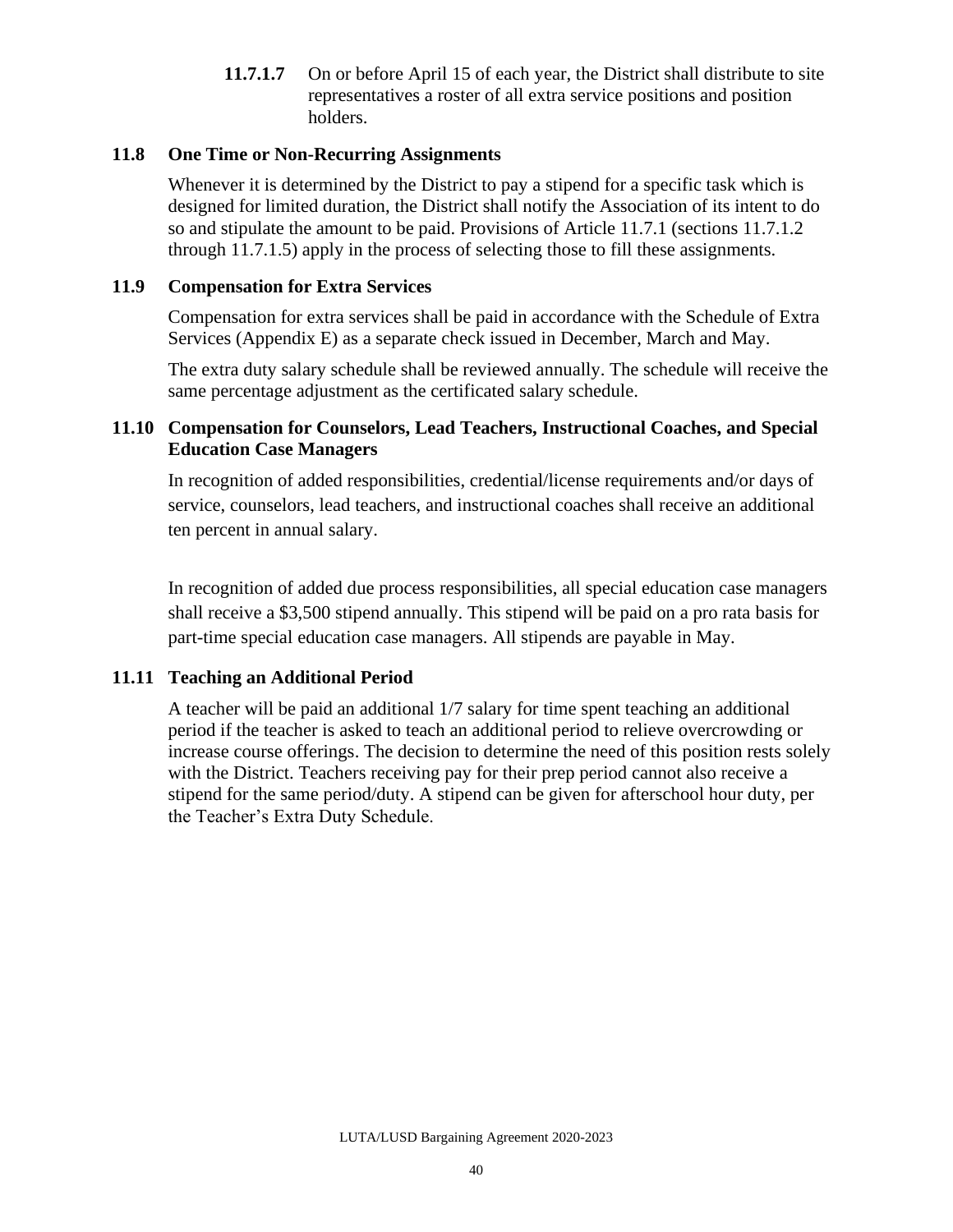## **ARTICLE 12 – HEALTH AND WELFARE BENEFITS (TA dated 3.21.22 – no changes)**

**12.1** The District shall provide medical, prescription, dental and vision insurance for employees and dependents at a rate no greater than \$15,500. Any cost above the monthly District contribution shall be paid by employees through payroll deductions. The District shall also provide an IRS 125 plan at no cost to the employees to tax shelter any out-ofpocket expenses incurred by bargaining unit members for health insurance premiums, required co-payments, and qualifying dependent care.

The Association will present unit members with the number of plans allowed by the carrier. When possible, one of the plans will have a no "out of pocket" monthly premium cost. Should the District's contribution exceed the cost of the health benefit plan chosen by the employee, the unit member shall receive the difference on a monthly basis, less all normal payroll costs.

**12.1.1** Part-time unit members will be entitled to a prorated share of the health and welfare benefit cap equal to their percentage of full-time equivalency.

- **12.2** The determination as to the carrier and type of program shall be made by the District.
- **12.3** A designated member of the Association shall be provided with copies of the meeting agenda and minutes of the Board of Directors and the Joint Powers Agency governing the Self-Insurance Program for employee health-related benefits. Said designee may attend, as an observer, JPA Board meetings deemed important by the Association.

If the attendance of an Association member at such meeting requires the employment of a substitute teacher, the Association will reimburse the district for the expenses of the substitute.

**12.4** The District will offer a major medical health plan as an option such as the SISC Basic Plan to be mutually agreed upon by the District and the Lakeport Unified Teachers' Association that will be available to retirees to participate at their expense unless otherwise provided for in this Agreement.

Should there be any administrative cost from the plan provider for making this option available, these costs shall be borne by the retiree and calculated as a pro-rata share in addition to each participating retiree's contribution for this benefit.

This provision of the contract does not establish a vested right and may be terminated through the negotiation process at any time.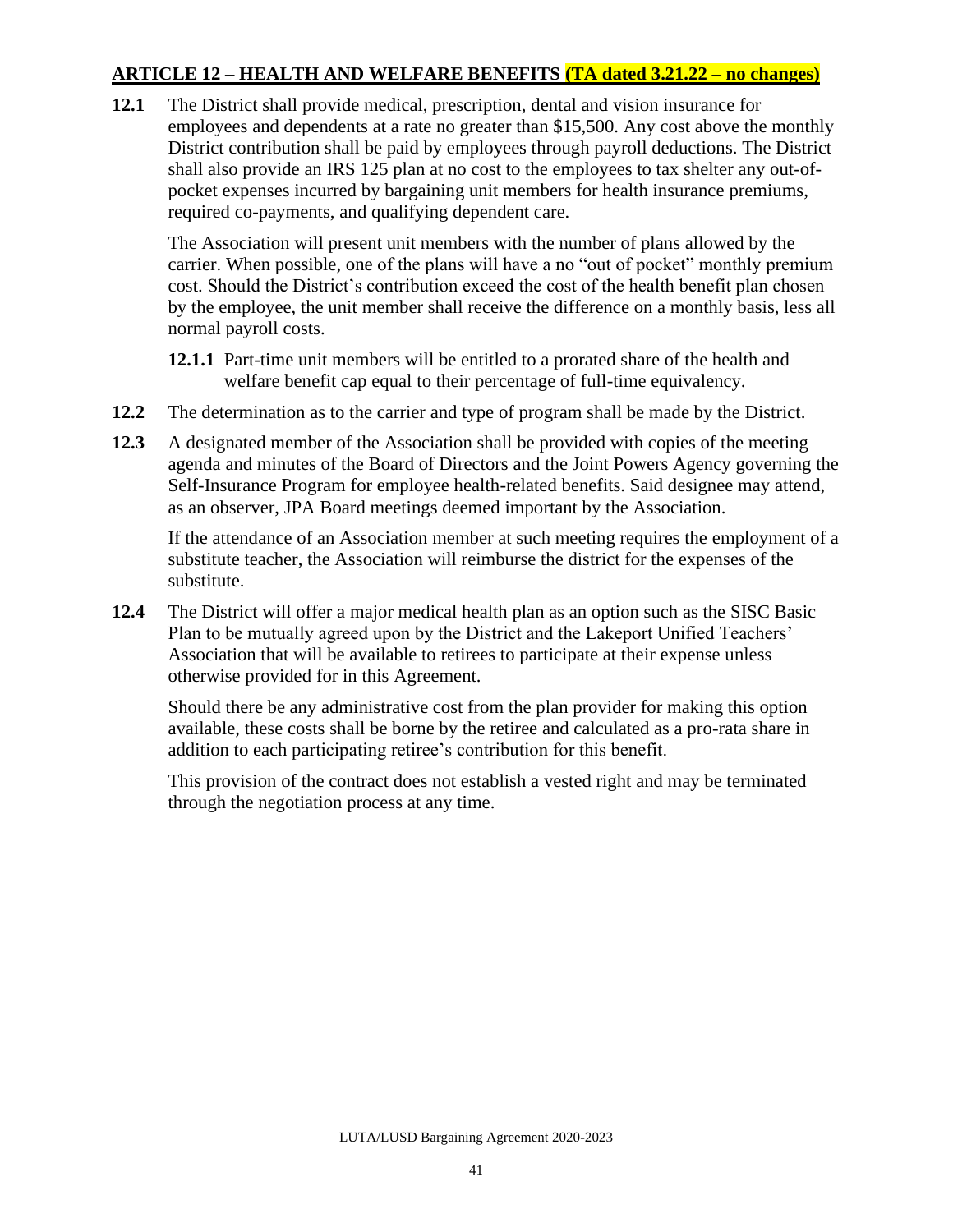## **ARTICLE 13 – DISTRICT RIGHTS**

#### **13.1 Legal Responsibilities**

The Association recognizes the prerogative of the District to govern, operate, and manage its affairs in all respects in accordance with its legal responsibilities. The District recognizes the right and responsibility of the Association to represent unit members in matters subject to meeting and negotiation.

### **13.2 District Rights, Power and Authority**

It is understood and agreed that the District retains all powers, rights, authority, duties and responsibilities conferred upon and vested in it by the laws and constitutions of the State of California and the United States. Included in these District powers, rights, authority, duties and responsibilities are rights to determine its organization; direct the work of its employees; determine the times and hours of operation; determine the kinds and levels of services to be provided and the methods and means of providing them; establish its educational policies, goals and objectives; insure the rights and educational opportunities of students; determine staffing patterns; determine the number and kinds of personnel required; maintain the efficiency of District operations; determine the curriculum; build, move, or modify facilities; establish budget procedures; determine budgetary allocation; and determine the methods of raising revenue. In addition, the Board retains the right to hire and classify employees.

#### **13.3 Limitations**

The District shall be limited in the exercise of the foregoing powers, rights, authority, duties and responsibilities by the laws and constitutions of California and the United States, the provisions of this agreement, and the duty of the District to meet and negotiate in good faith with the Association in matters relating to the scope of representation and to consult on the definition of educational objectives, the determination of the content of courses and curriculum, and the selection of textbooks as set forth in **Government Code**, Section 3543.2.

#### **13.4 Emergency Clause**

Both parties recognize that there may occur certain exigent circumstances when emergency action is required. Emergencies shall be limited to unforeseen events of such extreme magnitude as to make the affected provision of the contract reasonably and objectively non-performable and require action by the District in response thereto. Financial situations that could reasonably be foreseen or dealt with by the District shall not constitute an emergency under these provisions. In the event of such a bona fide emergency, performance of the affected provisions of this Agreement may be temporarily suspended, but the parties agree to meet and negotiate as soon as possible to arrive at a mutually agreeable solution during the emergency. Such suspension shall be terminated promptly when the emergency ends.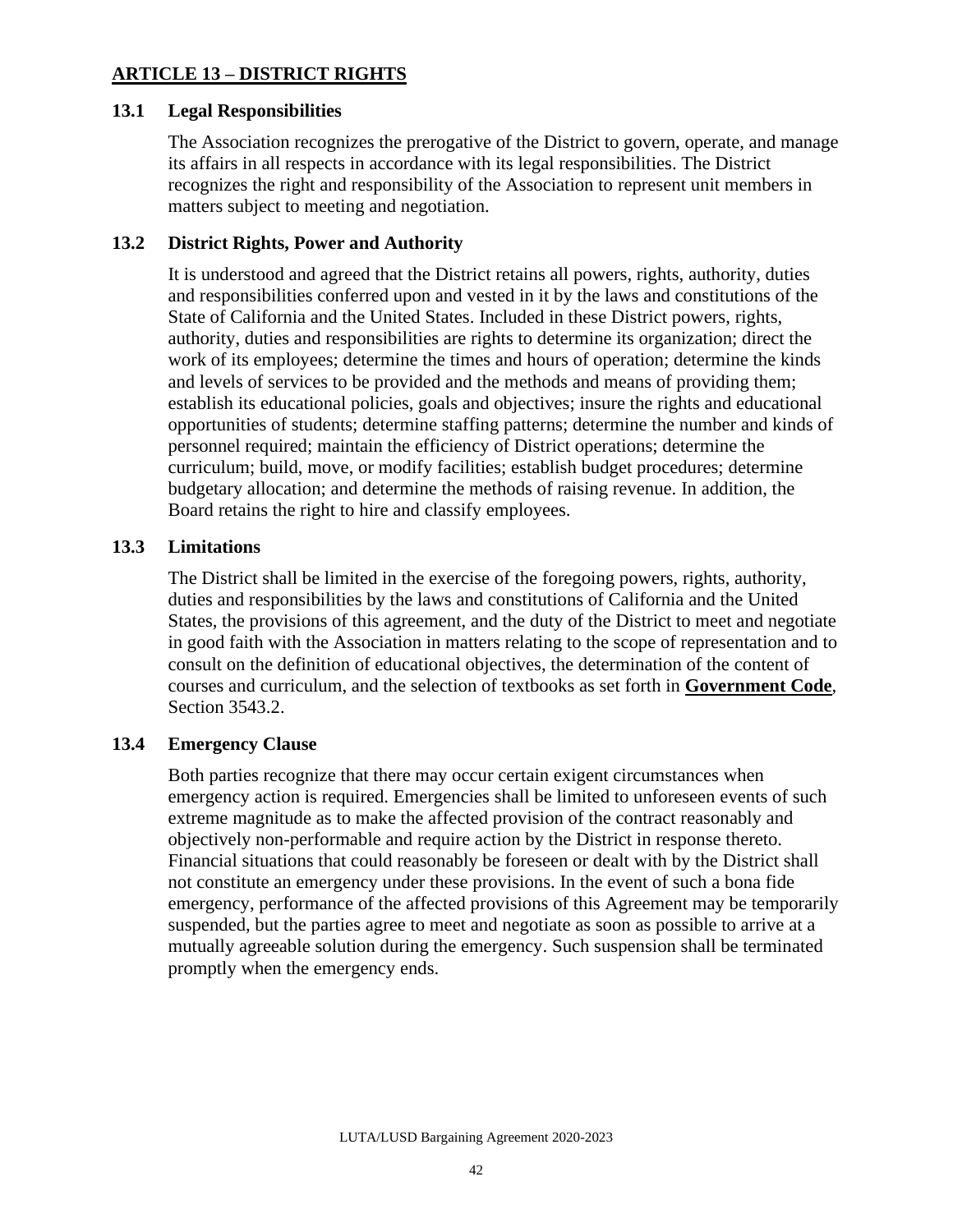## **ARTICLE 14 – UNIT MEMBERS' RIGHTS**

- **14.1** The District and Association recognize the right of unit members to form, join and participate in lawful activities of employee organizations and the alternative right of unit members to refuse to form, join and participate in lawful Association activities. The District and Association agree that neither side will take adverse action against any unit member as a result of his/her forming, joining or participating or refusing to form, join or participate in lawful Association activities.
- **14.2** The Association has the right to consult with the Governing Board or its representative on the definition of educational objectives, the determination of the context of courses and curriculum, the selection of textbooks, and actions or changes in written Board policies and/or written administrative rules and regulations which affect employees covered by the Agreement.
- **14.3** The Association shall be provided with ten (10) days of release time with no loss of pay or benefits for Association general business, training, or leadership conferences sponsored by CTA/NEA.
- **14.4** Release time shall be provided for Association members for negotiations or processing grievances or PERB proceedings in which the Association is a legal participant.

#### **14.5 Seniority Roster**

The District shall post a seniority list at all school sites no later than September 30. If changes occur, the District shall post a new list. This list shall contain the names of all permanent and probationary unit members, along with their date of hire as determined pursuant to **Education Code** Section 44845, which provides:

Every probationary or permanent employee employed after June 30, 1947, shall be deemed to have been employed on the date upon which he first rendered paid service in a probationary position.

The District adopted and posted seniority list shall be utilized in any certificated layoff proceedings and for determining seniority for any applicable provision of this Collective Bargaining Agreement.

Once the list is posted, unit members shall have twenty (20) work days to contest in writing their District enumerated seniority date. District will respond in writing to any contested seniority date within ten (10) work days. The District's decision with regard to the unit member's contested seniority date shall be final and not subject to the grievance procedure, with the exception of disputes to seniority dates that are involved in the implementation of Article 9 (Vacancies and Transfers).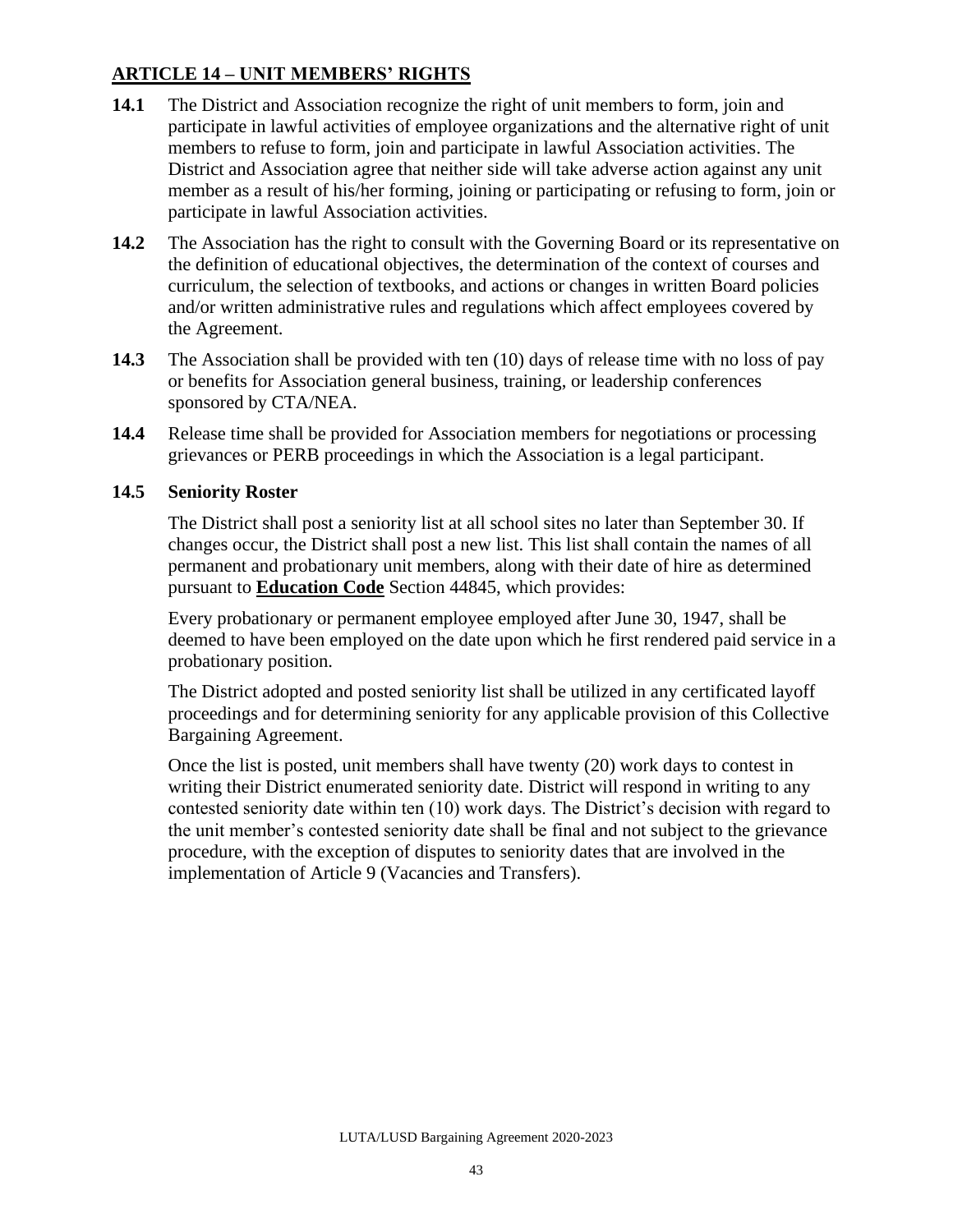## **ARTICLE 15 – ASSOCIATION MEMBERSHIP DUES AND AGENCY FEES –**

#### **15.1 Association Dues**

- **15.1.1** The District agrees to deduct Association dues from the pay of unit members who have joined CTA.
- 15.1.2 With respect to the Association dues deducted by the District, the District agrees to remit such monies promptly to the Association accompanied by an alphabetical list of unit members for whom such deductions have been made, and indicating any changes in personnel from the list previously furnished.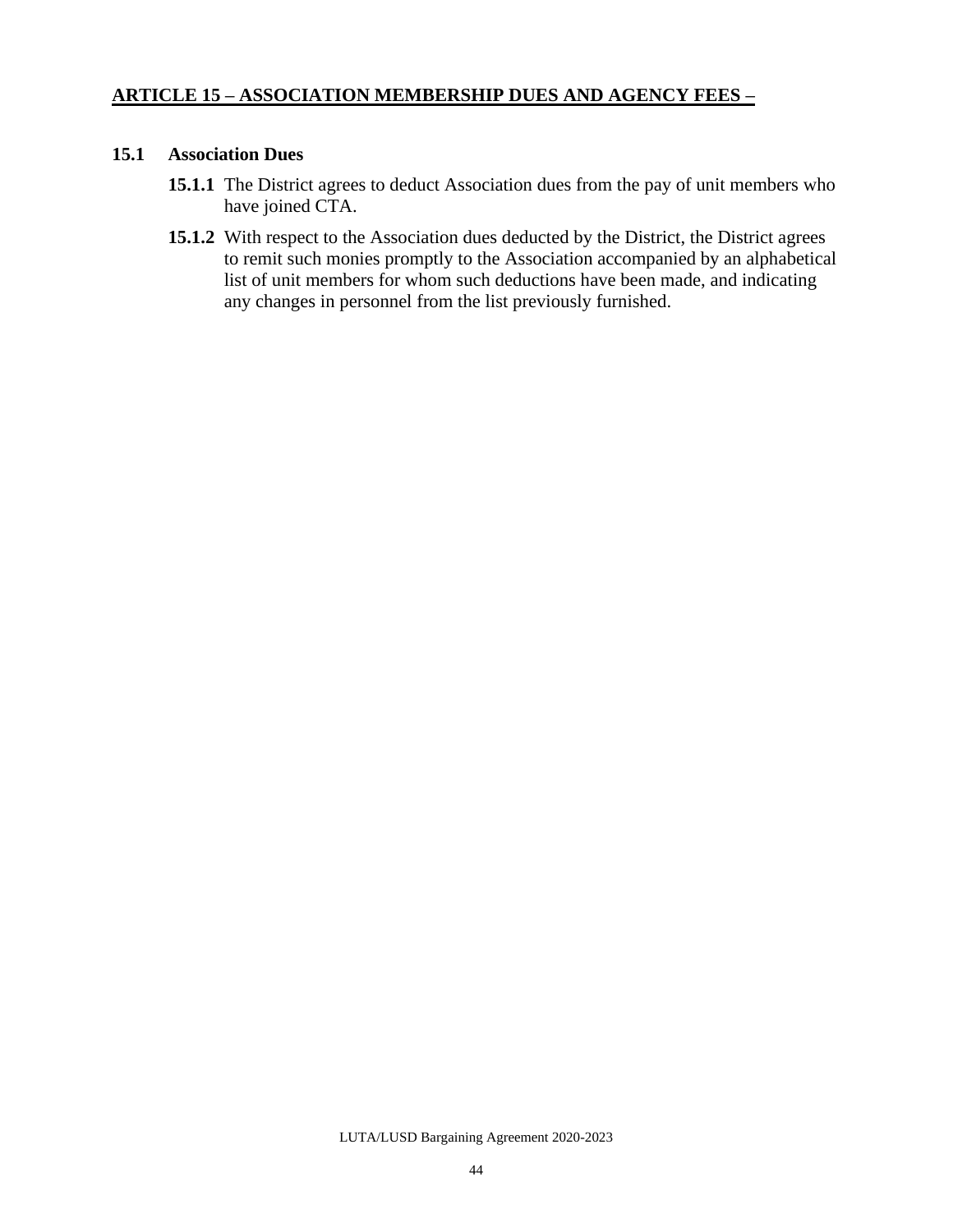## **ARTICLE 16 – COMPLAINTS CONCERNING CERTIFICATED EMPLOYEES**

In order to promote fair and constructive communication, the following procedures shall govern the resolution of complaints against certificated employees:

- **16.1** Every effort should be made to resolve a complaint at the earliest possible stage. Whenever possible, complaints concerning school personnel should be made directly by the complainant to the person against whom the complaint is made. Parents/guardians are encouraged to attempt to orally resolve concerns with the staff member personally.
- **16.2** All written complaints related to certificated personnel shall be submitted to the immediate supervisor. If the complainant is unable to prepare the complaint in writing, administrative staff shall help him/her to do so.
- **16.3** When a written complaint is received, the employee shall be notified within five (5) days.
- **16.4** A written complaint must include:
	- a. The name of each employee involved;
	- b. A brief but specific summary of the complaint and the facts surrounding it, and
	- c. A specific description of any prior attempt to discuss the complaint with the employee and the failure to resolve the matter.
- **16.5** The person responsible for investigating complaints will attempt to resolve the complaint to the satisfaction of the person(s) involved within thirty (30) days.
- **16.6** The complainant may appeal a decision by the Principal or immediate supervisor to the Superintendent or designee, who will attempt to resolve the complaint to the satisfaction of the person(s) involved within thirty (30) days. Complainants should consider and accept the Superintendent or designee's decision as final. However, the complainant, the employee, or the Superintendent or designee may ask to address the Board regarding the complaint.
- **16.7** Before any Board consideration of a complaint, the Superintendent or designee shall submit to the Board a written report concerning the complaint, including but not limited to:
	- a. The name of each employee involved.
	- b. A brief but specific summary of the complaint and the facts surrounding it, sufficient to inform the Board and the employee(s) as to the precise nature of the complaint and to allow the employee(s) to prepare a defense.
	- c. A copy of a signed original complaint.
	- d. A summary of the action taken by the Superintendent or designee, together with his/her specific finding that the problem has not been resolved and the reasons.
- **16.8** All parties to the complaint may be asked to attend a Board meeting in order to present all available evidence and allow every opportunity for explaining and clarifying the issue.
- **16.9** Before the Board holds a closed session to hear complaints or charges brought against an employee, the employee shall receive written notice of his/her right to have the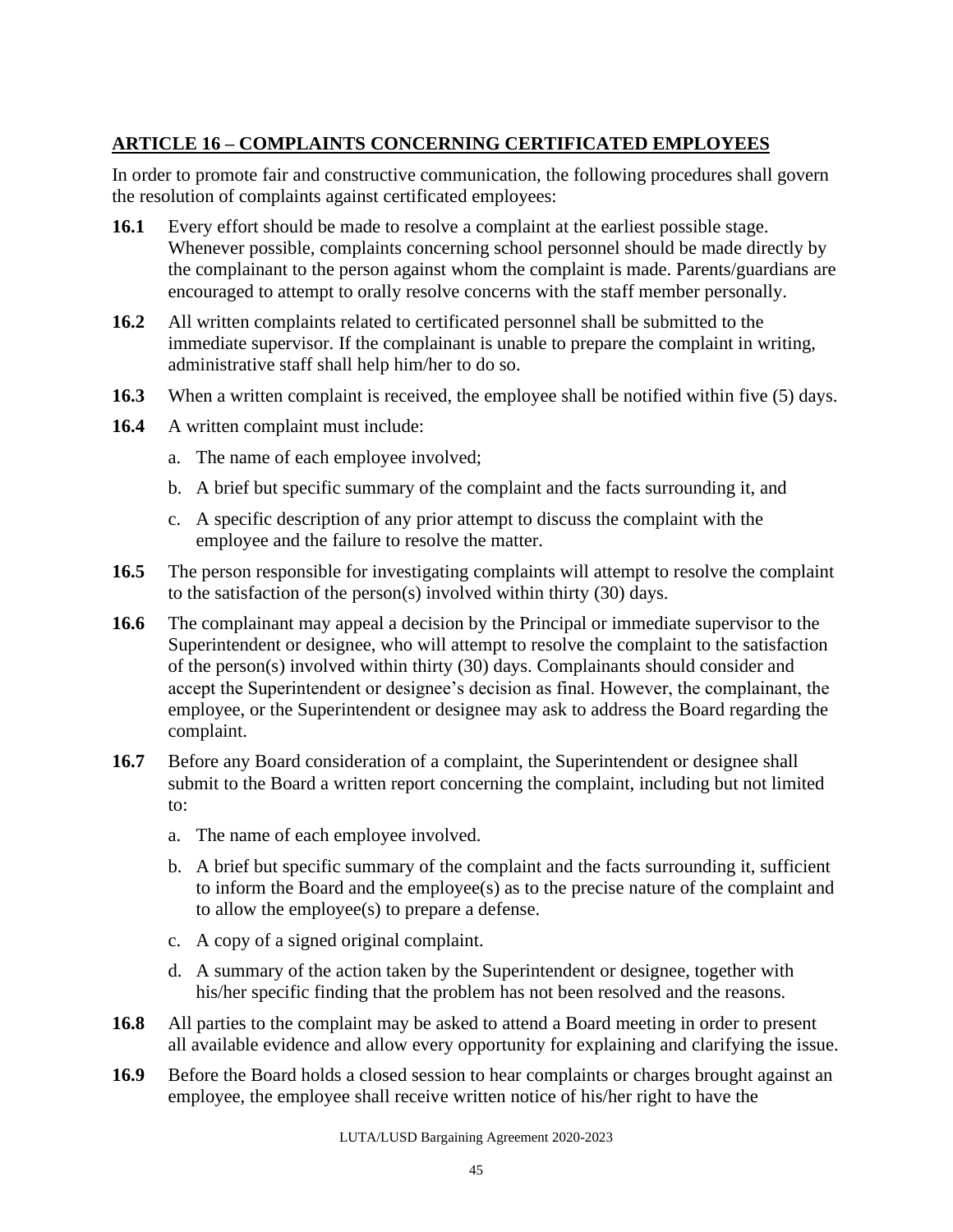complaints or charges heard in open session rather than closed session. This notice shall be delivered personally or by mail at least 24 hours before the time of the session, and the employee may request that the complaints or charges be heard in open session. Complaints concerning Board members shall be addressed in open session unless a closed session is warranted pursuant to **Education Code** 35146 or 48918 or **Government Code** 54957 or 54957.6

**16.10** Any decision of the Board shall be final.

LUTA/LUSD Bargaining Agreement 2020-2023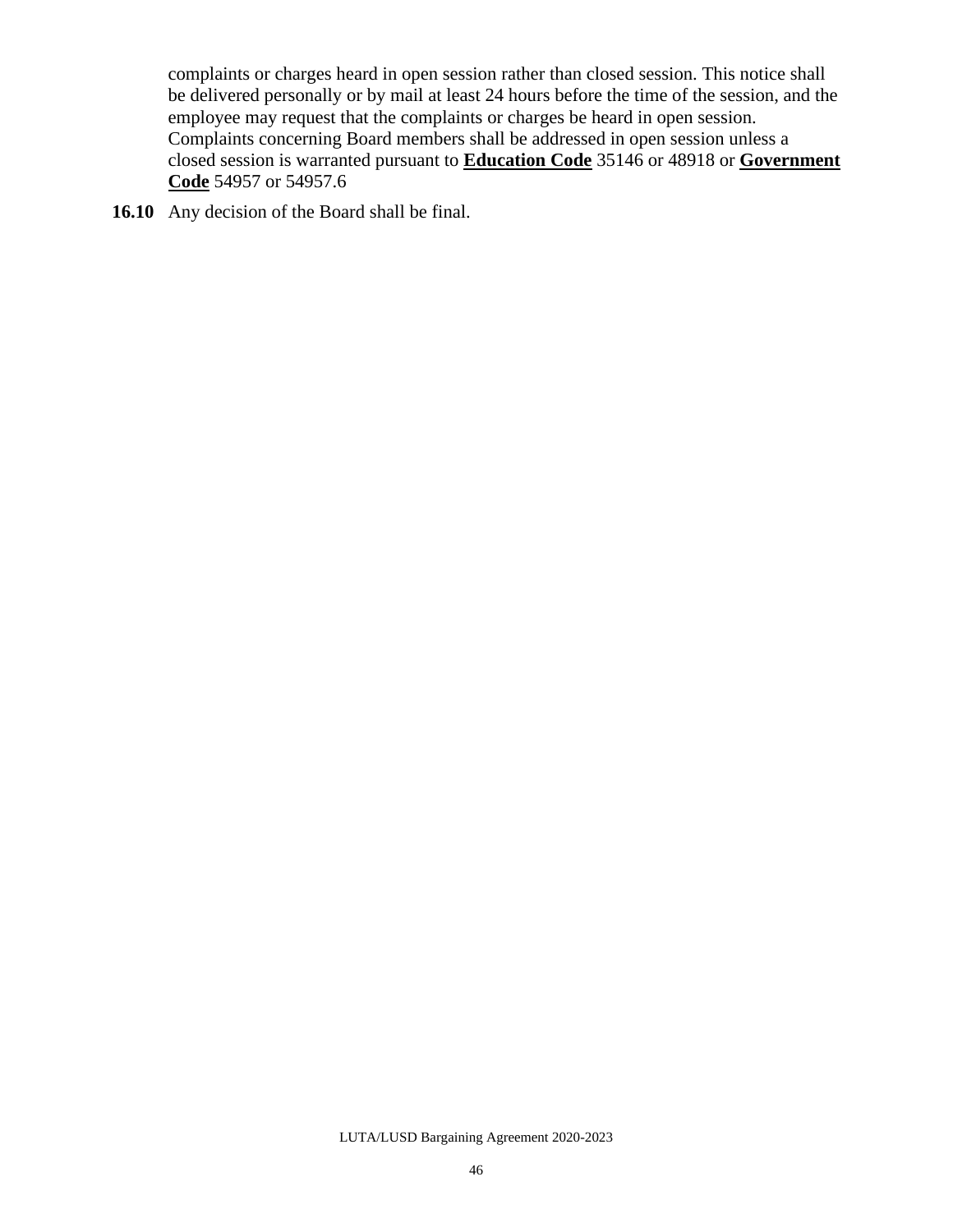## **ARTICLE 17 – SAVINGS CLAUSE**

If any provisions of this Agreement or any application thereof to an employee is held by a court of competent jurisdiction to be contrary to law, then such provision or application will be deemed invalid to the extent required by such court decision, but all other provisions or applications shall continue to full force effect.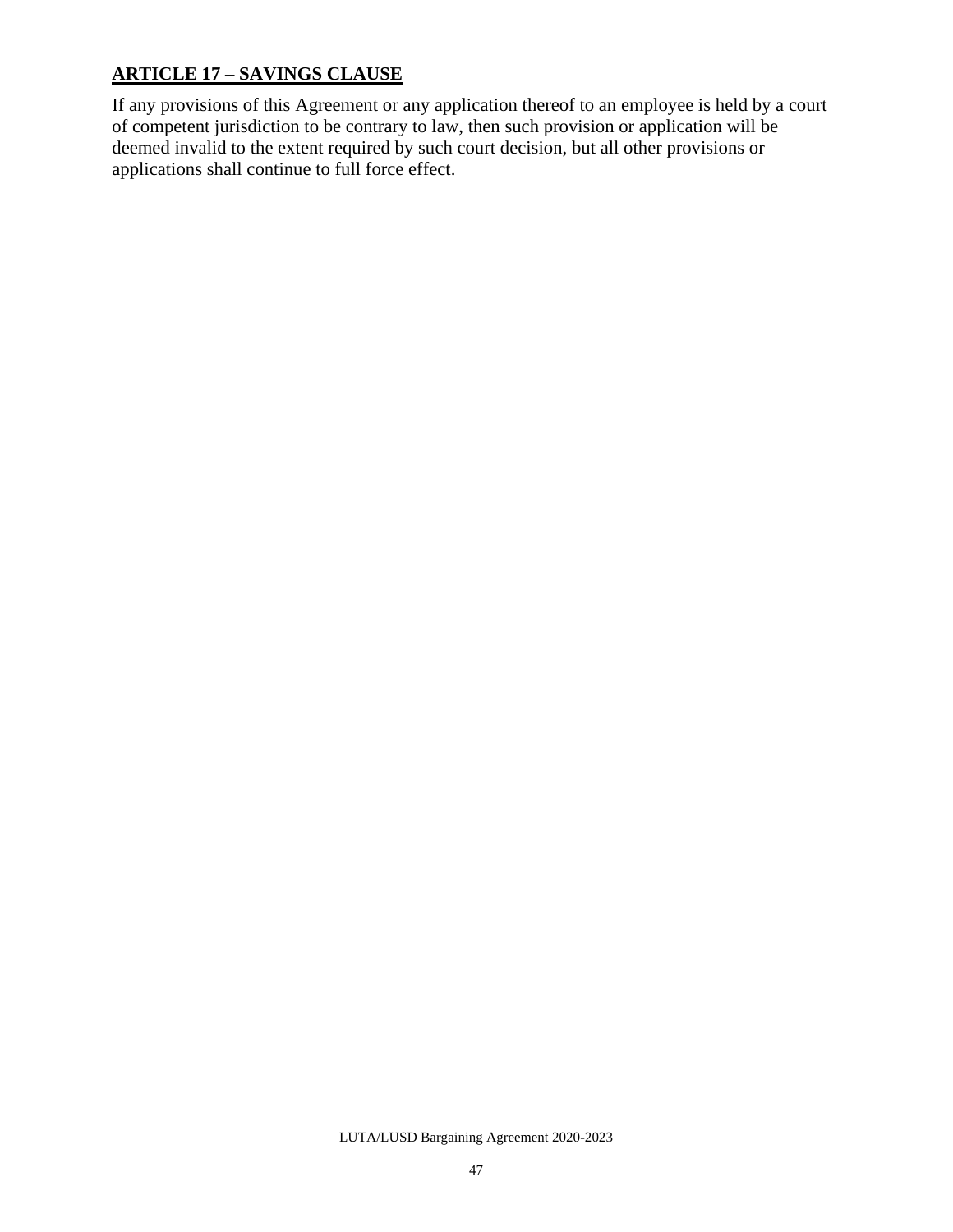## **ARTICLE 18 – PARAPROFESSIONALS**

The District and the Association recognize the significant contribution made by paraprofessionals to the educational program. It is agreed that, in the event of changing fiscal conditions which could result in the District's consideration of a reduction of paraprofessional services, the District will not reduce paraprofessional positions or services without first consulting with the Association.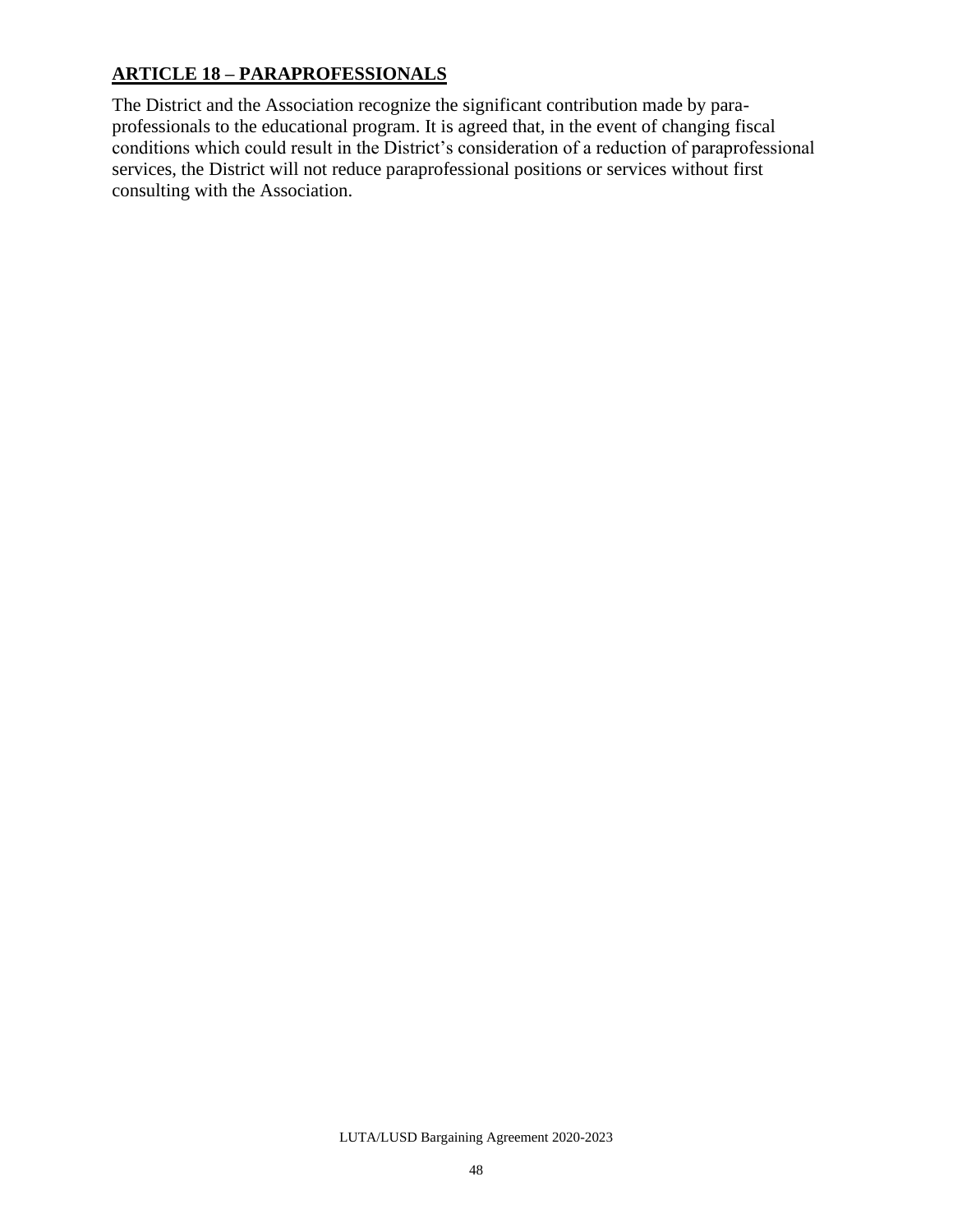## **ARTICLE 19 – PROCEDURES FOR DISMISSAL OF PROBATIONARY EMPLOYEES UNDER EDUCATION CODE SECTION 44948.3**

If it determines to dismiss probationary employees, the District shall comply with the procedures and due process requirements set forth in **California Education Code** Section 44948.3.

LUTA/LUSD Bargaining Agreement 2020-2023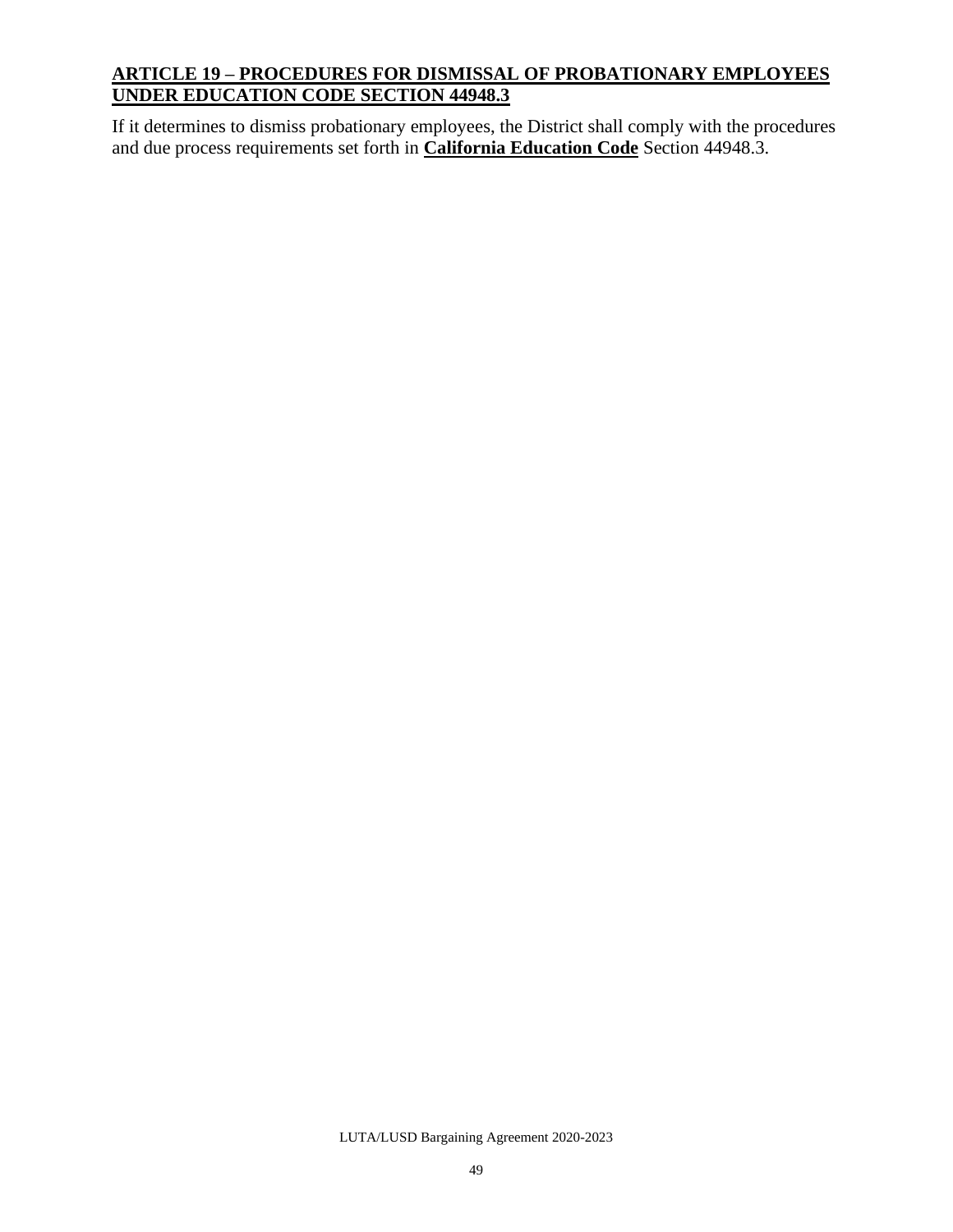## **ARTICLE 20 – BUDGET PREPARATIONS**

The District agrees to the inclusion of the Lakeport Unified Teachers' Association president or designee and one (1) representative from each school site named by the Association to be participants in budget planning and development with the Governing Board and Superintendent. The interest of the Association is to become informed and to express Association concerns and priorities in the formulation of the annual District Budget.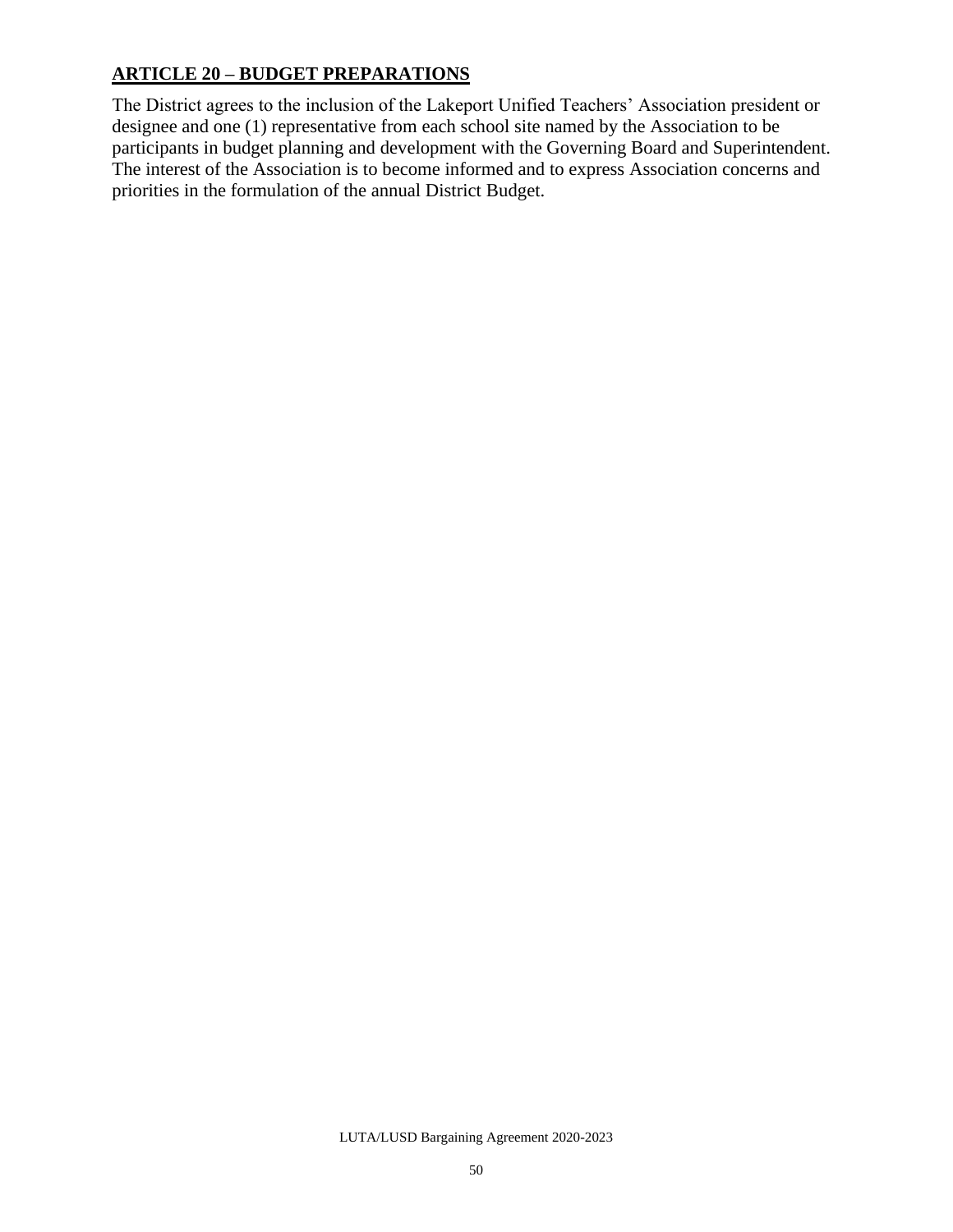## **ARTICLE 21 - 403(b) MATCHING CONTRIBUTION PLAN (T.A. dated 3.21.22)**

- **21.1** Eligibility: Beginning July 1, 2022, teachers who are regularly employed and who meet the definition of a teacher established in this agreement shall be eligible to participate in the district sponsored 403(b) matching contribution plan pursuant to Ed Code: 44041.5.
- **21.2** Matching Contribution: The District will match eligible annual teacher contributions based on the following table:

| l 403b Contribution   | 2022-2023 | 2023-2024 |
|-----------------------|-----------|-----------|
| All Eligible Teachers | \$1,000   | \$1,500   |

- \*(Note: Employee and District contributions to be made in 10 installments monthly August through May)
- **21.2.1** The District shall contribute annually an amount equal to the amount contributed by the employee up to the maximum limits as defined in this section. Those working less than full time as defined in Article 3 shall be eligible on a prorated basis.
- **21.3** Maximum Contribution: The maximum lifetime district matching contribution shall not exceed \$30,000 per eligible participant.
- **21.4** Enrollment and Changes: In order to be eligible for the district sponsored 403(b) matching contribution plan, a teacher must submit a salary reduction authorization agreement prior to April 1 of any school year. Contribution changes may be made twice per year. This must occur on or before April 1 for implementation August 1 and a submission date of December 20 for implementation March 1. Participation will carry forward automatically once an employee is enrolled in this program until they submit a change form.
- **21.5** Retirement Options (Article 22): Teachers hired prior to September 1, 2014, may elect to participate in the 403(b) Plan as described in this section or continue to be covered under the Retirement Options in Article 22 of this contract.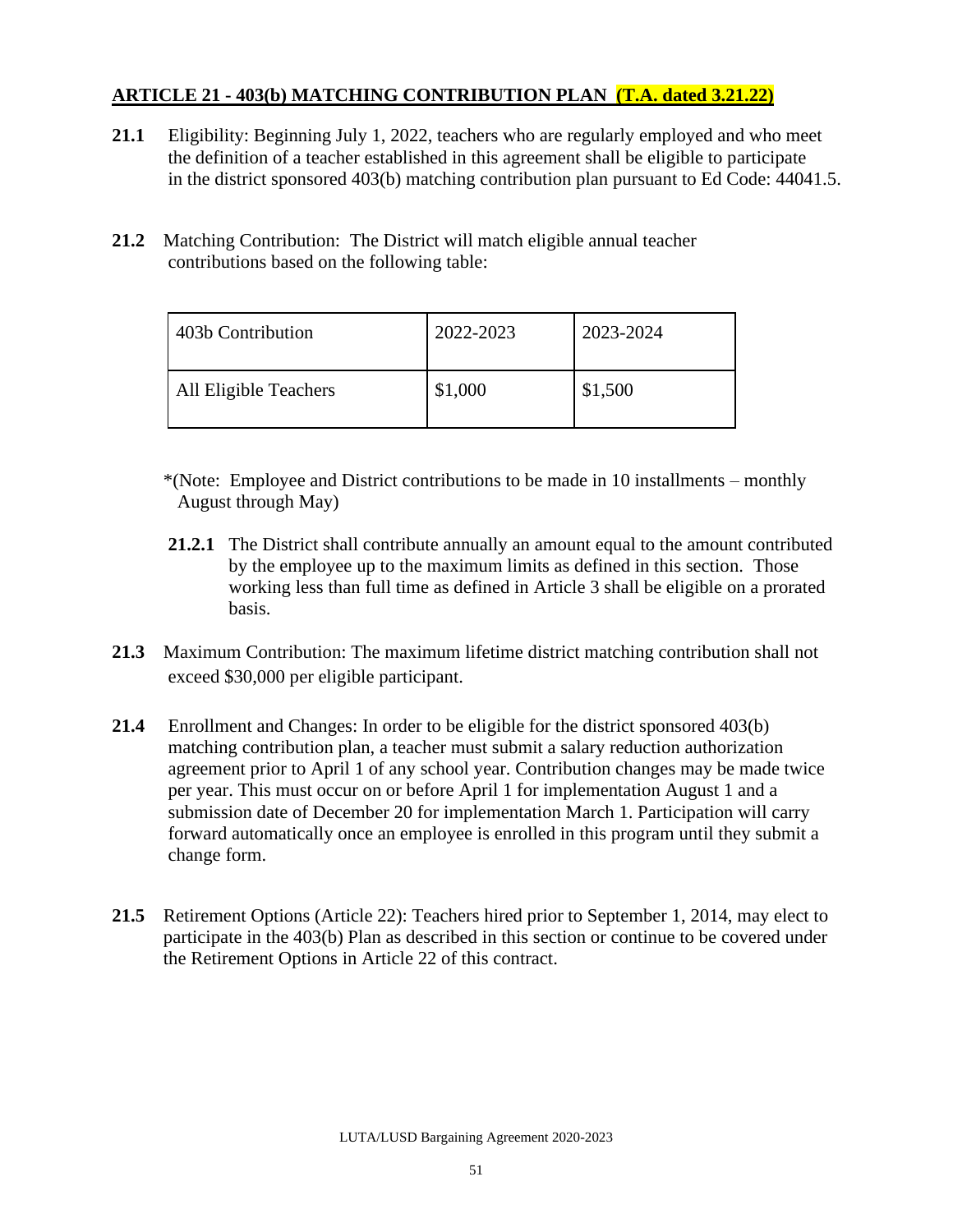- **21.6** Sunset of Article 22: Teachers hired after September 1, 2014 will not be eligible for Retirement Options as set forth in Article 22.
- **21.7** Annual District Contribution Cap: For the 2022 and 2023 fiscal years, the District's maximum contribution toward the 403(b) plan shall not exceed \$100,000 per year. In the event the total amount of eligible matching payments made by all teachers in the plan exceeds the amount available for Board contribution in either fiscal year, the District's contribution will be prorated among those teachers so the District's total contributions to the 403(b) plan does not exceed the amount available for that fiscal year. In the event prorating is necessary, all teachers participating in the program will receive a prorated portion of the dollars available. (For example, if the amount available represents 90% of the amount needed, all participants would receive 90% of the matching contribution for which they are eligible.)
- **21.8** Management of both the portfolios of individual investments and any District matching contributions shall be the sole responsibility of the individual participant in whose name the District contribution has been made. Any investment fees will be paid by the employee. The School District assumes no current or future liability for contributions made to these plans or investment losses which may occur within those portfolios as a result of investment decisions made by the eligible participant.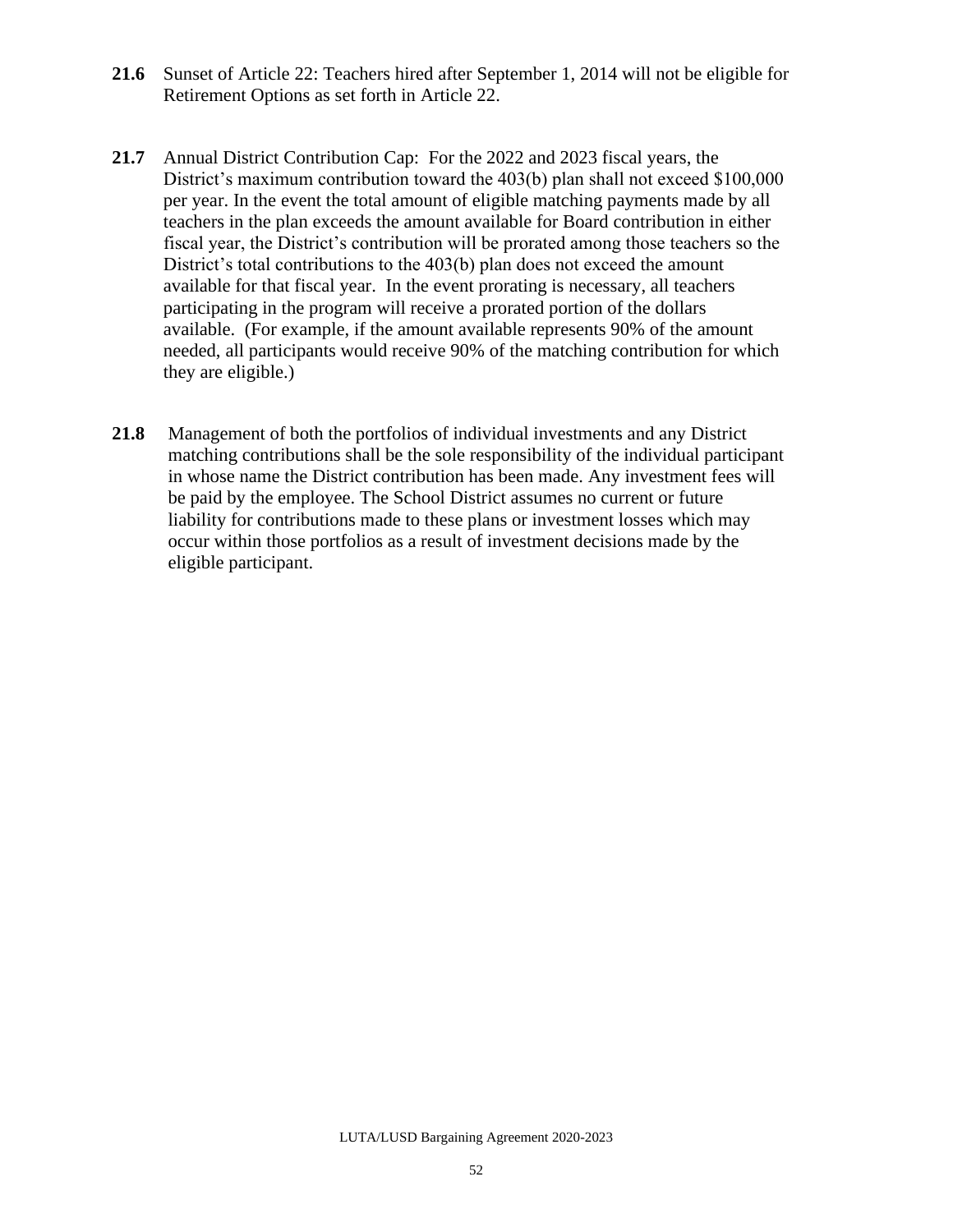## **ARTICLE 22 – RETIREMENT OPTIONS (Only Available to Employees Hired Before September 1, 2014 - TA dated 3.21.22)**

Eligible unit members may select one of the following retirement options. Subject to collective bargaining, these retirement options do not establish a vested right and may be terminated or amended as to employees who have not already retired under the provisions of one of the programs.

- **22.1 Eligibility** To be eligible to receive either Option 1, 2 or 3, of the designated retirement options, unit members must meet the following eligibility requirements:
	- **22.1.1** Employees must have completed not less than twenty (20) years of full-time uninterrupted service in the District in a position requiring certification by the Commission on Teacher Credentialing.
	- **22.1.2** Employees must meet any other eligibility requirements for retirement and must retire under State Teachers' Retirement System regulations.
	- **22.1.3** Employees must submit a conditional resignation no later than February 1 with a written irrevocable letter of retirement no later than February 15 at 4:00 p.m.

## **22.2 OPTION 1 – DISTRICT CONTRIBUTION TOWARD HEALTH AND RELATED BENEFIT COSTS**

- **22.2.1 PROVISIONS** Retirees may continue to be covered under the District health benefits program in effect for active unit members. The District will contribute the amount of \$360 per month toward the purchase of health benefits until the retiree reaches the age of 65 or until a total of \$43,200 (whichever occurs first) has been contributed to help meet health insurance costs.
	- **22.2.1.1** Retirees forfeit the right to coverage under any of the District health benefit programs upon non-election of coverage at the time it is first offered.
	- **22.2.1.2** Those who are covered under District health benefits programs pursuant to this option for which premiums paid are less than the annual amount received as an early retirement incentive program shall be paid the difference as a single payment taxable compensatory benefit in June of each year of the program.
	- **22.2.1.3** In the event the insurance carrier disallows coverage for a retiree (or group of retirees) under this option, a taxable compensatory cash payment, less premiums paid for any coverage, would be made to the retiree.
	- **22.2.1.4** This benefit will terminate in the event of the recipient's death.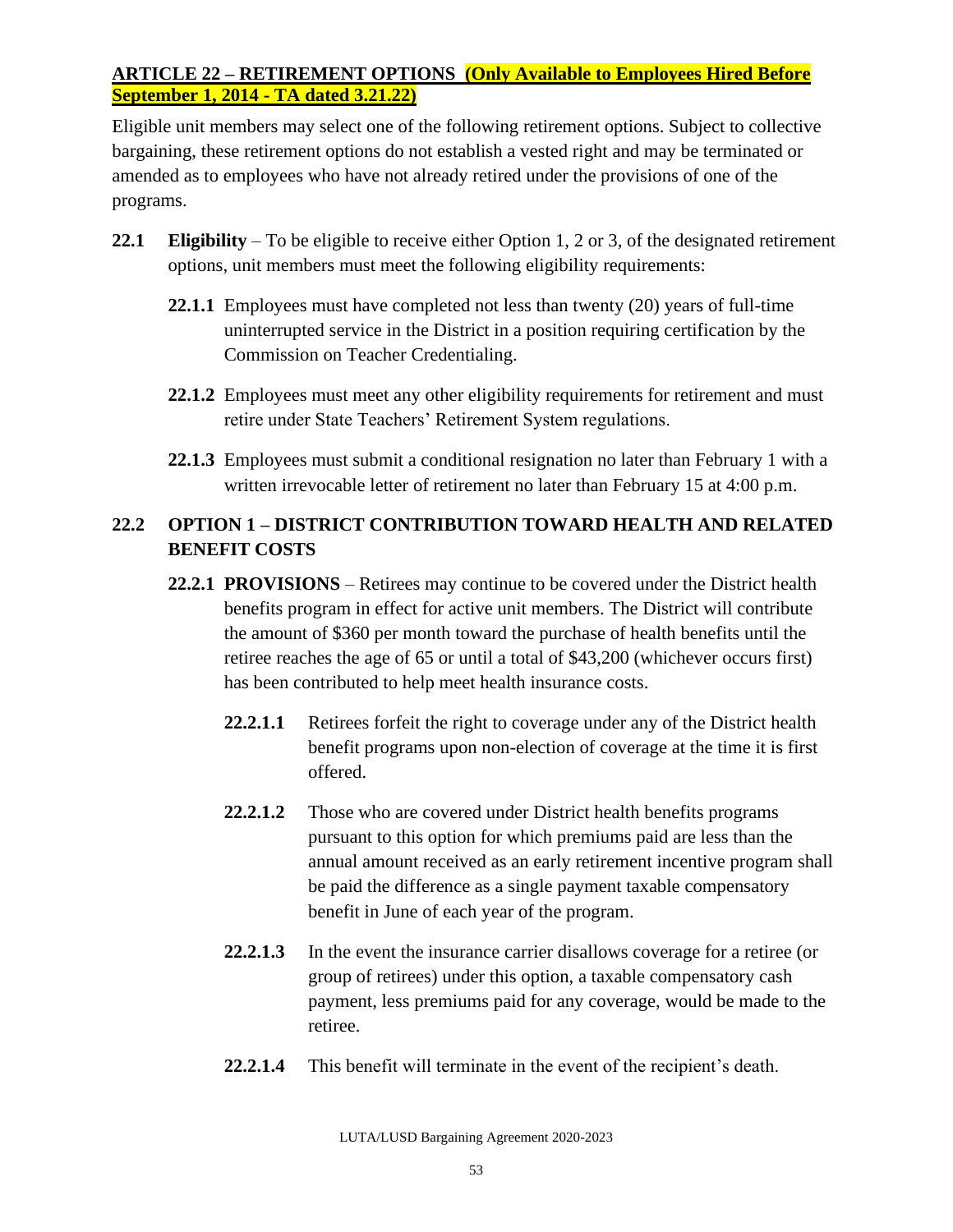## **22.3 OPTION 2 – TWO-YEAR CASH PAYMENT**

**PROVISIONS** – Those eligible for this taxable compensatory benefit will be paid total of \$22,000 which would be made in two equal payments: one in the tax year of retirement and one in the subsequent tax year.

 **22.3.1** Unit member must complete Appendix J prior to retirement in order to designate a beneficiary for payments upon death of the unit member.

## **22.4 OPTION 3 – FIVE-YEAR CASH PAYMENT AND/OR CONTRIBUTION TOWARD HEALTH-RELATED BENEFITS**

## **22.4.1 PROVISIONS** –

- **22.4.1.1 CASH PAYMENT** Those eligible for this taxable compensatory benefit will be paid a total of \$25,000 over a period of five (5) consecutive years starting with the year of retirement.
- **22.4.1.2 DISTRICT CONTRIBUTION FOR BENEFITS** Those electing this option may continue to be covered under the District health benefits programs in effect for active unit members by the application of all or part of the \$5,000 annual benefit toward the premiums for programs elected by the retiree.
	- **22.4.1.2.1** Retirees forfeit the right to coverage under any of the District health benefits programs upon the non-election of coverage at the time it is first offered.
	- **22.4.1.2.2** In the event the retiree chooses to discontinue District health benefits, a taxable compensatory cash payment, less premiums paid for any coverage that year, would be made to the retiree following cancellation from the insurance carrier. Remaining years for this option would revert to the cash payment plan (21.4.1.1).
	- **22.4.1.2.3** Those who elect coverage under health benefits programs for which premiums paid are less than the annual amount received as an early retirement incentive program shall be paid the difference as a single payment taxable compensatory benefit in June of each year of the program.
	- **22.4.1.2.4** In the event the insurance carrier disallows coverage for a retiree (or group of retirees) under this option, a taxable compensatory cash payment, less premiums paid for any coverage, would be made to the retiree.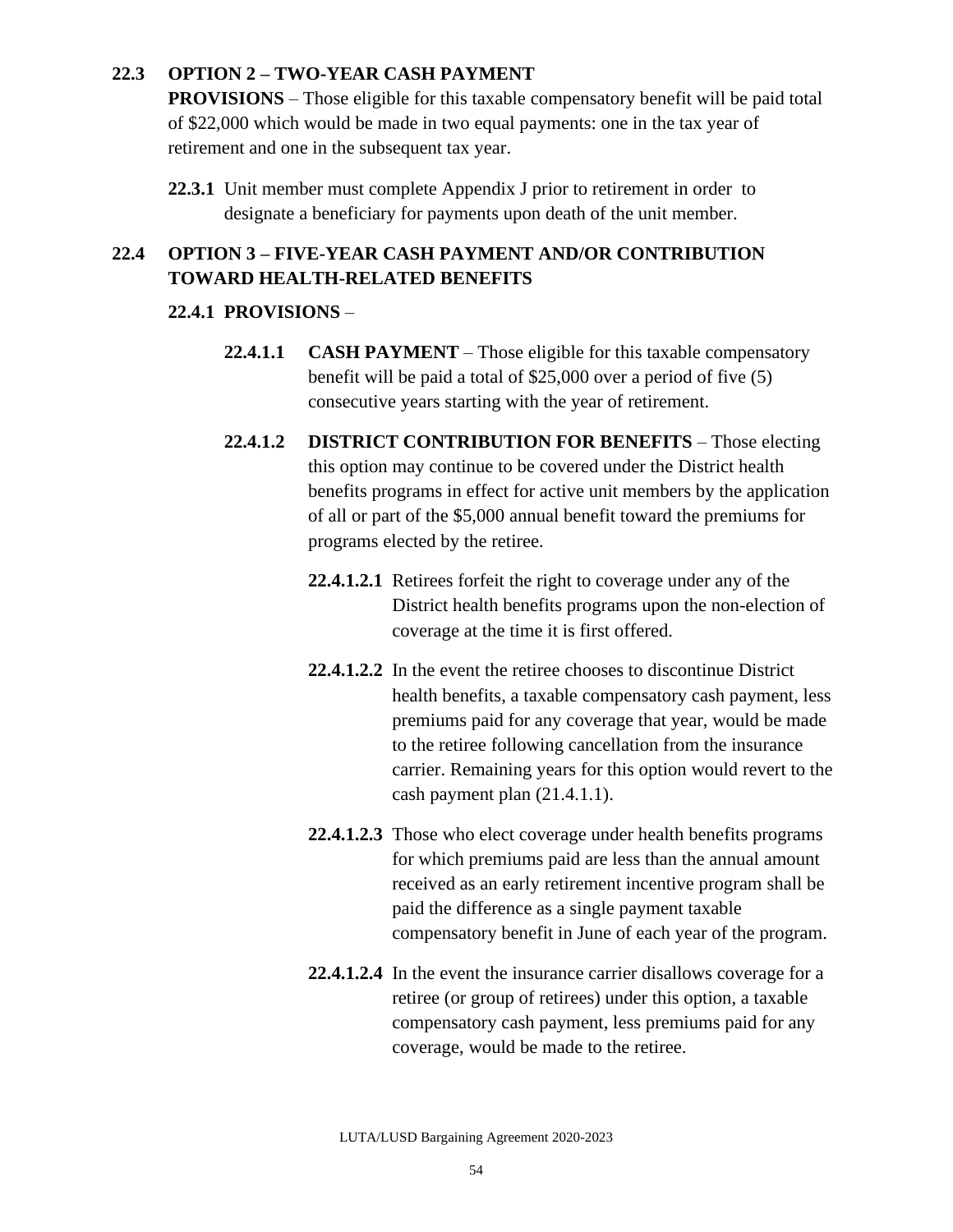- **22.4.1.2.5** Those who choose to defer their STRS retirement shall annually provide five (5) days of service to the District until they retire under provisions of STRS. Such service shall be determined by mutual agreement of the District and individual concerned. This duty may include, but is not limited to, (a) substitute teaching, (b) curriculum development, (c) categorical program application.
- **22.4.1.3** The benefit will terminate in the event of the recipient's death.

## **22.5 OPTION 4 – "TRADITIONAL" GOLDEN HANDSHAKE**

Those eligible for this benefit pursuant to **Education Code** Section 22714, STRS regulations and Section 21.1 shall be provided the "traditional" two-year service credit Golden Handshake benefit by the District provided that there is a savings resulting to the District.

The District shall provide the Association with a copy of the District-adopted savings guidelines that it develops.

**22.5.1** Employees must submit a conditional resignation no later than February 1 with a written irrevocable letter of retirement no later than February  $15<sup>th</sup>$  at 4:00 p.m.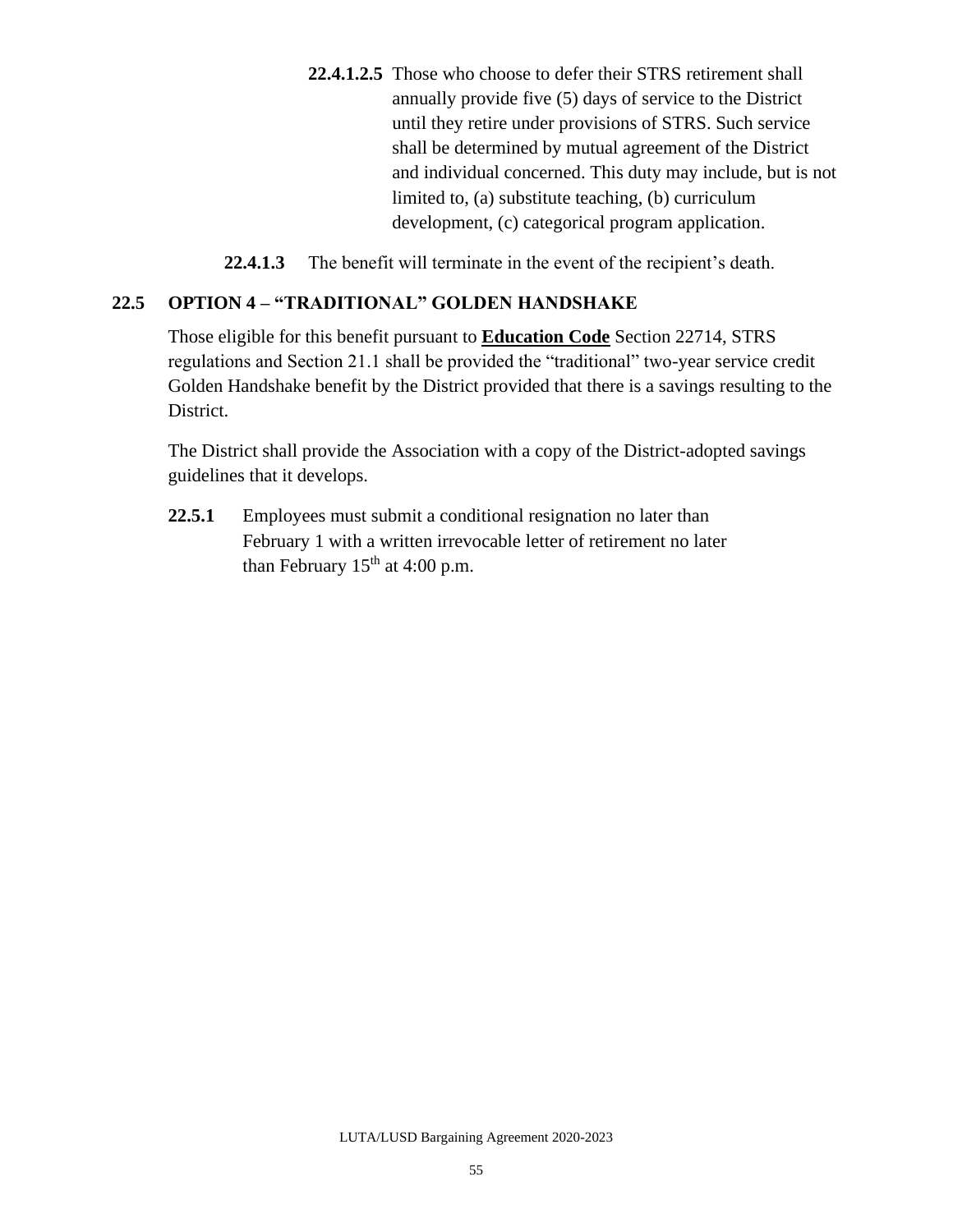## **ARTICLE 23 – SUMMER SCHOOL**

- **23.1** The District will post a list of the anticipated summer school teaching positions by April 15 of each year. Interested teachers will notify the District in writing of their interest in teaching summer school.
- **23.2** The District will utilize the Criteria for Selection (Article 9.2.5) except the Interview Committee will not participate in this process.
- **23.3** Summer School teachers shall be paid an hourly rate determined by their placement on the summer school salary schedule, which shall be the same placement on the Certificated Salary Schedule (Appendix G).
- **23.4** Summer School teachers shall have one (1) day sick leave for the summer session. The day shall not vest or carry over beyond the summer school session.
- **23.5** Contracted hours for Summer School teachers shall include a thirty (30) minute preparation period.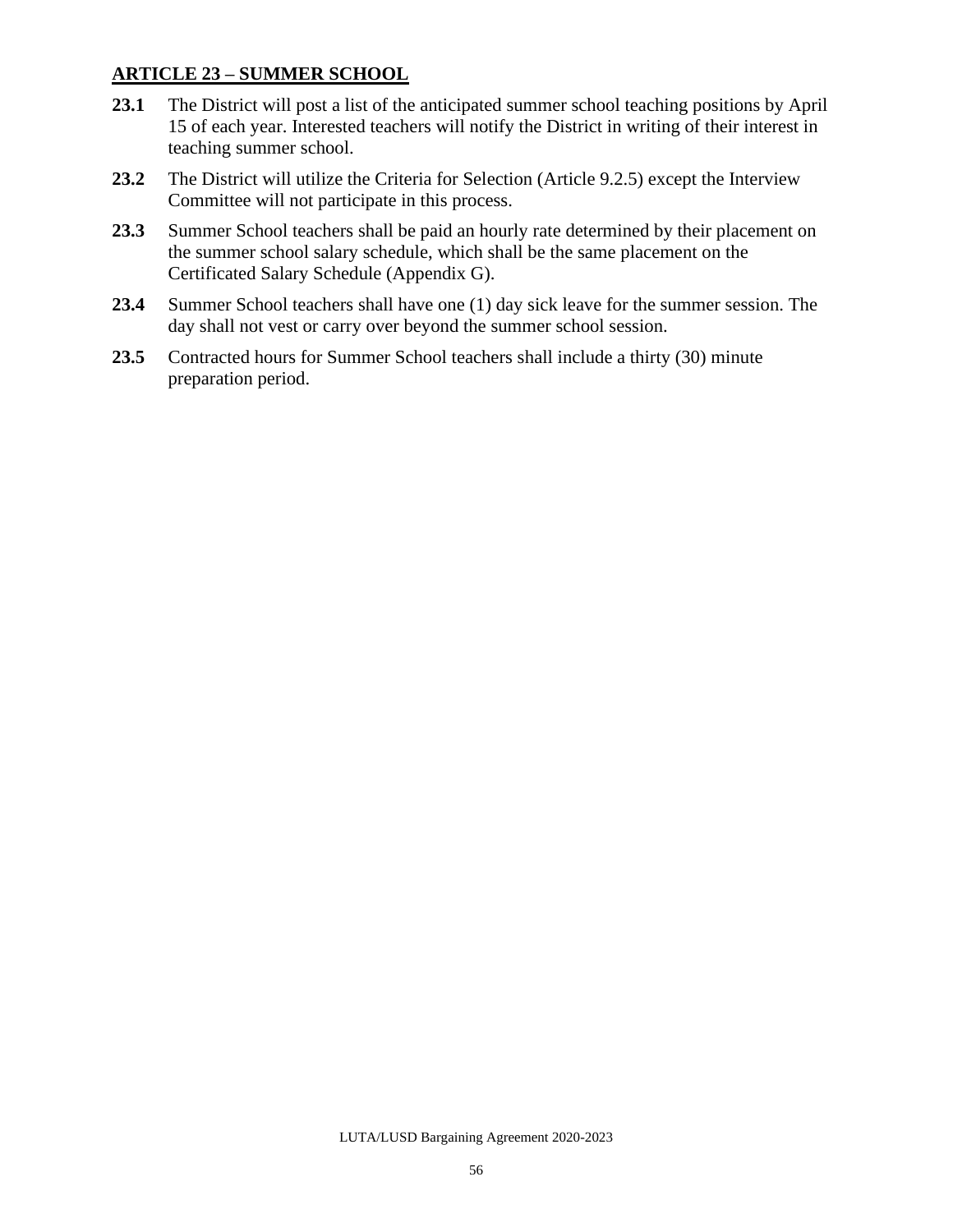## **ARTICLE 24 – COMPLETION OF MEET AND NEGOTIATE (TA dated 10.29.20)**

- **24.1** This Agreement constitutes the entire agreement between the District and the Association on all matters within the lawful scope of bargaining and concludes all meeting and negotiating on any item, whether included in this Agreement or not, for the term of this Agreement, even though such subject was not known nor considered at the time of negotiations leading to the execution of this Agreement. All matters not specifically enumerated within the provisions of this Agreement shall be deemed to be within the sole discretion of the District.
- **24.2** This Agreement shall be effective July 1, 2020 and shall remain in full force and effect until June 30, 2023.
- **24.3** During the term of this Agreement, either party may reopen for negotiations Article 11 on wages, Article 12 on health and welfare benefits, and any other three (3) articles of this Agreement. The Association and the District agree to make diligent effort to settle by September  $1<sup>st</sup>$ , salary schedules, employee benefits and any other reopened article of the Agreement presented for negotiations for the duration of this current contract.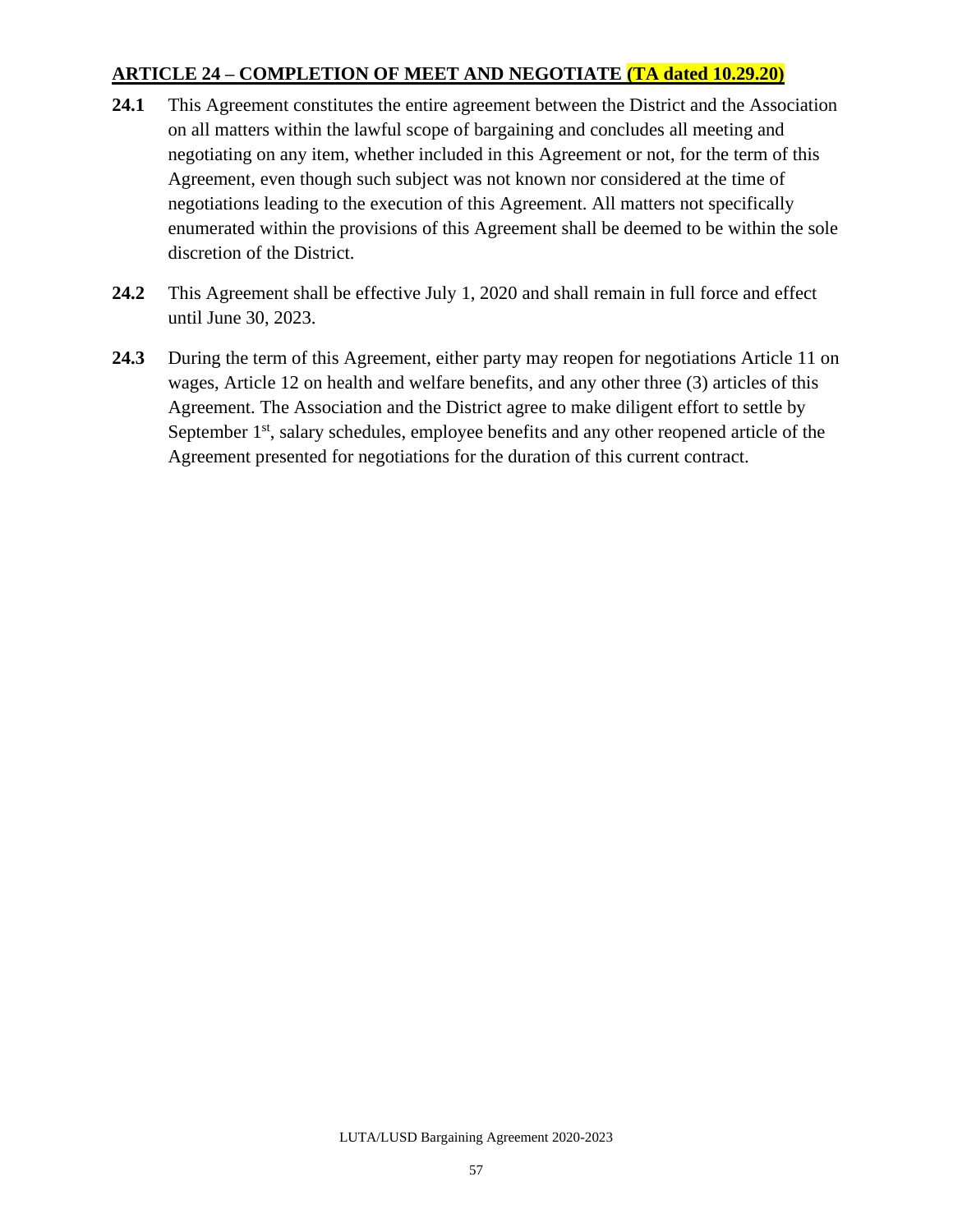| EXECUTED AND AGREED TO this _____ day of _________________________________. |                                                  |
|-----------------------------------------------------------------------------|--------------------------------------------------|
| LAKEPORT UNIFIED SCHOOL DISTRICT                                            | LAKEPORT UNIFIED TEACHERS'<br><b>ASSOCIATION</b> |
|                                                                             |                                                  |
| President, Governing Board                                                  | Co-President, LUTA                               |
|                                                                             |                                                  |
| Superintendent                                                              | Co-President, LUTA                               |
| By                                                                          |                                                  |

Chief Business Official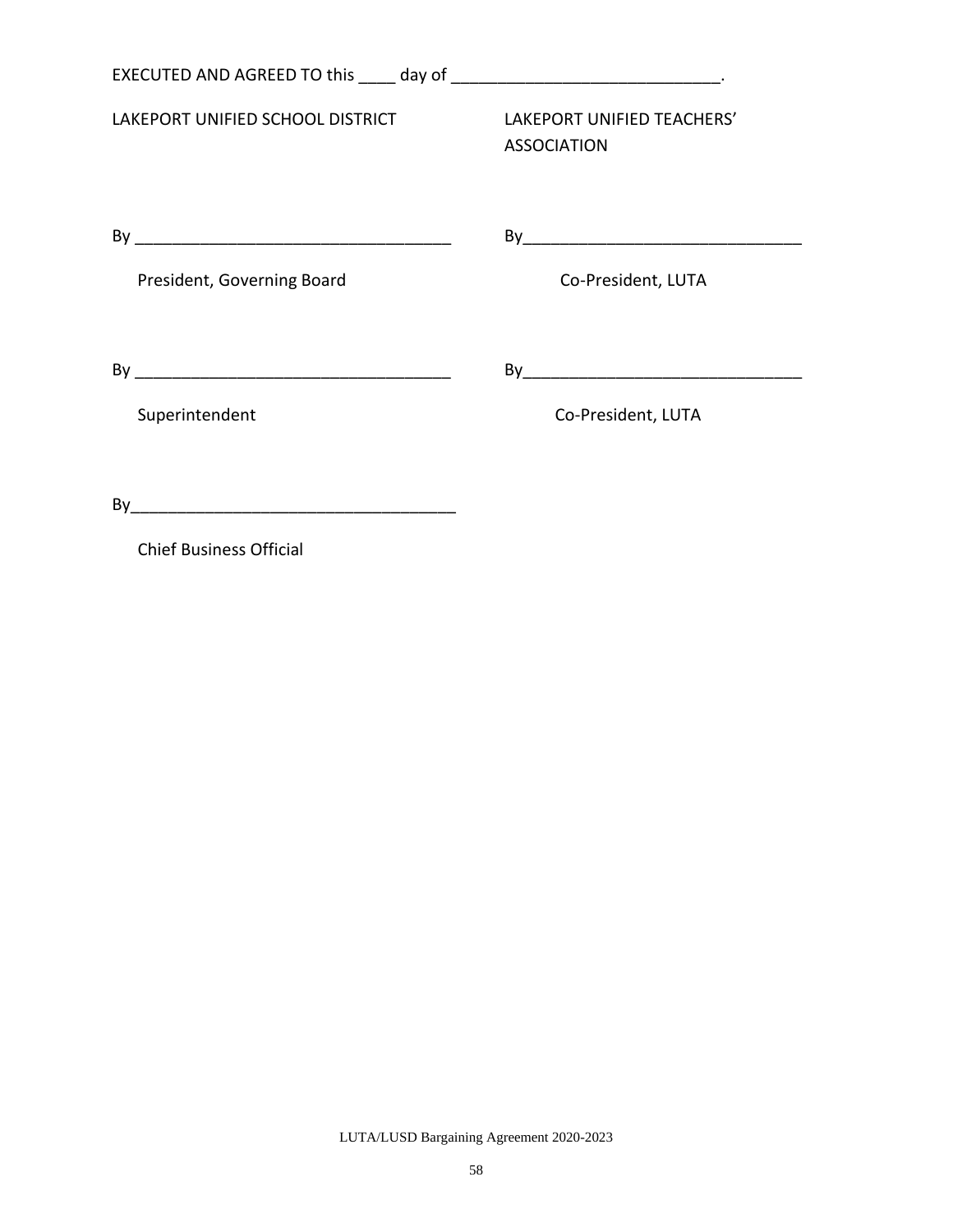# **APPENDICES**

| Appendix A | <b>Grievance Form</b>                                 |
|------------|-------------------------------------------------------|
| Appendix B | Removed in 17/18 Negotiations                         |
| Appendix C | <b>Certificated Salary Schedule</b>                   |
| Appendix D | <b>Non-Contract Time Card</b>                         |
| Appendix E | <b>Schedule of Extra Services</b>                     |
| Appendix F | Standards for the Interpretation of Contract Language |
| Appendix G | <b>Summer School Salary Schedule</b>                  |
| Appendix H | <b>Four Year Evaluation Form</b>                      |
| Appendix I | <b>Individual Performance Plan</b>                    |
| Appendix J | Retirement Option $2$ – Designation of Beneficiary    |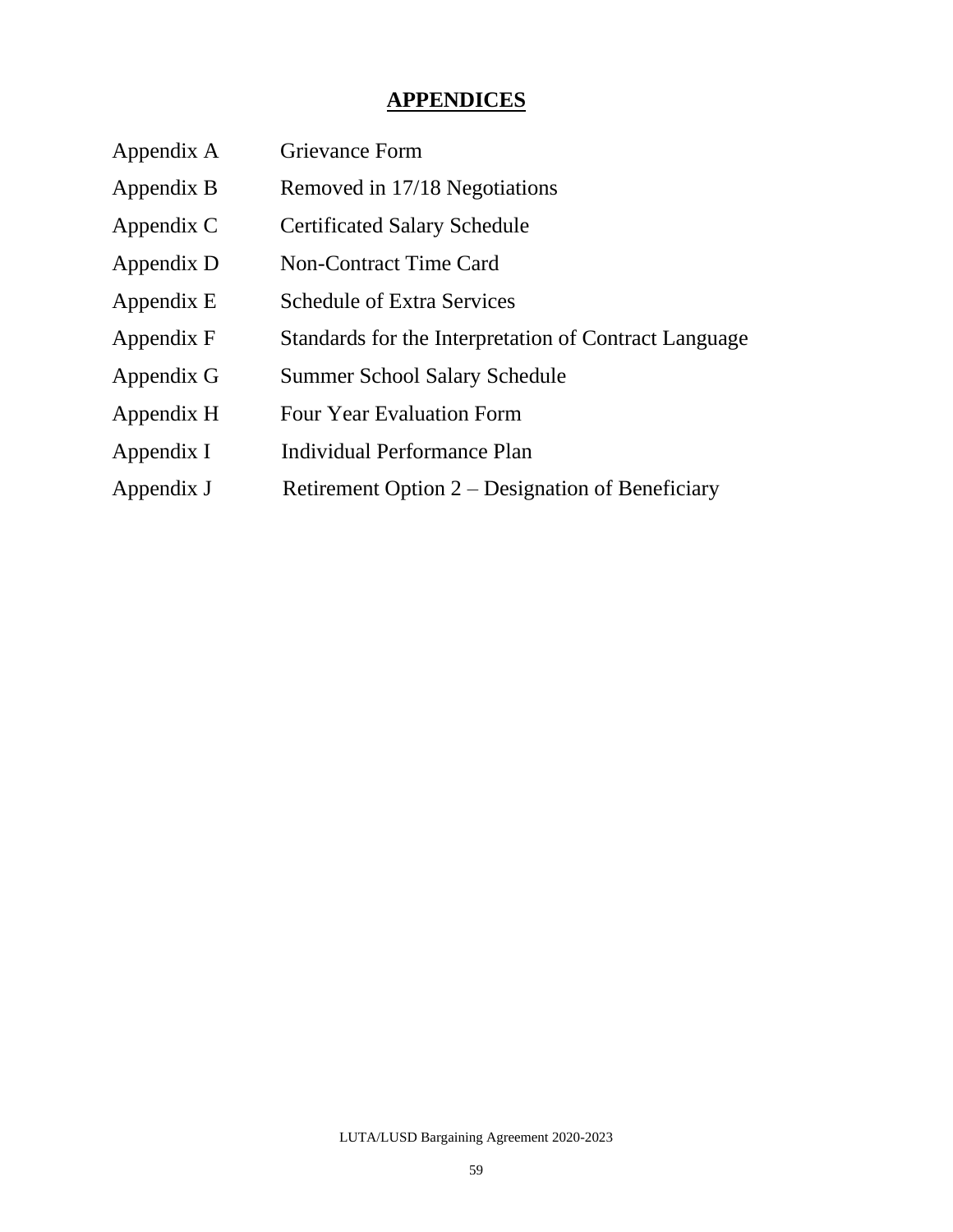## **APPENDIX A**

|    | Name of Grievant Name of Grievant Name of Grievant Name of Grievant Name of School and Name of School and Name of School and Name of School and Name of School and Name of School and Name of School and Name of School and Na       |          |
|----|--------------------------------------------------------------------------------------------------------------------------------------------------------------------------------------------------------------------------------------|----------|
|    |                                                                                                                                                                                                                                      |          |
|    |                                                                                                                                                                                                                                      |          |
|    |                                                                                                                                                                                                                                      |          |
|    |                                                                                                                                                                                                                                      | Position |
|    |                                                                                                                                                                                                                                      |          |
|    |                                                                                                                                                                                                                                      |          |
| 2. | Identify specific provision of the agreement misapplied, misinterpreted, or violated:                                                                                                                                                |          |
|    | 3. Statement of how employee has been directly and adversely affected: ________                                                                                                                                                      |          |
|    |                                                                                                                                                                                                                                      |          |
| 4. | Decision rendered at informal conference, or reason for appeal: <b>with the contract of the contract of the contract of the contract of the contract of the contract of the contract of the contract of the contract of the cont</b> |          |
|    |                                                                                                                                                                                                                                      |          |
| 5. | Specific remedy sought: Note of the state of the state of the state of the state of the state of the state of the state of the state of the state of the state of the state of the state of the state of the state of the stat       |          |
|    |                                                                                                                                                                                                                                      |          |
|    |                                                                                                                                                                                                                                      |          |
|    |                                                                                                                                                                                                                                      |          |
|    | <b>Grievant Signature</b><br>Date                                                                                                                                                                                                    |          |
|    | <b>Grievance Procedure Timeline:</b>                                                                                                                                                                                                 |          |

1. Presented within 20 days.

- 2. 10 days allowed for informal settlement.
- 3. Presented in writing to supervisor and Association.
- 4. Supervisor responds in writing within 5 days.
- 5. Appeal to Grievance Review Committee within 10 days.
- 6. Grievance Review Committee meets within 10 days.
- 7. Grievance Review Committee submits its recommendation to Superintendent and Association within 10 days.
- 8. Superintendent responds in writing within 10 days.
- 9. Appeal to Governing Board within 10 days.

10. Governing Board takes action at next regular Board meeting.

Note: If Supervisor/Superintendent does not respond by time limit, grievant may proceed to next level. If grievant does not comply with time limit, the grievance will be deemed to be resolved.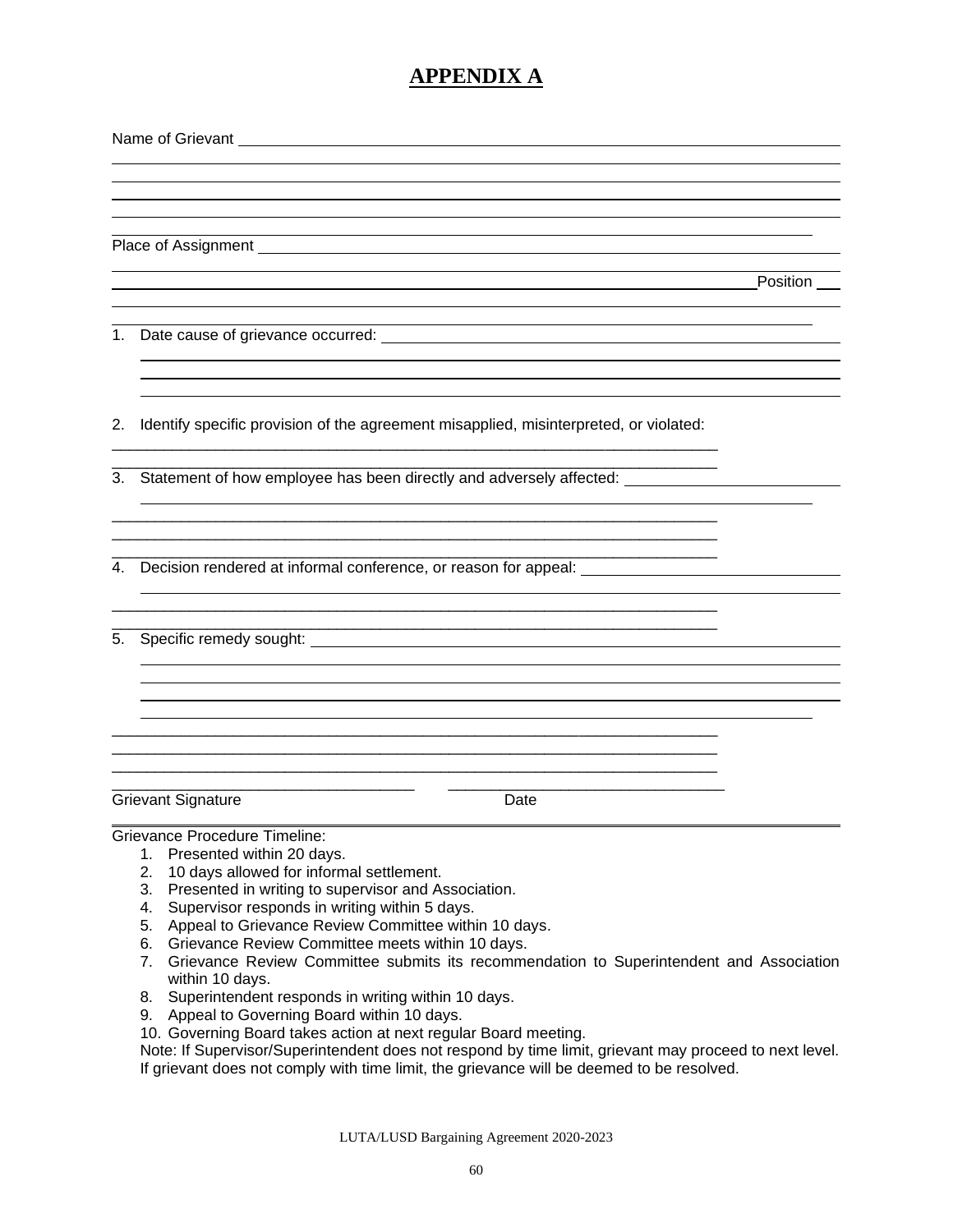# **APPENDIX B**

This page left blank intentionally

LUTA/LUSD Bargaining Agreement 2020-2023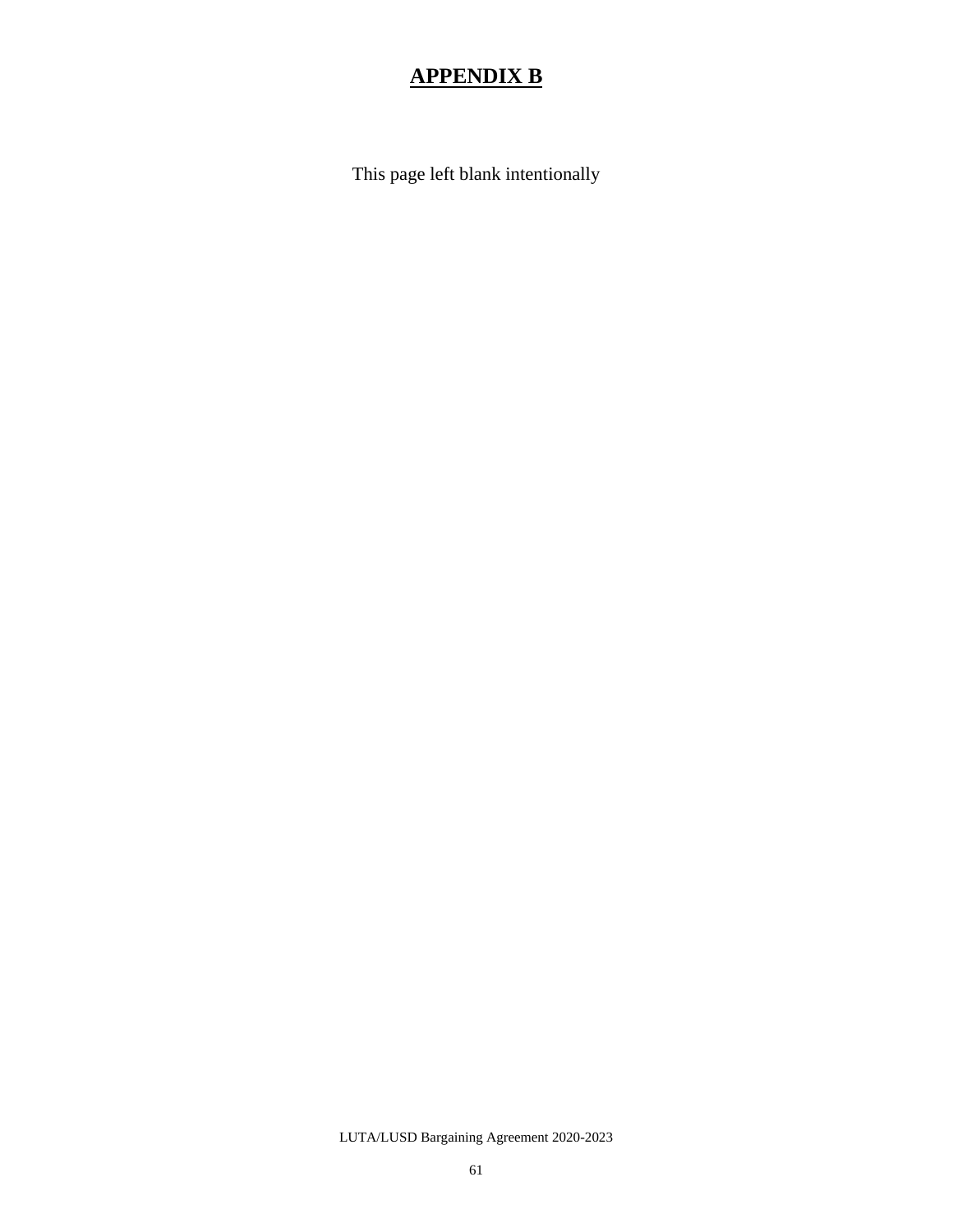## **APPENDIX C (part 1)**

#### **LAKEPORT UNIFIED SCHOOL DISTRICT**

#### **CERTIFICATED SALARY SCHEDULE 2021-2022**

 **Effective July 1, 2021 – December 1, 2022**

| <b>YEAR</b>    | <b>CLASSI</b><br><b>DESIGNATED</b><br><b>SUBJECTS</b> | * CLASS II<br><b>PIP/STSP/</b><br><b>INTERNS</b> | <b>**CLASS III</b><br>BA + CA<br><b>Credential</b> | <b>CLASS IV</b><br><b>BA + 45</b> | <b>CLASS V</b><br><b>BA+60</b> | <b>CLASS</b><br>VI<br><b>BA + 75</b> |
|----------------|-------------------------------------------------------|--------------------------------------------------|----------------------------------------------------|-----------------------------------|--------------------------------|--------------------------------------|
|                | 42,183                                                | 45,586                                           | 48,986                                             | 49,707                            | 50,427                         | 51,868                               |
| 2              | 42,183                                                | 45,586                                           | 49,707                                             | 50,427                            | 51,868                         | 56,190                               |
| 3              | 42,183                                                | 45,586                                           | 50.427                                             | 51,868                            | 56,190                         | 57,631                               |
| 4              | 46,022                                                | 49,685                                           | 51,868                                             | 56,190                            | 57,631                         | 59,072                               |
| 5              | 46,022                                                | 49,685                                           | 56,190                                             | 57,631                            | 59,072                         | 61,232                               |
| 6              | 46,022                                                | 49,685                                           | 57,631                                             | 59,072                            | 61,232                         | 63,393                               |
| $\overline{7}$ | 49,841                                                | 53,661                                           | 59,072                                             | 61,232                            | 63,393                         | 65,558                               |
| 8              | 49,841                                                | 53,661                                           | 61,232                                             | 63,393                            | 65,558                         | 67,715                               |
| 9              | 49,841                                                | 53,661                                           | 63,393                                             | 65,558                            | 67,715                         | 69,879                               |
| $10 - 14$      |                                                       |                                                  | 65,558                                             | 67,715                            | 69,879                         | 72,040                               |
| $15 - 19$      |                                                       |                                                  |                                                    | 69,879                            | 72,040                         | 75,642                               |
| 20-24          |                                                       |                                                  |                                                    | 72,040                            | 75,642                         | 79,244                               |
| 25             |                                                       |                                                  |                                                    | 75,642                            | 79,244                         | 85,005                               |

185 contracted days for teachers.

195 contracted days for School Counselor, Lead Teacher, Behavioral Specialist, Instructional Coach who are placed on the salary schedule and receive an additional 10% on annual salary.

\$1,500 annual stipend per Master's Degree.

\$1,500 annual stipend for BCLAD for Spanish or LCOE Spanish test \$750 for test one

(oral) and \$750 for test two (written).

District health and welfare contribution is \$15,500.

Preliminary credential required for entry into Class III or higher.

- **\*** Preliminary Internship Permit (PIP) and Short Term Staff Permit (STSP) and Interns
- **\*\*** Placement for individuals with a Preliminary or Clear California teaching credential.

Approved: 3/11/21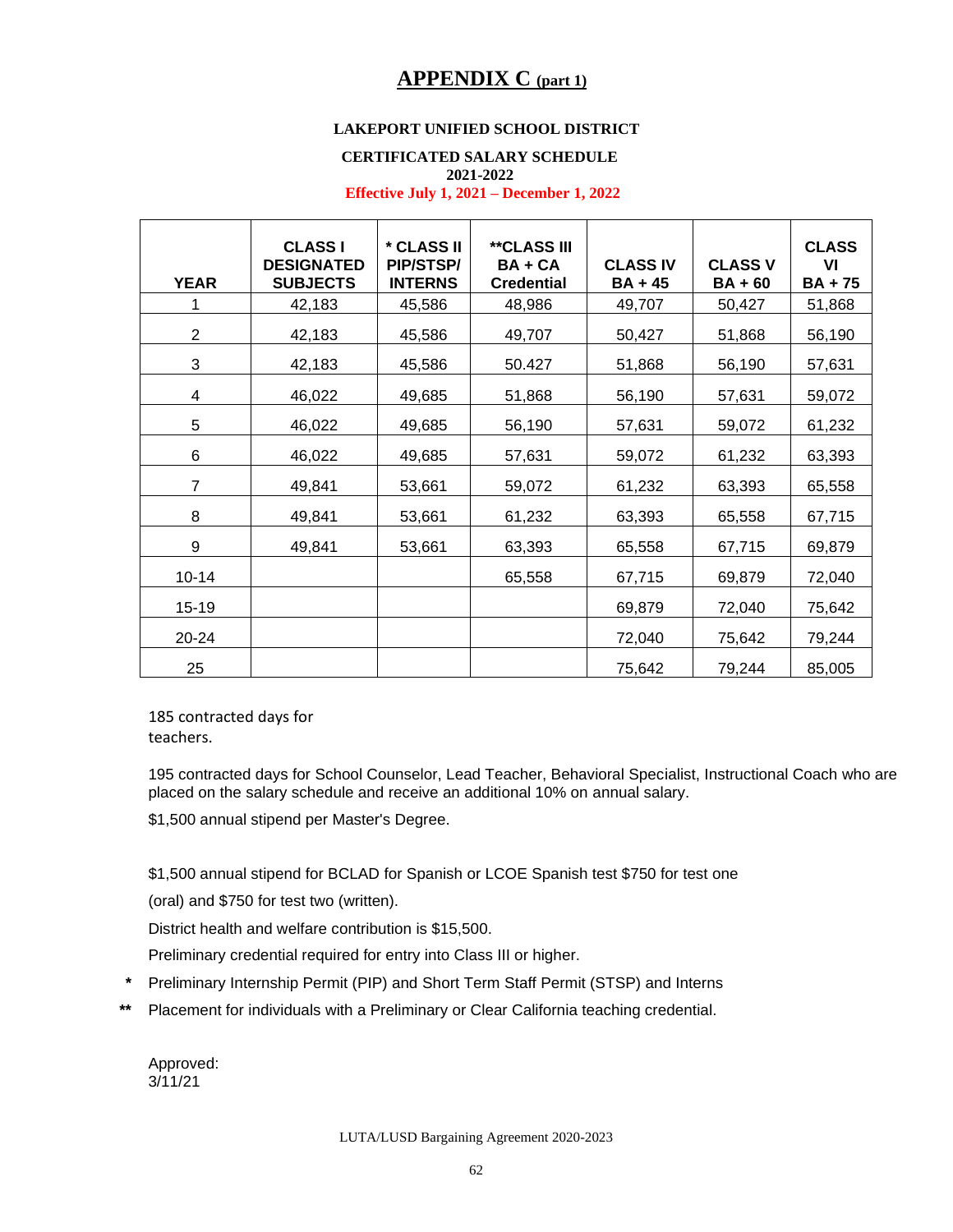## **APPENDIX C (part 2)**

#### **LAKEPORT UNIFIED SCHOOL DISTRICT**

#### **CERTIFICATED SALARY SCHEDULE 2021-2022**

 **Effective January 1, 2022 – June 30, 2022**

| <b>YEAR</b>    | <b>CLASS I</b><br><b>DESIGNATED</b><br><b>SUBJECTS</b> | * CLASS II<br><b>PIP/STSP/</b><br><b>INTERNS</b> | **CLASS III<br>$BA + CA$<br><b>Credential</b> | <b>CLASS IV</b><br><b>BA + 45</b> | <b>CLASS V</b><br><b>BA+60</b> | <b>CLASS</b><br>VI<br><b>BA + 75</b> |
|----------------|--------------------------------------------------------|--------------------------------------------------|-----------------------------------------------|-----------------------------------|--------------------------------|--------------------------------------|
| 1              | 44,292                                                 | 47,865                                           | 51,435                                        | 52,192                            | 52,948                         | 54,461                               |
| $\overline{2}$ | 44,292                                                 | 47,865                                           | 52,192                                        | 52,948                            | 54,461                         | 59,000                               |
| 3              | 44,292                                                 | 47,865                                           | 52,759                                        | 54,461                            | 59,000                         | 60,513                               |
| 4              | 48,323                                                 | 52,169                                           | 54,461                                        | 59,000                            | 60,513                         | 62,026                               |
| 5              | 48,323                                                 | 52,169                                           | 59,000                                        | 60,513                            | 62,026                         | 64,294                               |
| 6              | 48,323                                                 | 52,169                                           | 60,513                                        | 62,026                            | 64,294                         | 66,563                               |
| $\overline{7}$ | 52,333                                                 | 56,344                                           | 62,026                                        | 64,294                            | 66,563                         | 68,836                               |
| 8              | 52,333                                                 | 56,344                                           | 64,294                                        | 66,563                            | 68,836                         | 71,101                               |
| 9              | 52,333                                                 | 56,344                                           | 66,563                                        | 68,836                            | 71,101                         | 73,373                               |
| $10 - 14$      |                                                        |                                                  | 68,836                                        | 71,101                            | 73,373                         | 75,642                               |
| $15 - 19$      |                                                        |                                                  |                                               | 73,373                            | 75,642                         | 79,424                               |
| 20-24          |                                                        |                                                  |                                               | 75,642                            | 79,424                         | 83,204                               |
| 25             |                                                        |                                                  |                                               | 79,424                            | 83,206                         | 89,255                               |

185 contracted days for teachers

195 contracted days for School Counselor, Lead Teacher, and Instructional Coach who are placed on the salary schedule and receive an additional 10% on annual salary.

\$3,500 annual stipend for Special Education Case Managers

\$1,500 annual stipend per Master's Degree.

\$1,500 annual stipend for BCLAD for Spanish or LCOE Spanish test \$750 for test one

(oral) and \$750 for test two (written).

District health and welfare contribution is \$15,500.

Preliminary credential required for entry into Class III or higher.

- **\*** Preliminary Internship Permit (PIP) and Short Term Staff Permit (STSP) and Interns
- **\*\*** Placement for individuals with a Preliminary or Clear California teaching credential.

Approved: 4/13/22

LUTA/LUSD Bargaining Agreement 2020-2023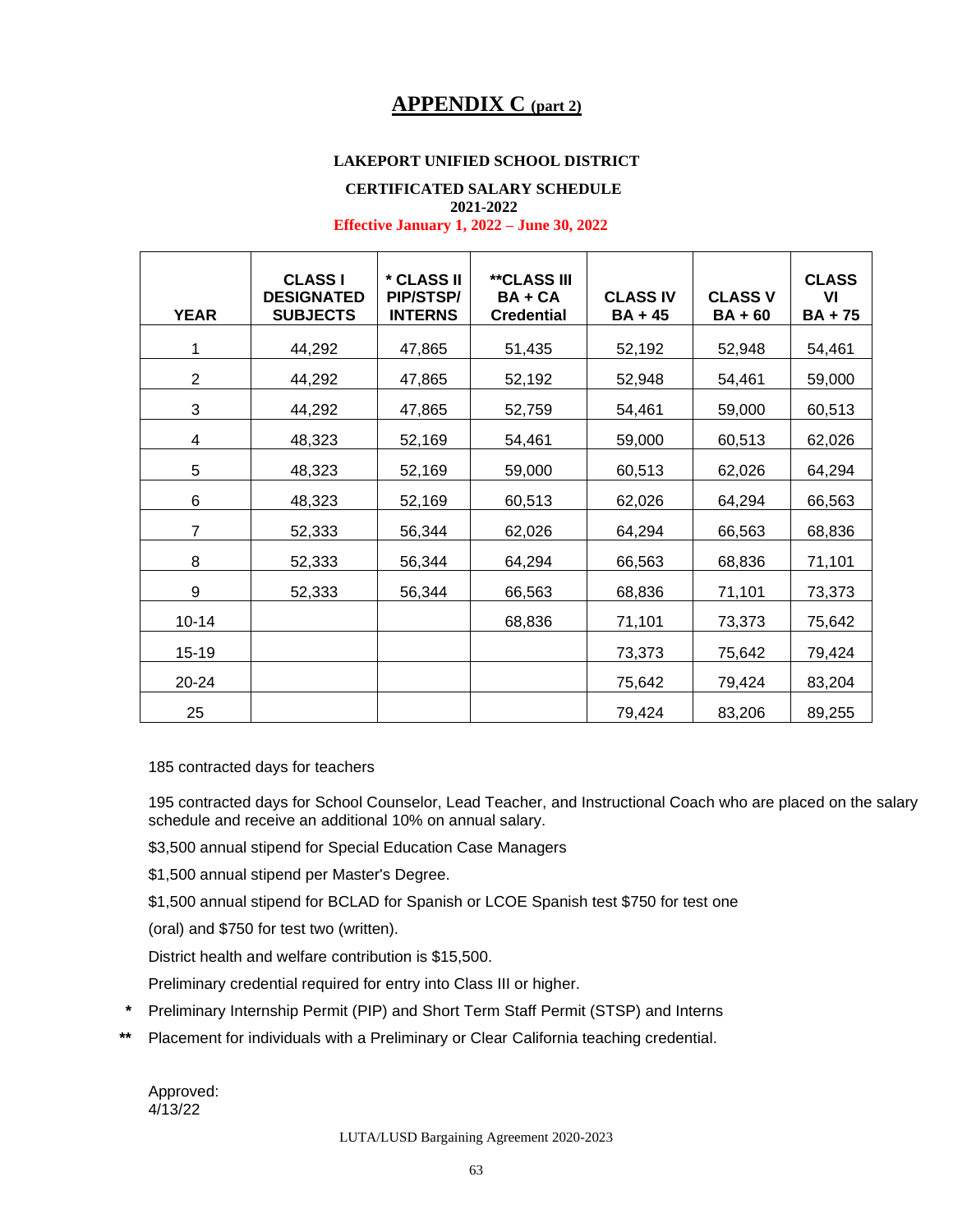# **APPENDIX D**

See Lakeport Unified School District Payroll Timesheet

LUTA/LUSD Bargaining Agreement 2020-2023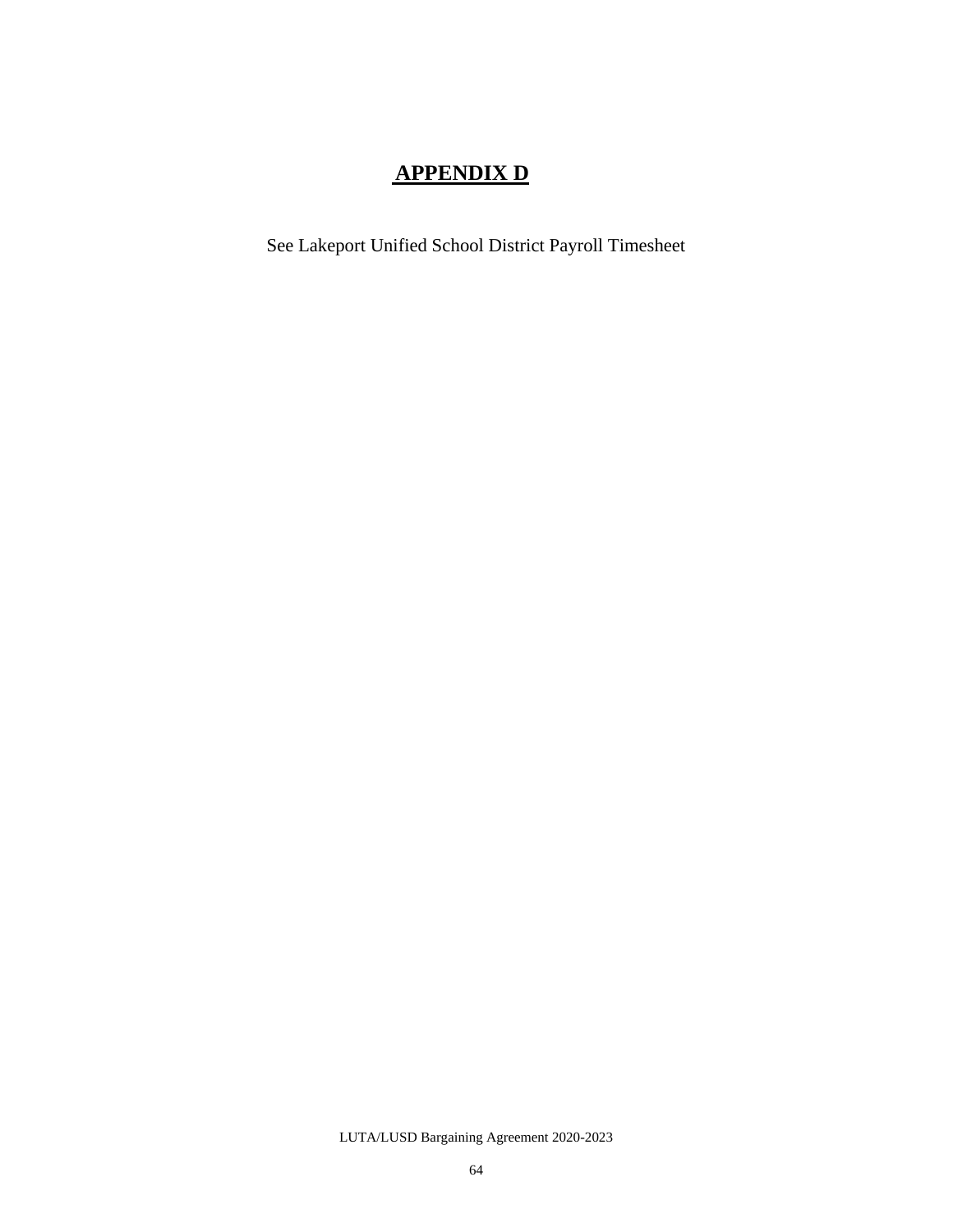# **APPENDIX E**

# 2021-2022 LAKEPORT UNIFIED SCHOOL DISTRICT SCHEDULE OF EXTRA SERVICES

| <b>CLEAR LAKE HIGH SCHOOL</b>     |                   |                  |                                      |
|-----------------------------------|-------------------|------------------|--------------------------------------|
|                                   | <b>Positions</b>  |                  |                                      |
| <b>Position</b>                   | <b>Authorized</b> | <b>Date Paid</b> | <b>Notes</b>                         |
|                                   |                   |                  |                                      |
| VARSITY COACH -- \$3,066          |                   |                  |                                      |
| <b>Baseball</b>                   | 1                 | May              |                                      |
| Basketball -- Boys                | 1                 | Mar              |                                      |
| <b>Basketball -- Girls</b>        | 1                 | Mar              |                                      |
| <b>Cross Country</b>              | 1                 | Dec              |                                      |
| Football                          | 1                 | Dec              |                                      |
| Golf                              | 1                 | May              |                                      |
| Pepster Advisor \$6,132           | 1                 | Dec, Mar         | 2 seasons per year                   |
| (\$3,066 per season)              |                   |                  |                                      |
| Soccer -- Boys                    | 1                 | Dec              |                                      |
| Soccer -- Girls                   | 1                 | Dec              |                                      |
| Softball                          | 1                 | May              |                                      |
| Swimming                          | 1                 | May              |                                      |
| Tennis                            | 1                 | May              |                                      |
| <b>Track</b>                      | 1                 | May              |                                      |
| Volleyball                        | 1                 | Dec              |                                      |
| Wrestling                         | 1                 | Mar              |                                      |
|                                   |                   |                  |                                      |
| <b>JV COACH -- \$2,483</b>        |                   |                  |                                      |
| <b>Baseball</b>                   | 1                 | May              |                                      |
| Basketball -- Boys                | $\overline{1}$    | Mar              |                                      |
| <b>Basketball -- Girls</b>        | 1                 | Mar              |                                      |
| Football                          | 1                 | Dec              |                                      |
| Pepster Advisor \$4,966           | 1                 | Dec, Mar         | 2 seasons per year                   |
| (\$2,483 per season)              |                   |                  |                                      |
| Soccer -- Boys                    | 1                 | Dec              |                                      |
| Soccer -- Girls                   | $\overline{1}$    | Dec              |                                      |
| <b>Track Assistant</b>            | 1                 | May              |                                      |
| Volleyball                        | 1                 | Dec              |                                      |
|                                   |                   |                  |                                      |
| <b>ASSISTANT COACH -- \$2,078</b> |                   |                  |                                      |
| Football                          | 3                 | Dec              |                                      |
|                                   |                   |                  |                                      |
| <b>MISCELLANEOUS</b>              |                   |                  |                                      |
| Academic Decathlon \$3,950        | 1                 | Mar, May         | If no state finals, only one payment |
| (\$1,975 X 2)                     |                   |                  |                                      |
| Athletic Director \$7,451         |                   | Dec, Mar,        | Stipend in lieu of a prep period     |
| 3 seasons per year                | 1                 | May              |                                      |
| Drama Advisor \$4,507             | 1                 | Dec, May         | Must offer public performance        |
|                                   |                   |                  |                                      |
| (\$2,253.50 per production)       |                   |                  |                                      |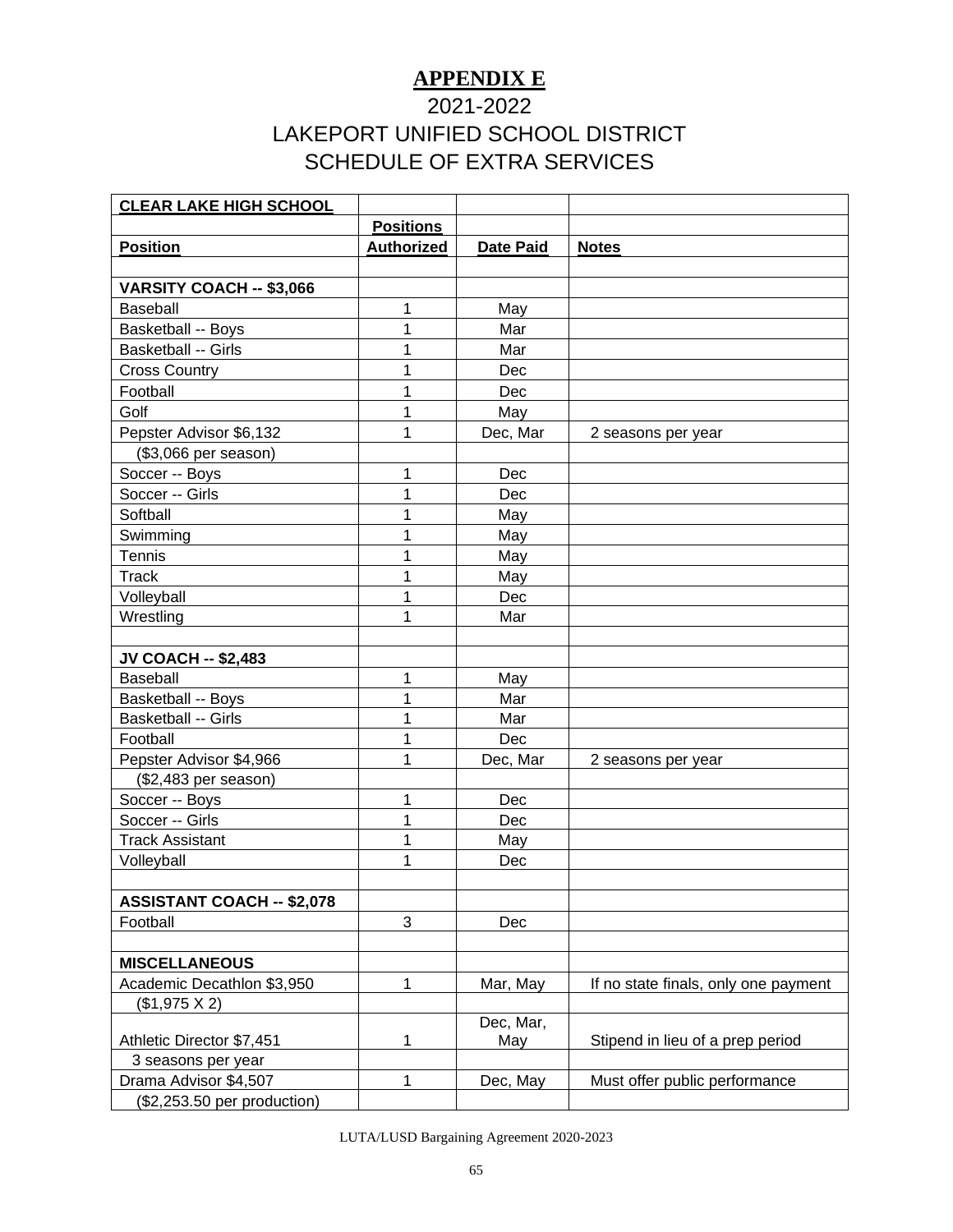|                       |          | Must offer four public concerts<br>annually and other community          |
|-----------------------|----------|--------------------------------------------------------------------------|
|                       |          | performances including, but not<br>limited to, football games, Veteran's |
| Music Advisor \$4,507 | Dec, May | events and parades.                                                      |

| <b>TERRACE SCHOOL</b>                 |                              |                  |                                  |
|---------------------------------------|------------------------------|------------------|----------------------------------|
|                                       | <b>Positions</b>             |                  |                                  |
| <b>Position</b>                       | <b>Authorized</b>            | <b>Date Paid</b> | <b>Notes</b>                     |
|                                       |                              |                  |                                  |
| <b>COACH -- \$1,229</b>               |                              |                  |                                  |
| Basketball -- Boys A                  | 1                            | Mar              |                                  |
| Basketball -- Boys B                  | $\mathbf 1$                  | Mar              |                                  |
| <b>Basketball -- Girls A</b>          | $\mathbf 1$                  | Mar              |                                  |
| <b>Basketball -- Girls B</b>          | $\mathbf 1$                  | Mar              |                                  |
| Drama Advisor                         | 1                            | Mar, May         | Must offer public performance    |
| Soccer                                | 1                            | May              | If a LCJHAL sport                |
| Softball                              | 1                            | May              |                                  |
| Track                                 | $\overline{2}$               | May              |                                  |
| Volleyball -- A                       | $\mathbf 1$                  | <b>Dec</b>       |                                  |
| Volleyball -- B                       | 1                            | <b>Dec</b>       |                                  |
| Wrestling                             | $\overline{1}$               | May              |                                  |
|                                       |                              |                  |                                  |
| <b>MISCELLANEOUS</b>                  |                              |                  |                                  |
|                                       |                              | Dec, Mar,        |                                  |
| Athletic Director \$3,685             | 1                            | May              |                                  |
| 3 seasons per year                    |                              |                  |                                  |
|                                       |                              |                  |                                  |
| <b>DISTRICT</b>                       |                              |                  |                                  |
|                                       | <b>Positions</b>             |                  |                                  |
| <b>Position</b>                       | Authorized                   | <b>Date Paid</b> | <b>Notes</b>                     |
| TIP Support Provider \$2,671          | <b>TBD</b>                   | Dec, May         |                                  |
| Extra Duty Hourly Rate \$39           | Various                      | Monthly          |                                  |
|                                       |                              |                  | 2022-23 - remove stipend, add in |
| PAR Consulting Teacher \$1,339        | TBD                          | Dec, May         | Mentor Program                   |
|                                       |                              |                  | 2022-23 - remove stipend, add in |
| PAR Panel Member \$668                | $\overline{\mathbf{c}}$<br>1 | Dec, May         | Mentor Program                   |
| Schools of Hope Director \$2,608      |                              | Dec, May         |                                  |
| Dual enrollment course \$329          | <b>TBD</b>                   | Dec, May         |                                  |
| per semester unit                     |                              |                  |                                  |
| Dashboard Collaborative               | <b>TBD</b>                   | May              |                                  |
| <b>Committee Member</b>               |                              |                  |                                  |
| \$100 per meeting up to 8<br>meetings |                              |                  |                                  |
| Special Education Case                |                              |                  |                                  |
| Managers \$3,500                      | TBD                          | May              |                                  |

Approved 4/13/22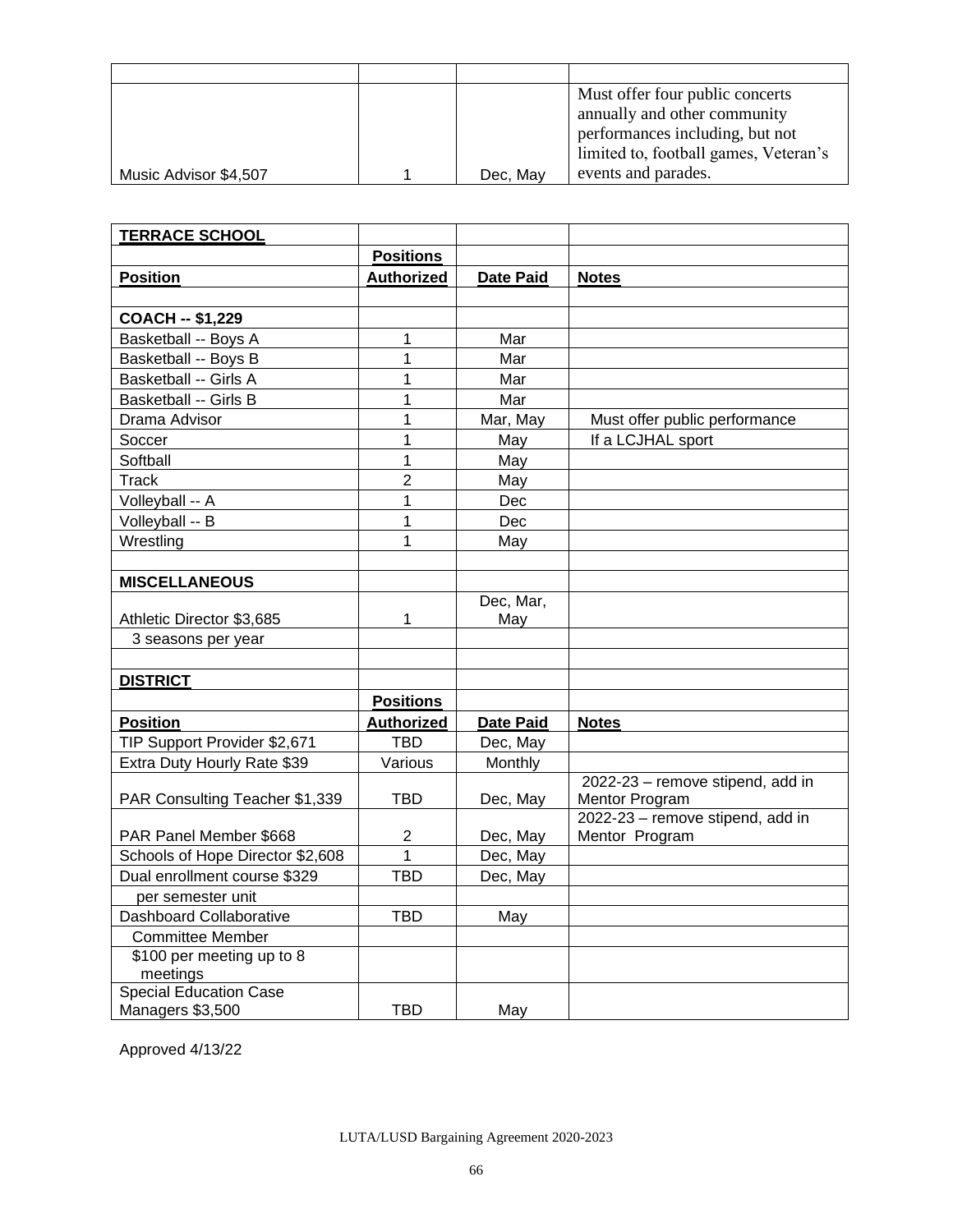## **APPENDIX F**

## **Standards for the Interpretation of Contract Language**

- 1. If the Association is making a case for the meaning of a particular section of the contract, the burden of proof is on the Association.
- 2. The purpose of the process is to interpret, not legislate.
- 3. Evidence of the intent of the parties when they were drafting contract language shows intended meaning even if actual language is not clear.
- 4. Clear and unambiguous language will be enforced without further interpretation.
- 5. If there are two possible interpretations where one is lawful and the other isn't, the decision will side with the lawful version.
- 6. Unless terms are specifically defined in the contract, the usual and customary definition of the term will be used. Trade and technical terms will be used as commonly defined in the field unless otherwise defined in the contract.
- 7. The contract will be viewed as a whole when determining the meaning of a particular part.
- 8. An interpretation that would lead to an absurd or nonsensical result will be rejected. Seeking an interpretation that leads to just and reasonable results will be the goal.
- 9. To expressly state exceptions and/or guarantees indicates that there are no other exceptions or guarantees.
- 10.If two or more sections of the contract speak to the same issue, the one that is the most specific prevails.
- 11.Ambiguous or doubtful words should be defined according to the context in which they are used.
- 12.When interpretation of a section of contract could be construed to require a forfeiture of either party or could be construed differently in a manner that would not require forfeiture, the meaning that avoids the forfeiture would be used.
- 13.The intent of the parties and circumstances throughout negotiations will determine the meaning of the contract section.
- 14.Compromise offers and proposals offered during all negotiations and grievance proceedings will not be used to determine the meaning of adopted language.
- 15.The experience and training of the negotiators will determine whether strict construction of a term or phrase should be applied.
- 16.Custom and past practice of the parties determines the mutual understanding of any ambiguous language. If custom or past practices are contrary to the law, the law will prevail as in #5 above.
- 17.Custom and industry practice determines a reasonable intended meaning of contract language.
- 18.Prior settlements of grievances on like topics should be used to determine meaning of contract language.
- 19.If one party proposed or drafted the language that is viewed as ambiguous and the other party can show that they were misled, the proposing party is responsible for it and the decision will be against them.
- 20.District-issued booklets, manuals, and handbooks are not sufficient to prove meaning, as they are the unilateral statement of the employer.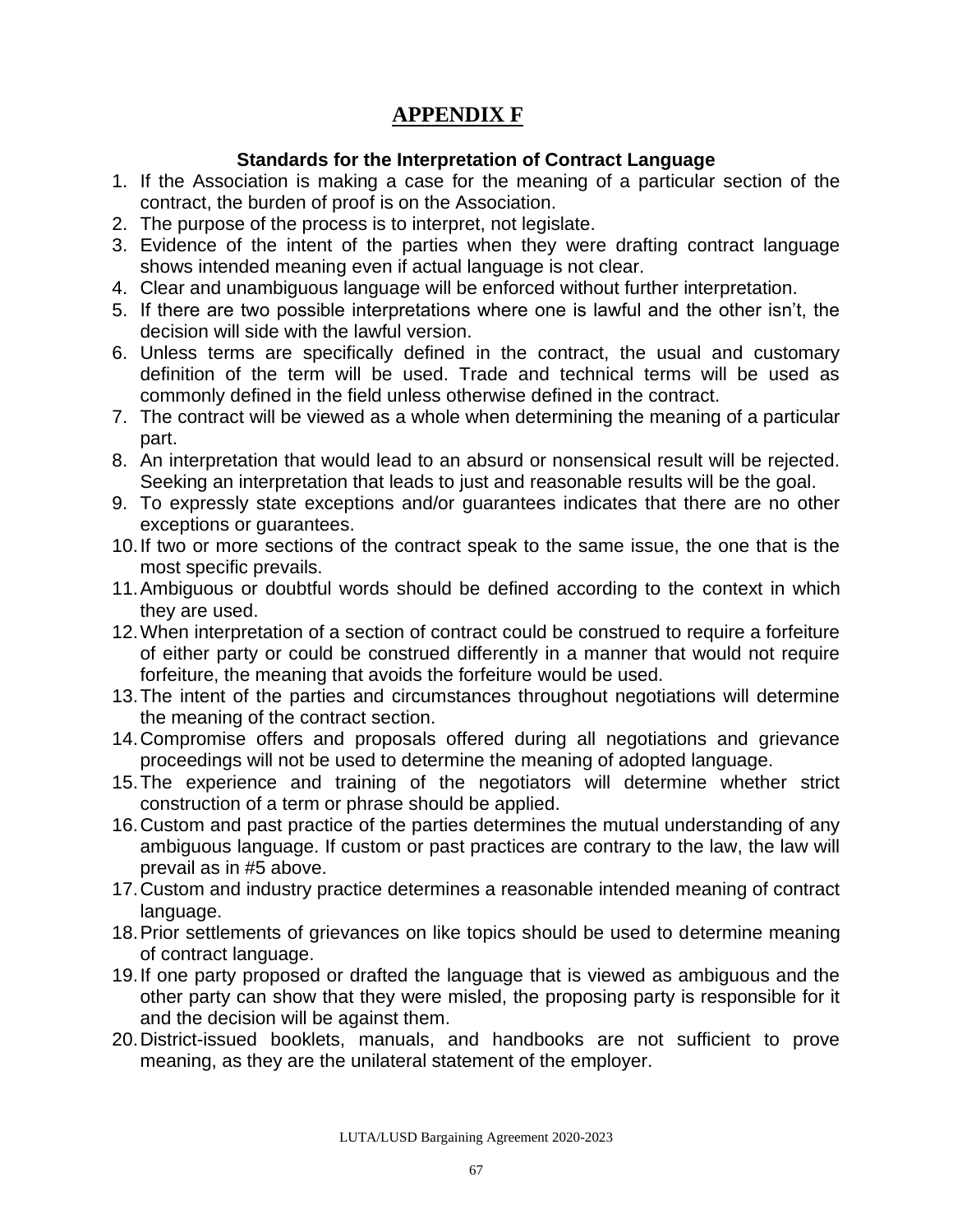- 21.If there is a conflict between the specific language in the collective bargaining agreement and a contract with an insurance carrier, the collective bargaining agreement prevails.
- 22.When one interpretation gives one party unfair and unreasonable advantages over the other, an interpretation that is more fair and equitable to both parties will prevail.

Source: "How Arbitration Works" by Elkouri & Elkouri Fifth Edition pg. 470-515 to be available as a resource for the Board of Trustees.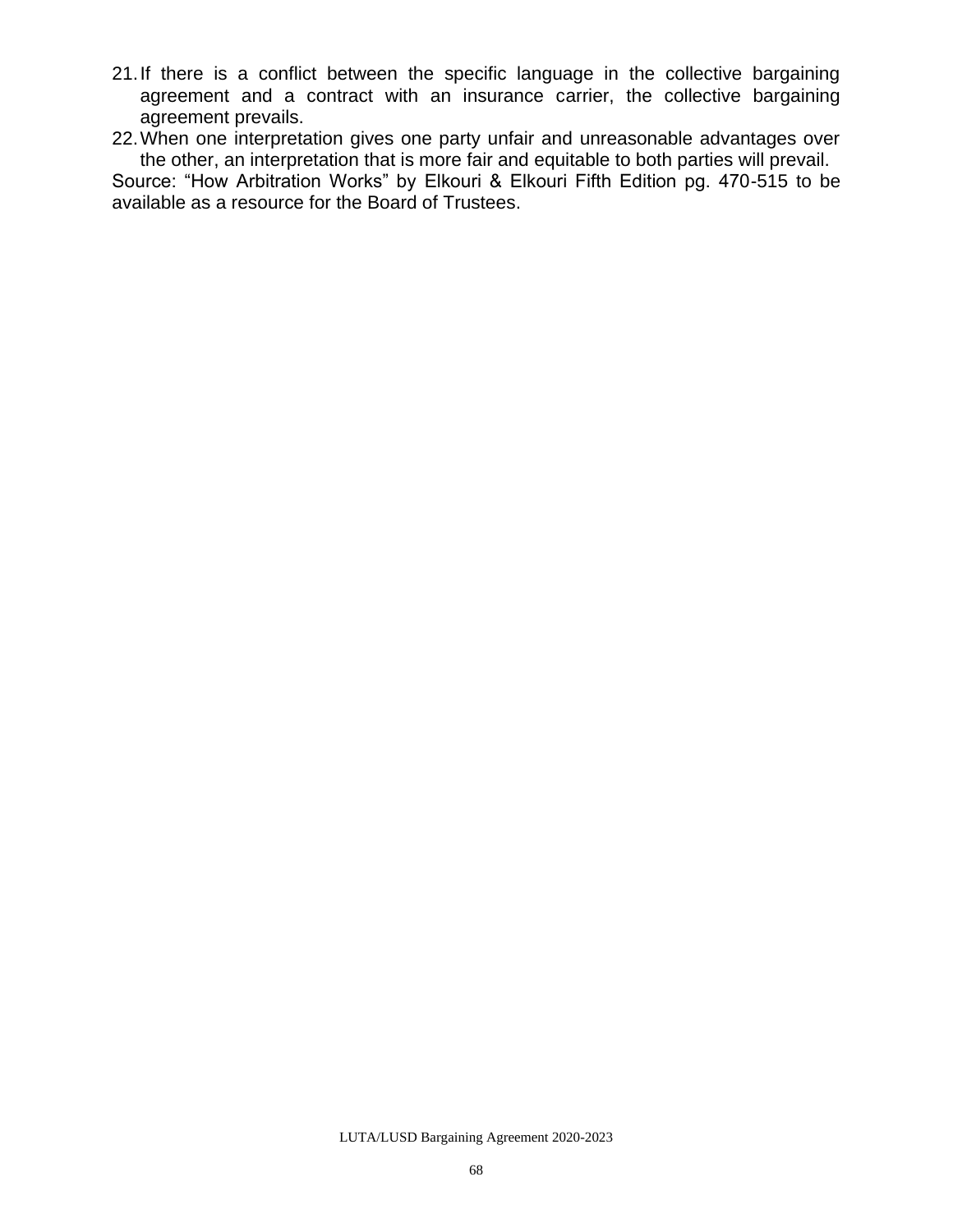## **APPENDIX G**

## LAKEPORT UNIFIED SCHOOL DISTRICT

## **CERTIFICATED**

## SUMMER SCHOOL SALARY SCHEDULE 2021-2022

| Non-<br><b>Contracted</b> | 1-9 years | $10-14$ years | $15-19$ years | $20-24$ years | $25+ years$         |
|---------------------------|-----------|---------------|---------------|---------------|---------------------|
| $$25$ hr                  | \$30 hr   | \$33 hr       | $$36$ hr      | \$39 hr       | $$42.00 \text{ hr}$ |

\*Years represent years of completed service.

Placement on the Summer School Salary Schedule shall be the same as placement on the Certificated Salary Schedule (Appendix C).

Approved: 3/3/16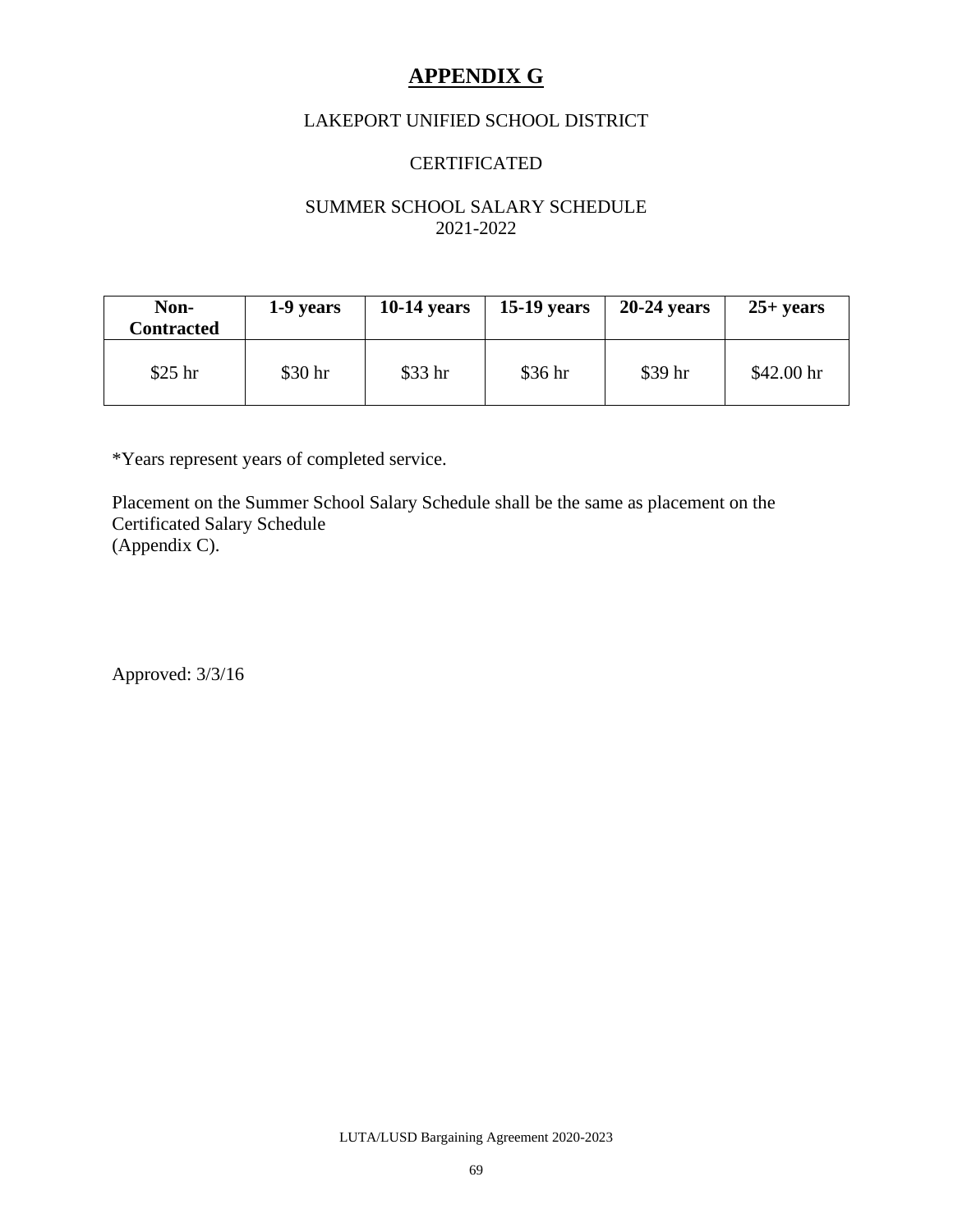**APPENDIX H Lakeport Unified School District Five Year Evaluation Cycle Agreement For Certificated Employees**

| has met the requirements (please verify and check):                                               |
|---------------------------------------------------------------------------------------------------|
|                                                                                                   |
|                                                                                                   |
| Employed by the District for 10 years or more (may be signed at the conclusion of the tenth year) |
| The immediately preceding evaluation either met or exceeded Standards                             |
| This agreement must be signed at the final meeting of the evaluation year.                        |
| (write next school year)                                                                          |
| (two evaluation cycles later. Example: begin 2020-21, ending 2023-24. Next evaluation would       |
| Evaluatee                                                                                         |
| Date                                                                                              |
|                                                                                                   |

I, hereby withdraw from the above agreement for the five –year evaluation cycle.

\_\_\_\_\_\_\_\_\_\_\_\_\_\_\_\_\_\_\_\_\_\_\_\_\_\_\_\_\_\_\_ \_\_\_\_\_\_\_\_\_\_\_\_\_\_\_\_\_\_\_\_\_\_\_\_\_\_\_\_

Evaluator Evaluatee

Date Date Date

\_\_\_\_\_\_\_\_\_\_\_\_\_\_\_\_\_\_\_\_\_\_\_\_\_\_\_\_\_\_\_ \_\_\_\_\_\_\_\_\_\_\_\_\_\_\_\_\_\_\_\_\_\_\_\_\_\_\_\_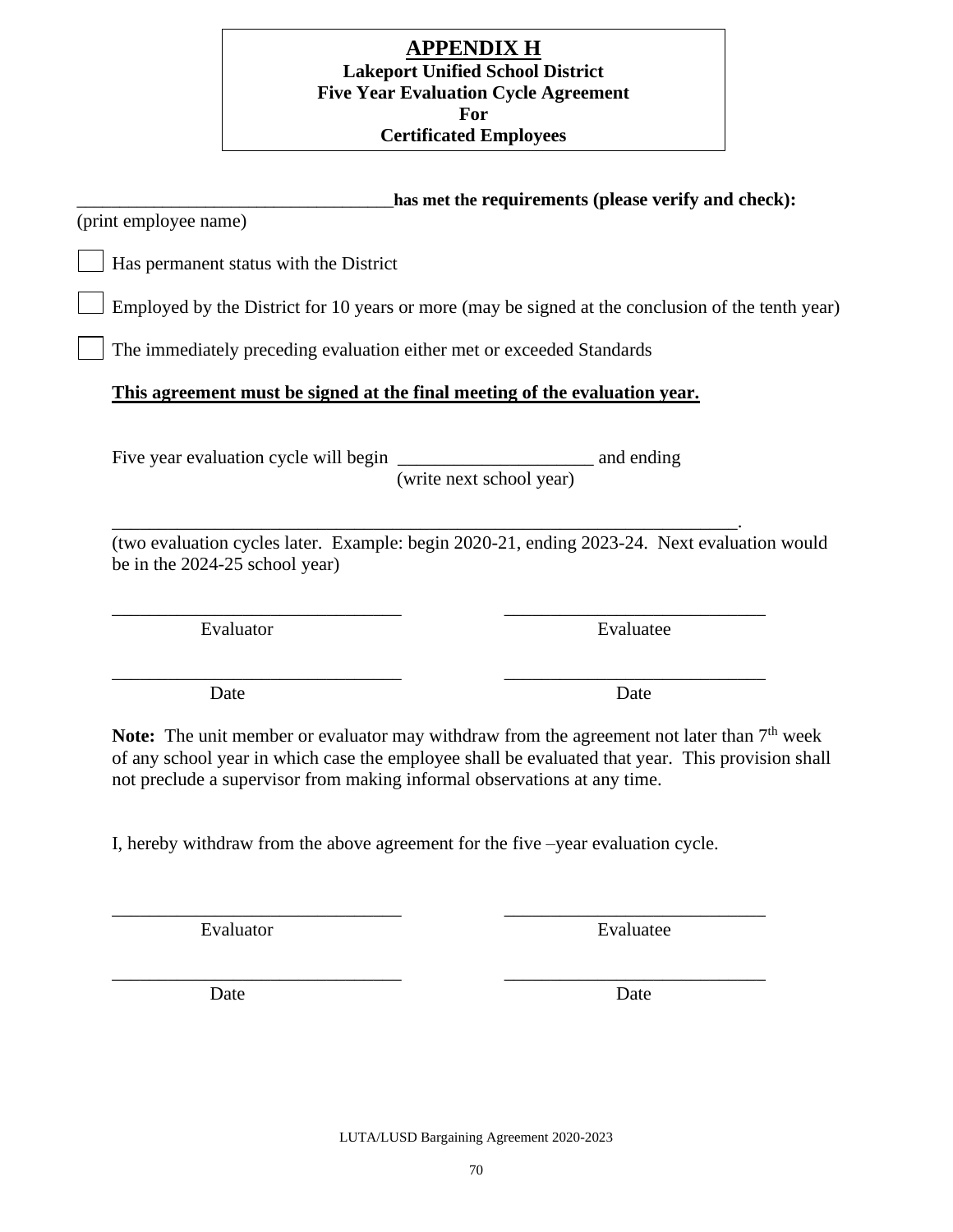

# Referred/Voluntary PAR Individualized Performance Plan

Provider Participating Teacher

Date of Plan Development:

## **Focus Area from the California Standards for the Teaching Profession:**

- \_\_\_\_ Engaging and Supporting All Students in Learning
- \_\_\_\_ Creating and Maintaining An Effective Student Learning Environment
- \_\_\_\_ Understanding and Organizing Subject Matter for Student Learning
- \_\_\_\_ Planning Instruction and Designing Learning Experiences for all Students
- \_\_\_\_ Assessing Student Learning
- \_\_\_\_ Developing as a Professional Educator

**Goal(s)**: *Should match the goals given to administrator during goal conference*

## **Action Steps and Timelines:**

| Action | Responsible<br>person: | Resources needed: | $\operatorname{Completion}$<br>Date |
|--------|------------------------|-------------------|-------------------------------------|
|        |                        |                   |                                     |
|        |                        |                   |                                     |
|        |                        |                   |                                     |
|        |                        |                   |                                     |
|        |                        |                   |                                     |
|        |                        |                   |                                     |
|        |                        |                   |                                     |

12/12/19